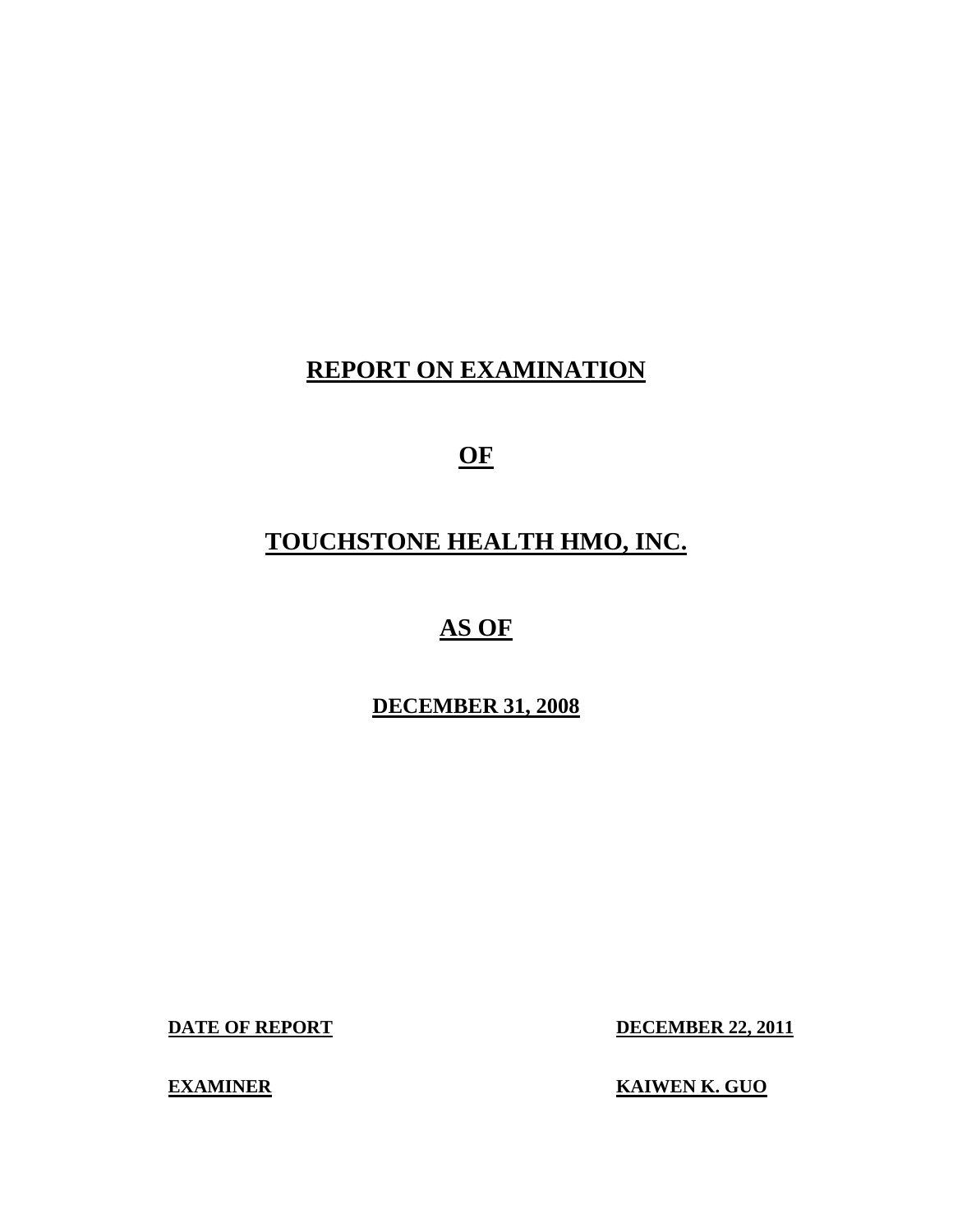## **TABLE OF CONTENTS**

**ITEM NO.** 

### **PAGE NO.**

| 1.  | Scope of the examination                                                              | $\overline{2}$ |
|-----|---------------------------------------------------------------------------------------|----------------|
| 2.  | Facilitation of the examination                                                       | 3              |
| 3.  | Description of the HMO                                                                | $\overline{4}$ |
|     | A. Management and controls<br>B. Circular Letter No. 9 (1999) - Adoption of Procedure | 5              |
|     | Manuals                                                                               | 8              |
|     | C. Territory and plan of operation                                                    | 9              |
|     | D. Enrollment<br>E. Reinsurance                                                       | 10             |
|     | F. Holding company system                                                             | 10<br>11       |
|     |                                                                                       |                |
|     | i.<br>Holding company transactions<br>ii. Tax allocation agreement                    | 11<br>13       |
|     | G. Section 1307 loan                                                                  | 14             |
|     | H. Disaster response and business continuity plans                                    | 16             |
|     | I. Fraud plan                                                                         | 17             |
|     | J. Abandoned property report                                                          | 17             |
|     | Record retention policy<br>Κ.                                                         | 18             |
|     | L. Custodial agreement                                                                | 20             |
|     | M. Conflict of interest policy                                                        | 20             |
|     | N. Accounts and records                                                               | 21             |
| 3.  | <b>Financial statements</b>                                                           | 27             |
|     | A. Balance sheet                                                                      | 27             |
|     | Statement of revenue, expenses and capital and<br>В.<br>surplus                       | 28             |
| 4.  | Unpaid claims                                                                         | 29             |
| 5.  | Unpaid claims adjustment expenses                                                     | 30             |
| 6.  | Cash, cash equivalent and short-term investments                                      | 30             |
| 7.  | New York State contingent reserve fund                                                | 32             |
| 8.  | Prepaid expenses                                                                      | 32             |
| 9   | Market conduct activities                                                             | 33             |
|     | A. Claims processing                                                                  | 33             |
|     | B. Prompt Pay requirements                                                            | 36             |
|     | C. Complaints                                                                         | 37             |
|     | D. Explanation of benefits statements                                                 | 38             |
|     | E. Broker commissions<br>F. The Center for Medicare and Medicaid Services' audit      | 40<br>41       |
|     | G. Quality management program                                                         | 43             |
| 10. | Subsequent events                                                                     | 44             |
| 11. | Conclusion                                                                            | 44             |
| 12. | Summary of comments and recommendations                                               | 46             |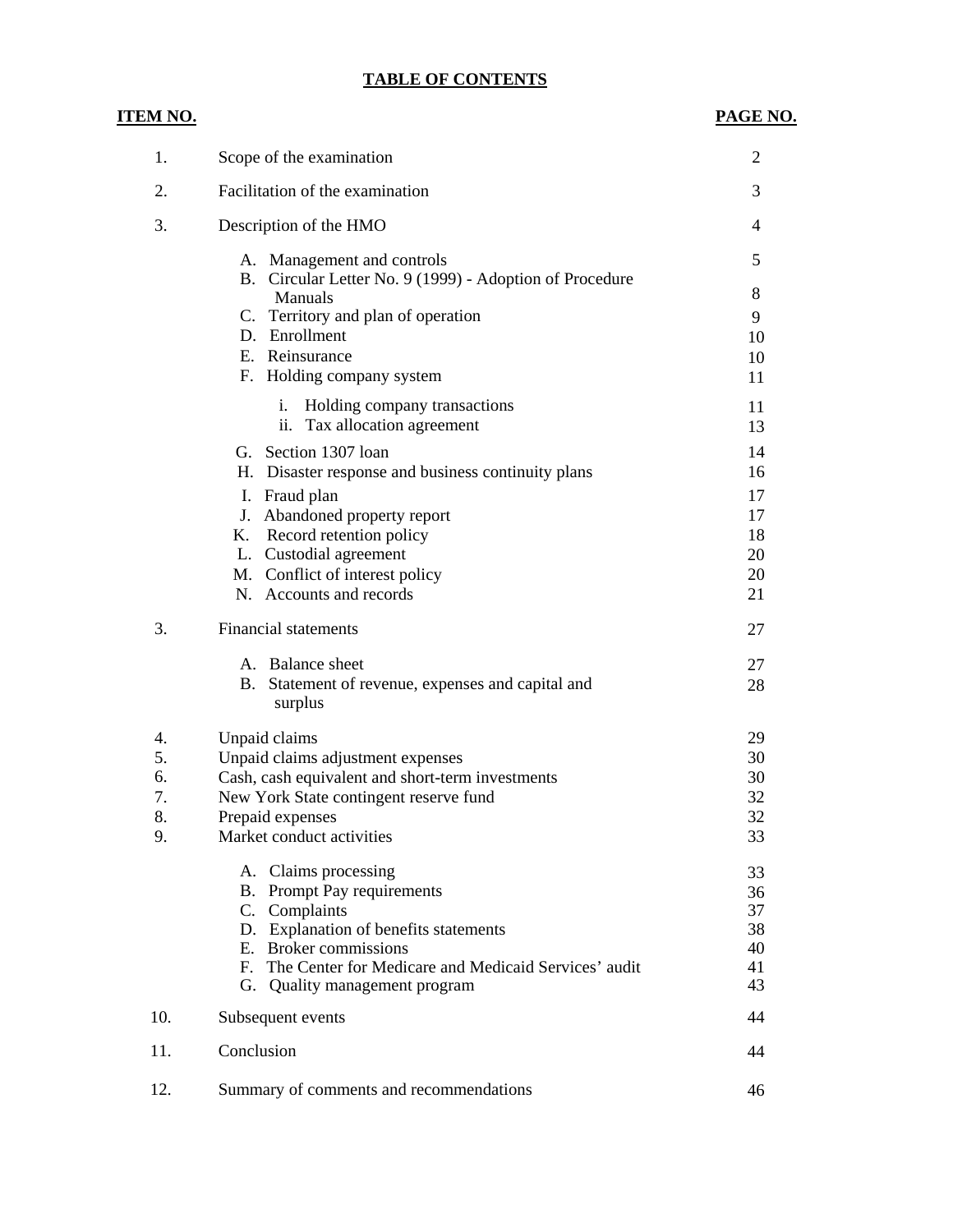

# NEW YORK STATE DEPARTMENT<sub>of</sub> FINANCIAL SERVICES

Andrew M. Cuomo Benjamin M. Lawsky Governor Superintendent Superintendent Superintendent Superintendent Superintendent Superintendent Superintendent

December 22, 2011

Honorable Benjamin M. Lawsky Superintendent of Financial Services Albany, New York 12257

Sir:

Pursuant to the requirements of the New York Insurance Law and acting in accordance with the instructions contained in Appointment Number 30348, dated September 21, 2009, attached hereto, I have made an examination into the condition and affairs of Touchstone Health HMO, Inc., a for-profit health maintenance organization (HMO) licensed under the provisions of Article 44 of the New York Public Health Law as of December 31, 2008, and submit the following report thereon.

The examination was conducted at the home office of Touchstone Health HMO, Inc. located at 14 Wall Street, New York, New York.

Wherever the terms the "HMO" or "Touchstone" appear herein, without qualification, they should be understood to indicate Touchstone Health HMO, Inc.

Wherever the designation, the "Department" appears herein, without qualification, it should be understood to indicate the New York State Insurance Department (On October 3, 2011, the New York State Insurance Department merged with the New York State Banking Department to become the New York State Department of Financial Services).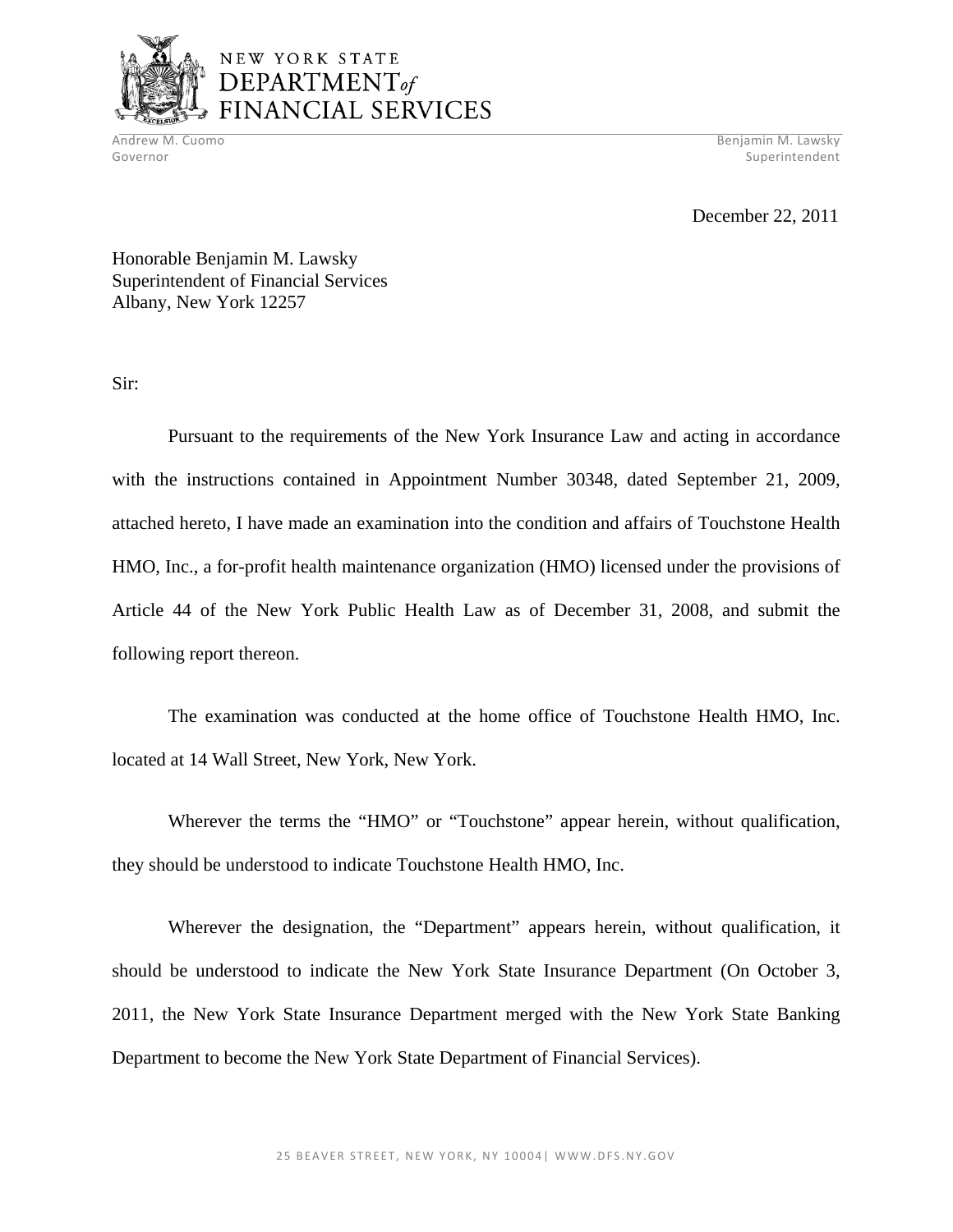<span id="page-3-0"></span>This examination has determined the HMO to be insolvent in the amount of  $\{(14,111,264)$ , and its contingent reserve fund of \$6,954,197, required by Parts 98-1.11(d) and(e) of the Administrative Rules and Regulations of the Health Department (10 NYCRR 98- 1.11), to be impaired in the amount of \$(21,065,461) as of December 31, 2008.

As of September 30, 2011, subsequent to the examination date, the HMO reported itself solvent in the amount of \$1,608,135, however, its contingent reserve fund of \$16,682,521, required by Parts 98-1.11(d) and (e) of the Administrative Rules and Regulations of the Health Department (10 NYCRR 98-1.11), remained impaired, in the amount of  $\frac{\mathcal{S}}{15,074,386}$ .

#### 1. SCOPE OF THE EXAMINATION

This is the first examination that has been performed on the HMO. Touchstone Health HMO, Inc. began writing business in September of 2007. The examination covers the period from September 1, 2007 through December 31, 2008. Transactions occurring subsequent to this period were reviewed where deemed appropriate by the examiner.

The examination comprised a verification of assets and liabilities as of December 31, 2008, in accordance with Statutory Accounting Principles ("SAP"), as adopted by the Department, a review of income and disbursements deemed necessary to accomplish such verification, and utilized, to the extent considered appropriate, work performed by Touchstone's independent certified public accountants.

A review or audit was also made of the following items as called for in the *Examiners Handbook of the National Association of Insurance Commissioners* ("NAIC"):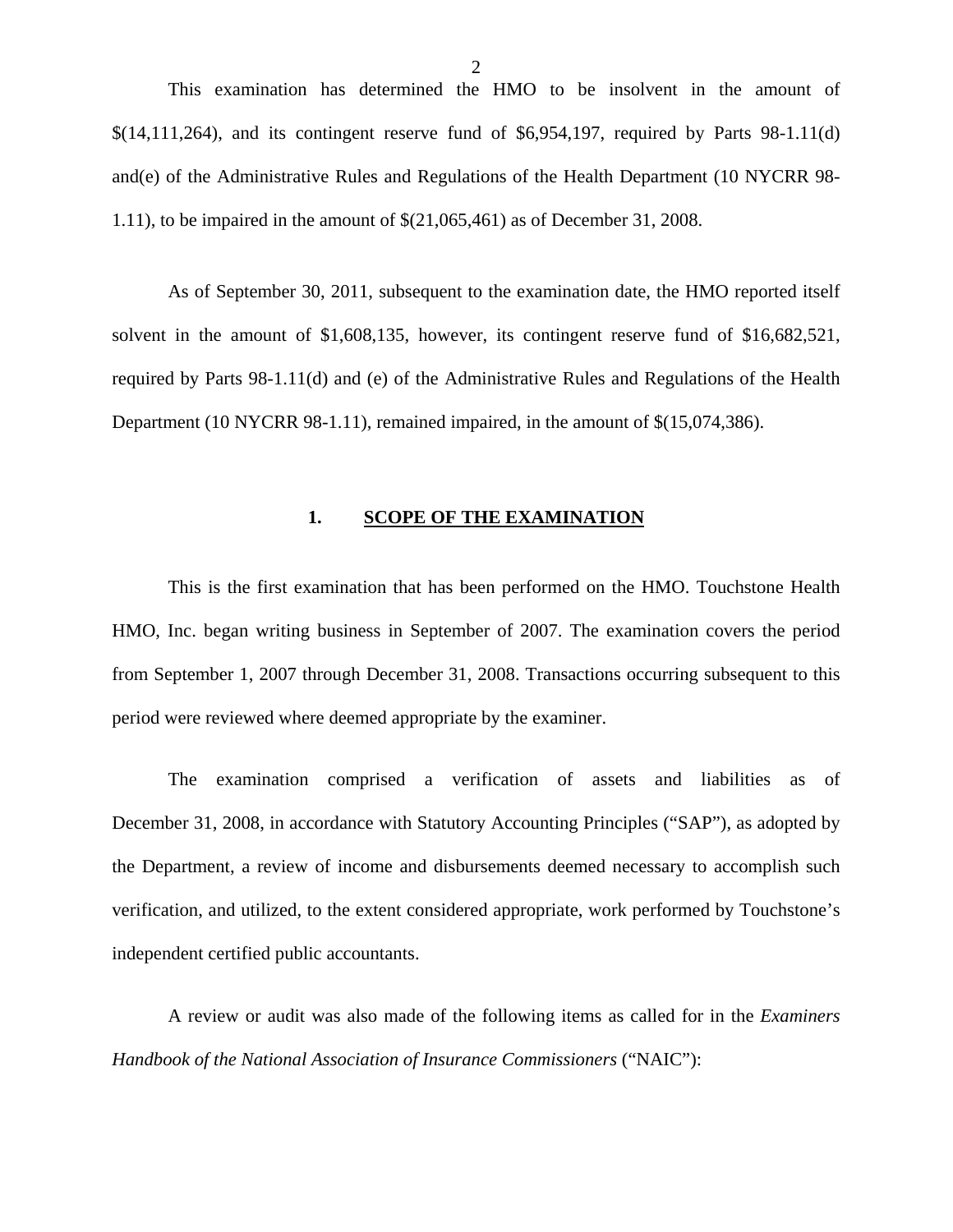<span id="page-4-0"></span>History of the HMO Management and controls Corporate records Fidelity bonds and other insurance Territory and plan of operation Growth of the HMO Reinsurance Accounts and records Financial statements Market conduct activities

This report on examination is confined to financial statements and comments on those matters which involve departures from laws, regulations or rules, or which are deemed to require explanation or description.

### **2. FACILITATION OF THE EXAMINATION**

Section 310(a)(2) of the New York Insurance Law states in part:

"(2) Any examiner authorized by the superintendent shall be given convenient access at all reasonable hours to the books, records, files, securities and other documents of such insurer or other person…"

Section 310(a)(3) of the New York Insurance Law further states:

"(3) The officers and agents of such insurer or other person shall facilitate such examination and aid such examiners in conducting the same so far as it is in their power to do so."

During the examination, the examiner made various requests for supporting documentation needed to facilitate the examination. However, the HMO consistently failed to provide responses to the examiner's requests in a timely manner; some of the documentation requested should have been readily available. In other instances, documents provided to the examiner were incomplete and/or without signatures, dates, or a combination of both.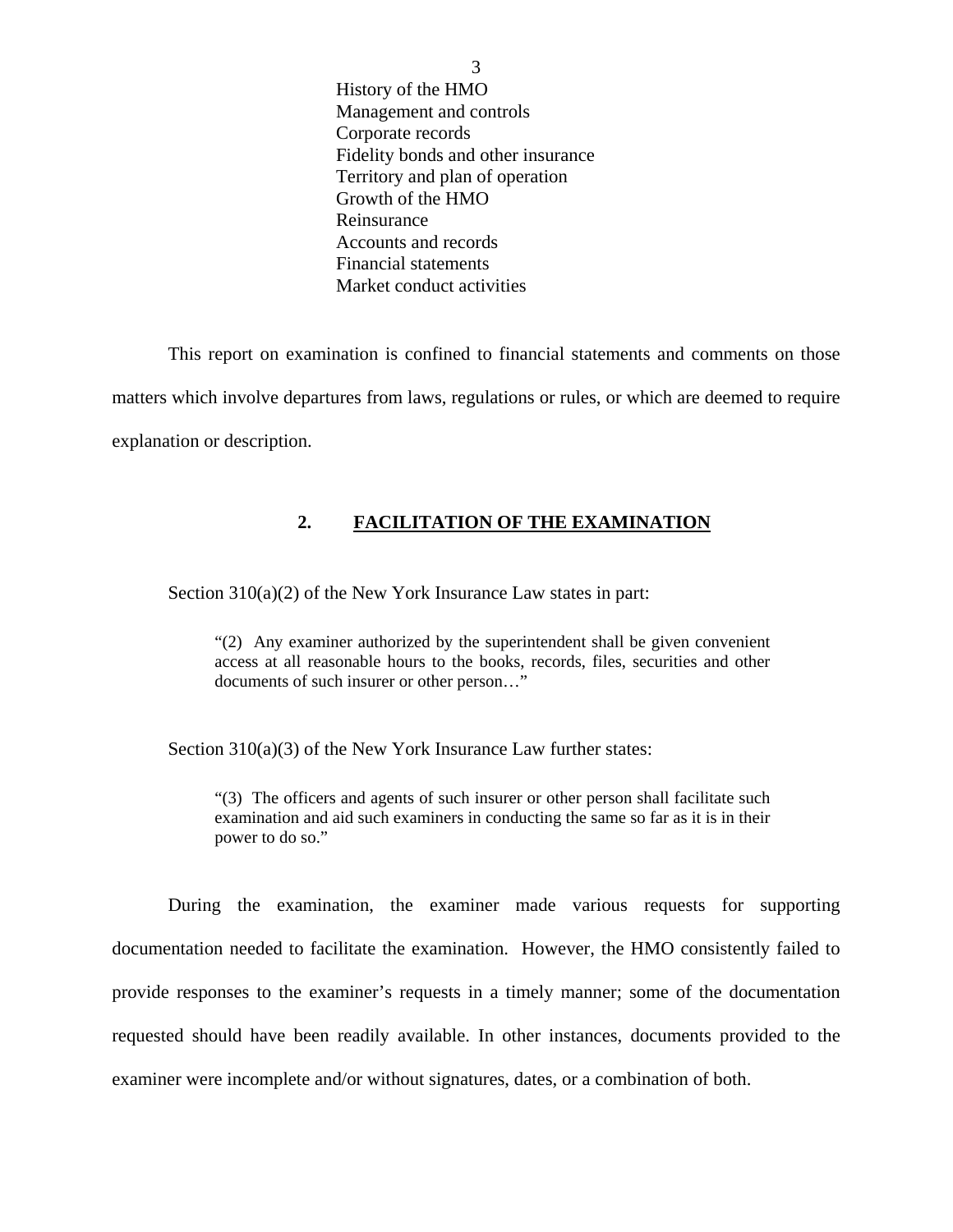<span id="page-5-0"></span>It should be noted that throughout the examination, the examiner held regular status meetings with the HMO's management to address document requests and other issues pertaining to the facilitation of the examination. However, these meetings yielded only limited improvement in the timeliness of responses to subsequent requests.

It is recommended that the HMO improve its procedures for facilitating the examination process.

It is also recommended that the documentation provided be complete and that it also be provided in a timely manner.

#### **3. DESCRIPTION OF THE HMO**

Touchstone Health HMO, Inc. is a for-profit health maintenance organization ("HMO") incorporated under Section 402 of the New York Business Corporation Law. Its certificate of incorporation was executed on May 31, 2006 and filed with the Department of Health and the Department of State on September 28, 1995. It was issued a certificate of authority on June 21, 2007 pursuant to the provisions of Article 44 of the New York Public Health Law. Touchstone is a wholly-owned subsidiary of Touchstone Health Partnership, Inc., a holding company incorporated on April 17, 1995. Touchstone Health HMO, Inc. received an initial capital contribution from its Parent, Touchstone Health Partnership, Inc. ("Parent") of \$7,100,000 in September 2007 and began operations on September 1, 2007. Subsequently, the HMO received an additional capital contribution of \$5,600,000 on October 7, 2008. The HMO's home office was located at 14 Wall Street, New York, New York from September 1, 2007 through January 6, 2010. On January 7, 2010, the HMO's home office was relocated to 1 North Lexington Avenue, White Plains, New York.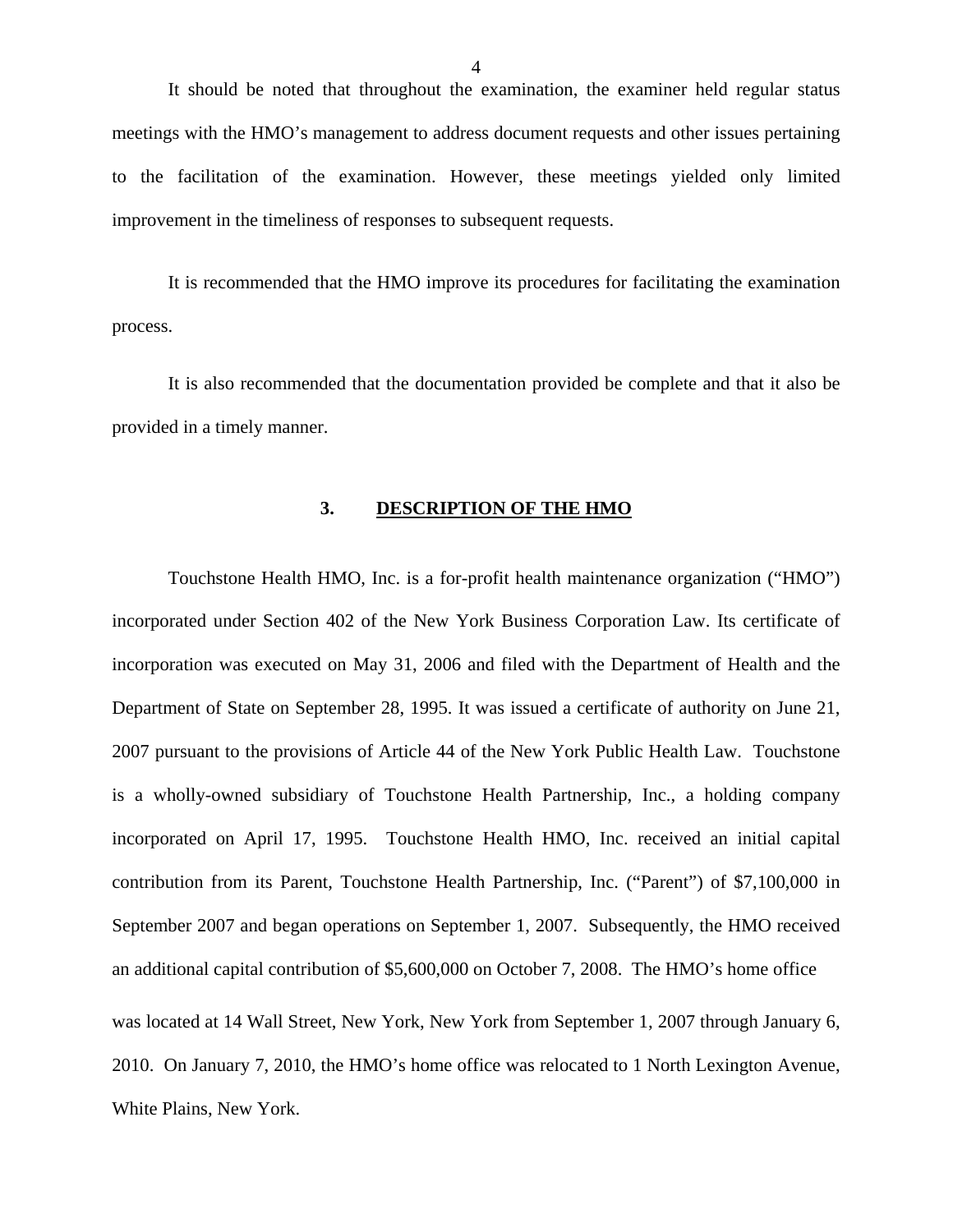<span id="page-6-0"></span>The HMO's main source of operating capital during the examination period came from capital infusions from its shareholders through its Parent, Touchstone Health Partnership, Inc. Through December 31, 2008, the Parent had contributed \$12,700,000 to the HMO; including the \$7,100,000 initial capital contribution.

#### A. Management and Controls

Article III, Section 3.01 of the HMO's By-Laws provides that the number of directors which shall constitute the entire Board of Directors shall be set by the Board of Directors from time to time and shall initially be three (3). Directors shall be elected by plurality vote of the stockholders.

The members of the HMO's Board of Directors as of December 31, 2008 were as follows:

David R. Pfaff, MD Physician, Staten Island, NY

Peter Sabados \* Enrollee, New York, NY

#### Name and Residence Principal Business Affiliation

Stacey Blair-Greenfield Director of Compliance, Staten Island, NY Touchstone Health HMO, Inc. Michael Muchnicki President and Chief Executive New York, NY Officer, Touchstone Health HMO, Inc.

\*Enrollee representative per Part 98-1.11(g) of the Administrative Rules and Regulations of the Department of Health (10 NYCRR 98-1.11(g)).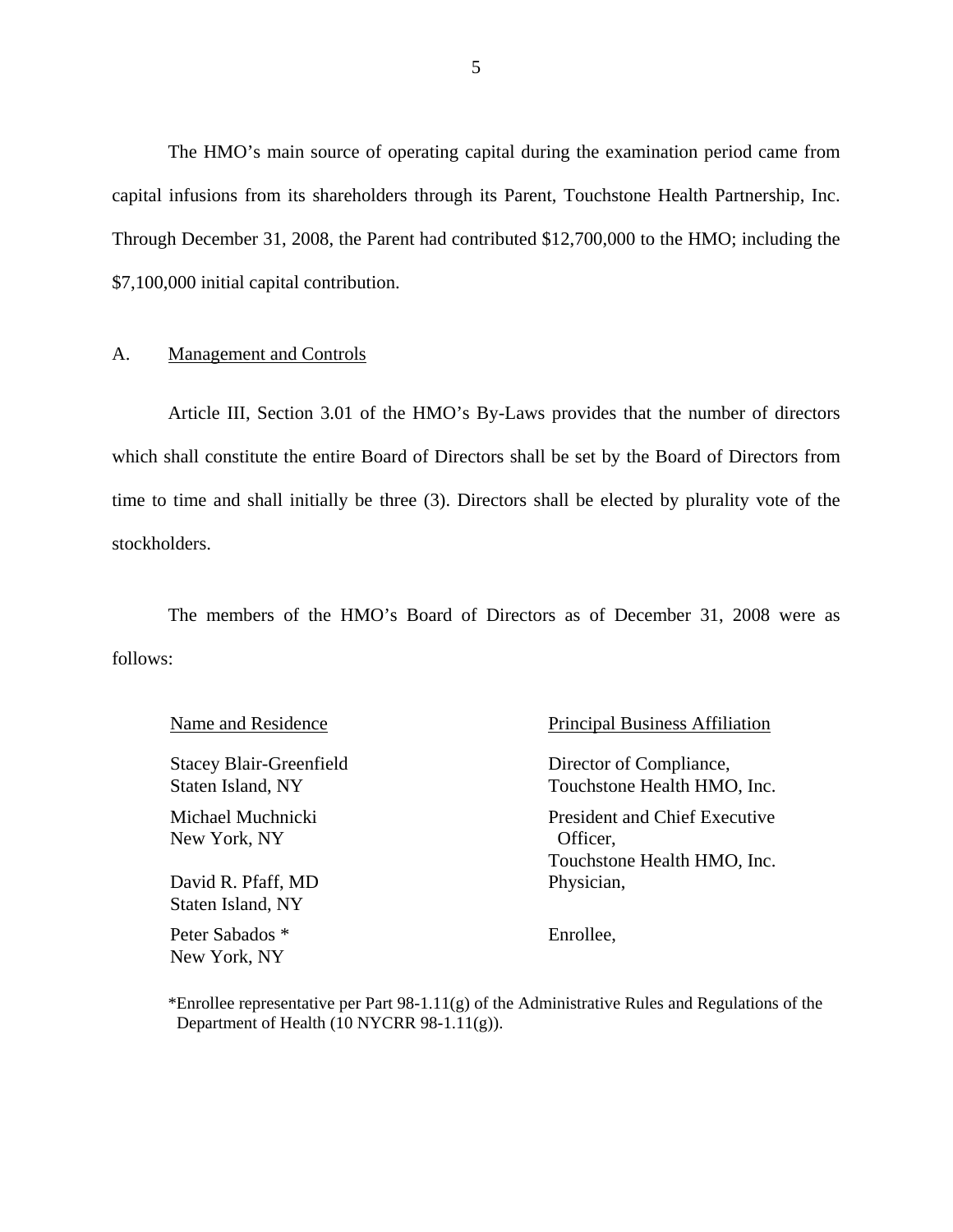6

Part 98-1.11(g) of the Administrative Rules and Regulations of Department of Health (10

NYCRR 98-1.11(g) states in part:

"(g) Except in the case of an HMO operated by a corporation licensed under article 43 of the Insurance Law which also operates a Public Health Law article 44 line of business, no less than one third of the members of the governing authority of an MCO shall be composed of residents of New York State.

(1) Within one year of the MCO becoming operational, no less than 20 percent of the members of the governing authority shall be enrollees of such MCO…"

The HMO complied with this requirement during the examination period.

A review of the minutes of the HMO's Board of Directors' meetings held during the examination period indicated that the Board held three meetings; one each in the second, third and fourth quarters of 2008, respectively. There was no evidence that a Board meeting was held during the fourth quarter of 2007 or in the first quarter of 2008.

The amendment to the HMO's By-Laws, executed April 16, 2007, provides that the Board meet at least quarterly, during any calendar year. The amendment to the By-Laws states in part:

> "*…Whereas, the amendment to the By-Laws hereinafter set forth is being made by the Board of Directors to incorporate changes requested by the New York State Department of Health to indicate that the Board of Directors of the Company shall meet at least quarterly and provide requisite notice of such meeting to each enrollee or consumer representative and/or advisory council member as such terms are contemplated in 10 NYCRR 98-1.6(a).*"

It is recommended that the HMO comply with the requirements of its By-Laws and have Board of Directors' meetings at least once a quarter.

A review of the attendance records of the Board of Directors' meetings held during the period under examination revealed that the meetings were generally well attended, with all directors attending at least one-half of the meetings they were eligible to attend.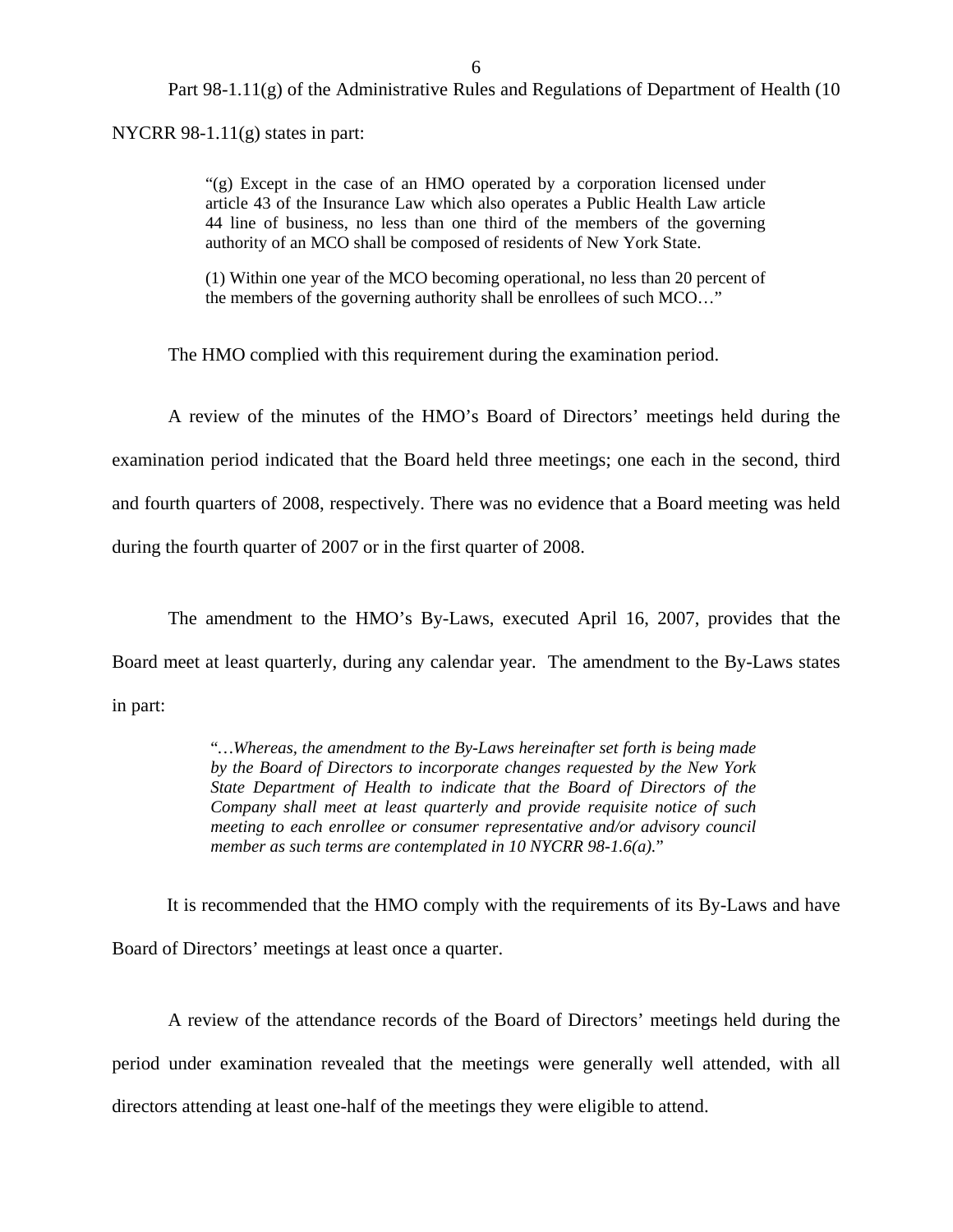Section 1411 of the New York Insurance Law states in part:

"No domestic insurer shall make any loan or investment…unless authorized or approved by its board of directors or a committee thereof responsible for supervising or making such investment or loan. The committee's minutes shall be recorded and a report submitted to the board of directors at its next meeting…"

It was noted by the examiner that, as of December 31, 2008, the HMO had short-term investments of \$10,049,574 in money market mutual funds, however, there was no documentation verifying that these investments were discussed, reviewed or approved by the HMO's Board of Directors.

It is recommended that the HMO comply with the investment authorization approval requirements of Section 1411 of the New York Insurance Law.

The HMO indicated that decisions for investments were made by members of the HMO's Board, as well as members of the Parent's Board, however, these decisions were not formalized at the Board meetings, nor were they noted in the Board minutes.

It is recommended that the HMO formalize and document the discussion, and the approval of all of its investment decisions.

Additionally, the examiner reviewed the HMO's Investment Policy. Section 5.0 of the Investment Policy states:

> "*The Investment Policy must be reviewed and affirmed by the Board of Directors annually, for the purpose of ensuring that it remains consistent with the company's operating constraints and financial objectives, and that it reflects then prevailing market conditions.*"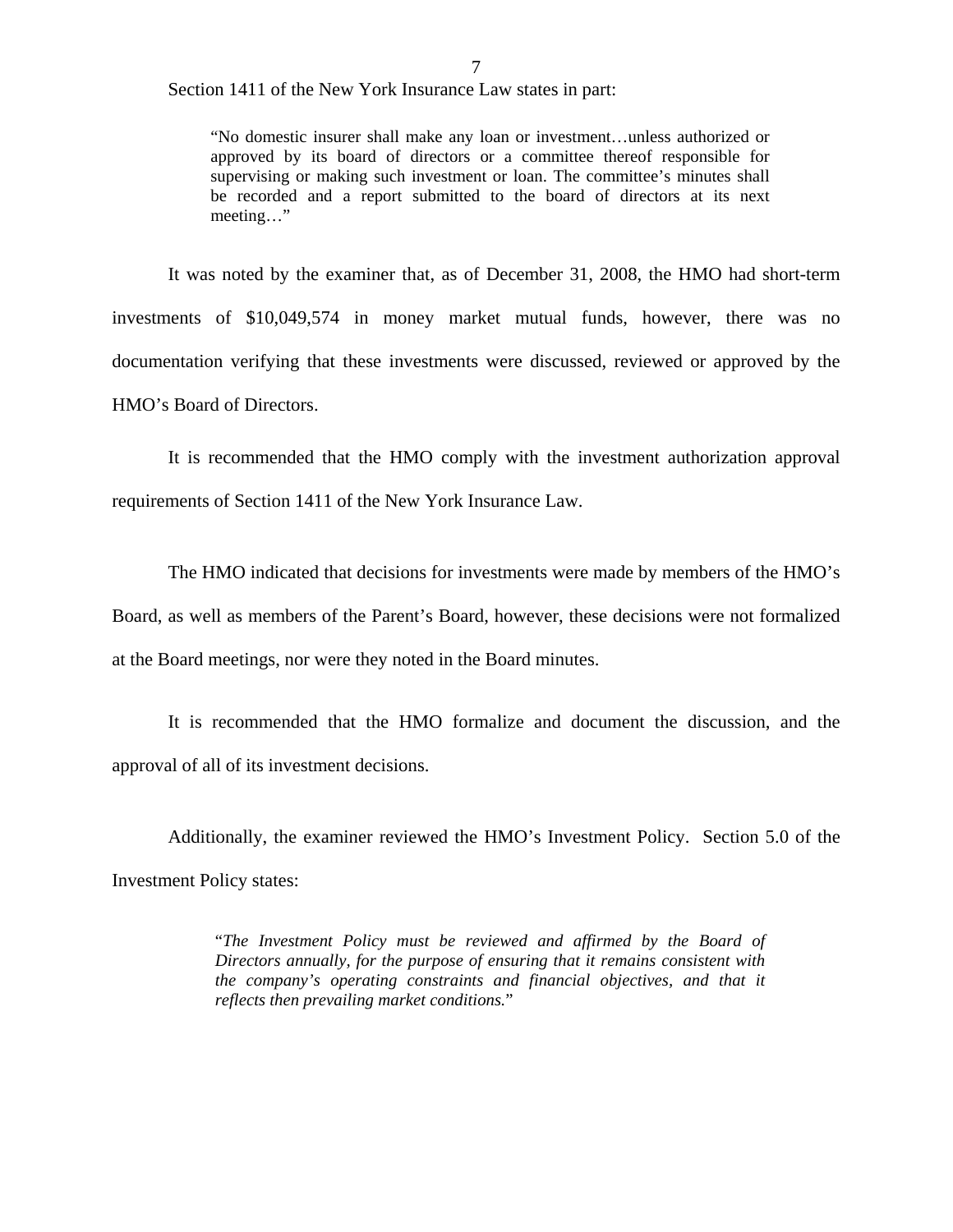The examination revealed that the HMO's Investment Policy had not been reviewed and approved by the HMO's Board of Directors, presuming it was never approved for the period under examination.

It is recommended that the HMO comply with its Investment Policy by submitting its Investment Policy to the Board of Directors annually, for its review and approval.

The principal officers of the HMO as of December 31, 2008 were as follows:

Name Title

 Michael Muchnicki Chief Executive Officer Stacey Blair-Greenfield Secretary Daniel O'Brien Chief Financial Officer

During the examination period, the HMO's management experienced a high rate of turnover. A review of the management records indicated that sixteen (16) individuals were listed as Senior Officers of the HMO during the examination period; twelve (12) of them left the HMO and were replaced. Those who left the HMO included: the Chief Executive Officer, Michael Muchnicki; the Controller, Chris Masi; and the Chief Financial Officer, Daniel O'Brien.

#### B. Circular Letter No. 9 (1999) - Adoption of Procedure Manuals

Circular Letter No. 9 (1999) – "Adoption of Procedure Manuals" dated May 25, 1999, was issued to Article 43 corporations, Public Health Law Article 44 health maintenance organizations and insurers licensed to write health insurance in New York State. The Circular Letter applies to Touchstone as a health maintenance organization.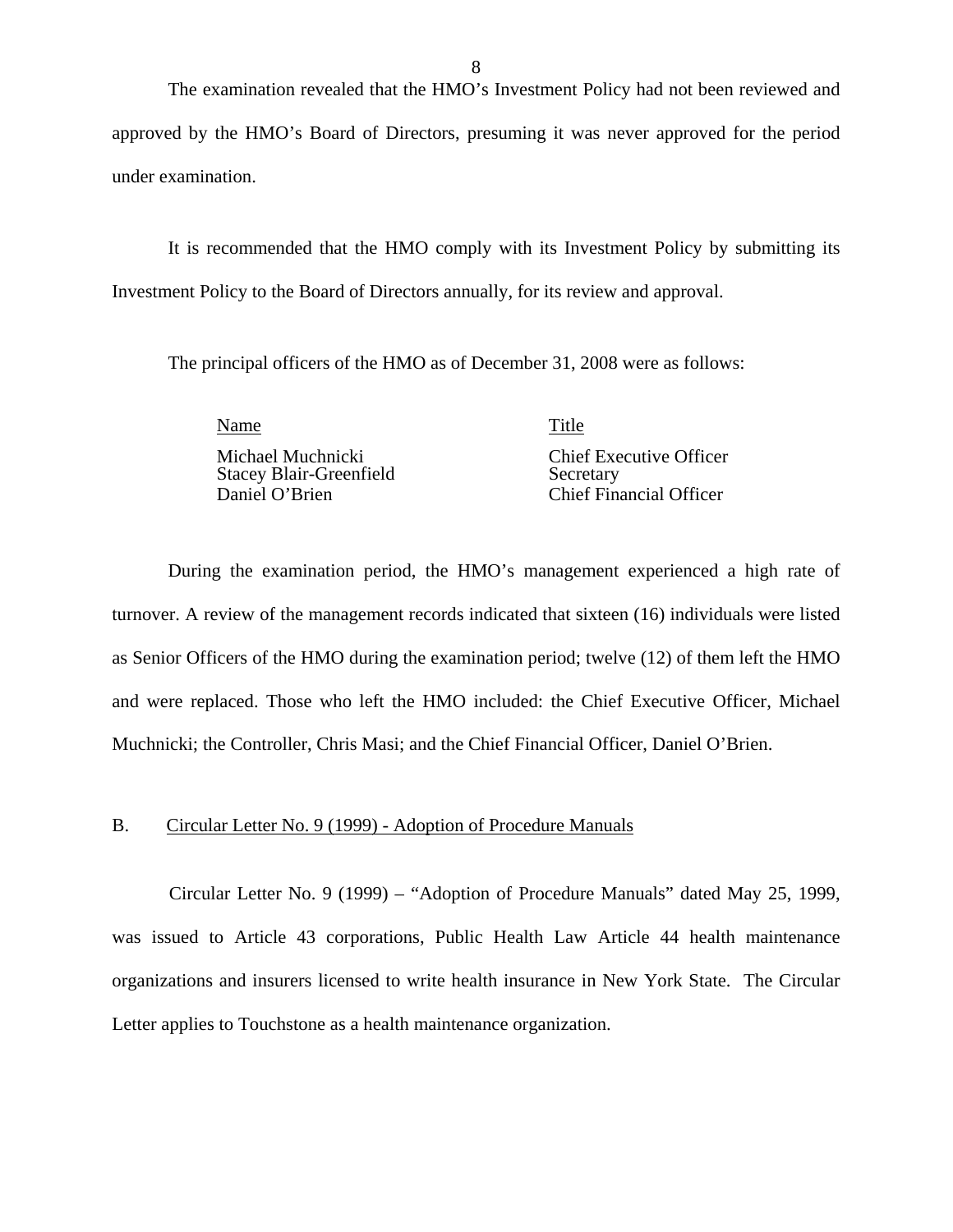<span id="page-10-0"></span>Circular Letter No. 9 (1999) states in part:

"…It is recommended that the board obtain the following certifications annually: (i) from either the company's director of internal audit or independent CPA that the responsible officers have implemented the procedures adopted by the board, and (ii) from the company's general counsel a statement that the company's current claims adjudication procedures, including those set forth in the current claims manual, are in accordance with applicable statutes, rules and regulations..."

The examination revealed that the aforementioned annual certifications were not obtained during the examination period.

It is recommended that the HMO's Board comply with the requirements of Circular Letter No. 9 (1999) by obtaining the required certifications on an annual basis.

#### Territory and Plan of Operation

C. Territory and Plan of Operation<br>The New York State Department of Health issued a Certificate of Authority to Touchstone Health HMO, Inc., effective June 21, 2007, pursuant to Article 44 of the New York Public Health Law. The certificate authorized the HMO to offer Medicare products in the following ten (10) counties of New York State: Bronx, Broome, Chenango, Delaware, Kings, Onondaga, Orange, Queens, Richmond and Westchester. An amended Certificate of Authority was issued on November 13, 2008 to reflect the Health Department's approval of the HMO's expansion application to serve the Medicare population in the county of New York (Manhattan). The certificate contained the following conditions and limitations:

> Touchstone Health HMO, Inc. is limited to enrolling and offering only Medicare products in these counties.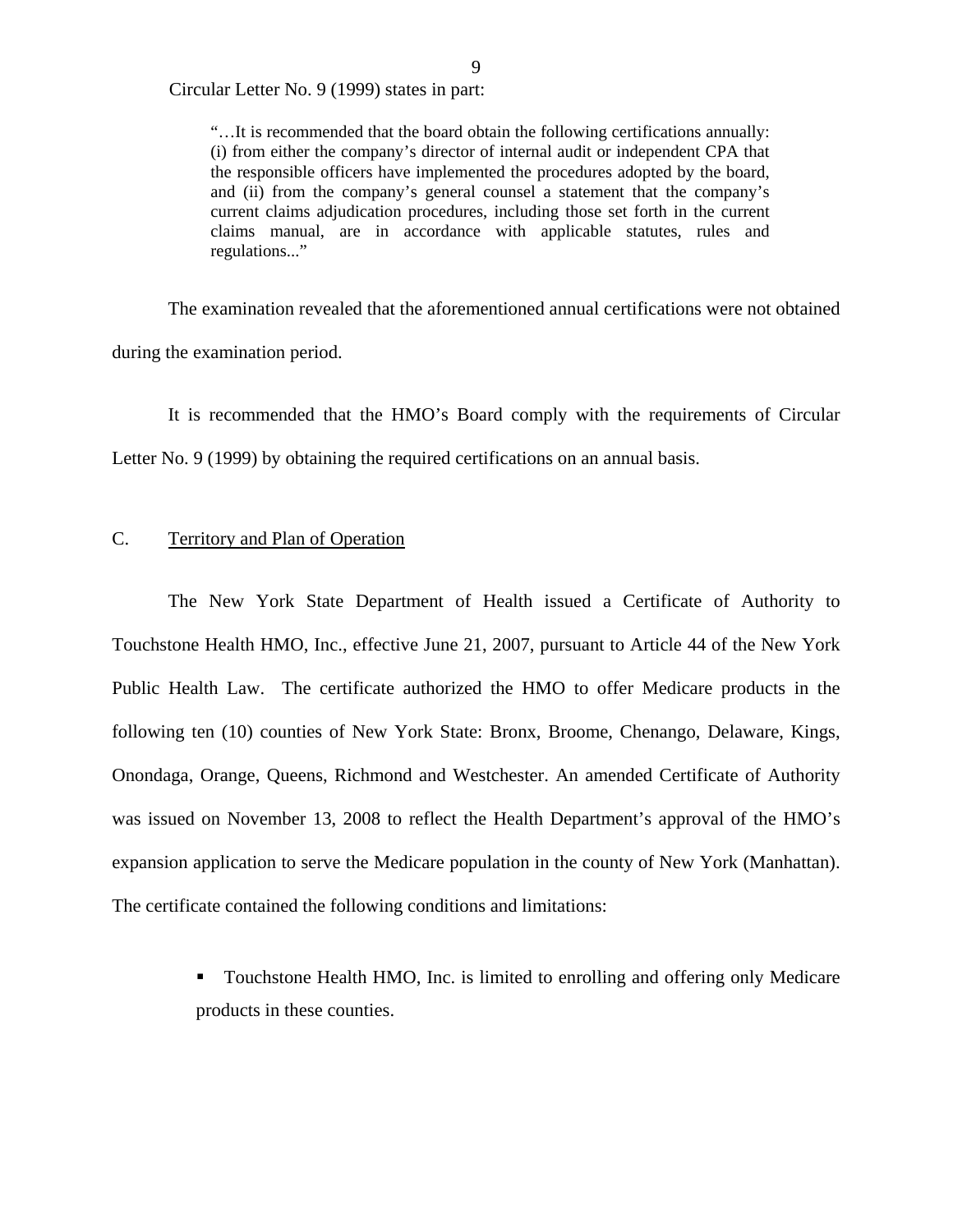All aspects of operation in these Medicare only counties will be governed primarily by the Center for Medicare and Medicaid Services ("CMS"), and implementation is contingent upon securing a Medicare contract with the Federal government.

#### D. Enrollment

Medicare Advantage Plan was the only line of business of the HMO. During the examination period September 1, 2007 through December 31, 2008, the HMO experienced a net increase in enrollment of 1,599 members. An analysis of the enrollment is set forth below:

| Enrollment, January 1     | N/A   | 9.671  |
|---------------------------|-------|--------|
| Net gain                  | 9.61' | 1,599  |
| Enrollment at December 31 |       | 11.276 |

#### E. Reinsurance

As of December 31, 2008, the HMO had an excess of loss reinsurance contract in effect with QBE Reinsurance Corporation, an authorized reinsurer. The contract's effective date was July 1, 2008 to June 30, 2009. Prior to July 1, 2008, the HMO had an excess of loss reinsurance contract with Executive Risk Indemnity, Inc., an authorized reinsurer. Effective July 1, 2009, the HMO entered into an excess of loss reinsurance agreement with Star Line Group, an authorized reinsurer.

The reinsurance coverage in effect as of December 31, 2008 was as follows:

| Covered member type: | Medicare                                    |
|----------------------|---------------------------------------------|
| HMO's deductible:    | \$170,000 per member per agreement period   |
| Coinsurance:         | $90\%$                                      |
| Policy limit:        | \$1,000,000 per member per agreement period |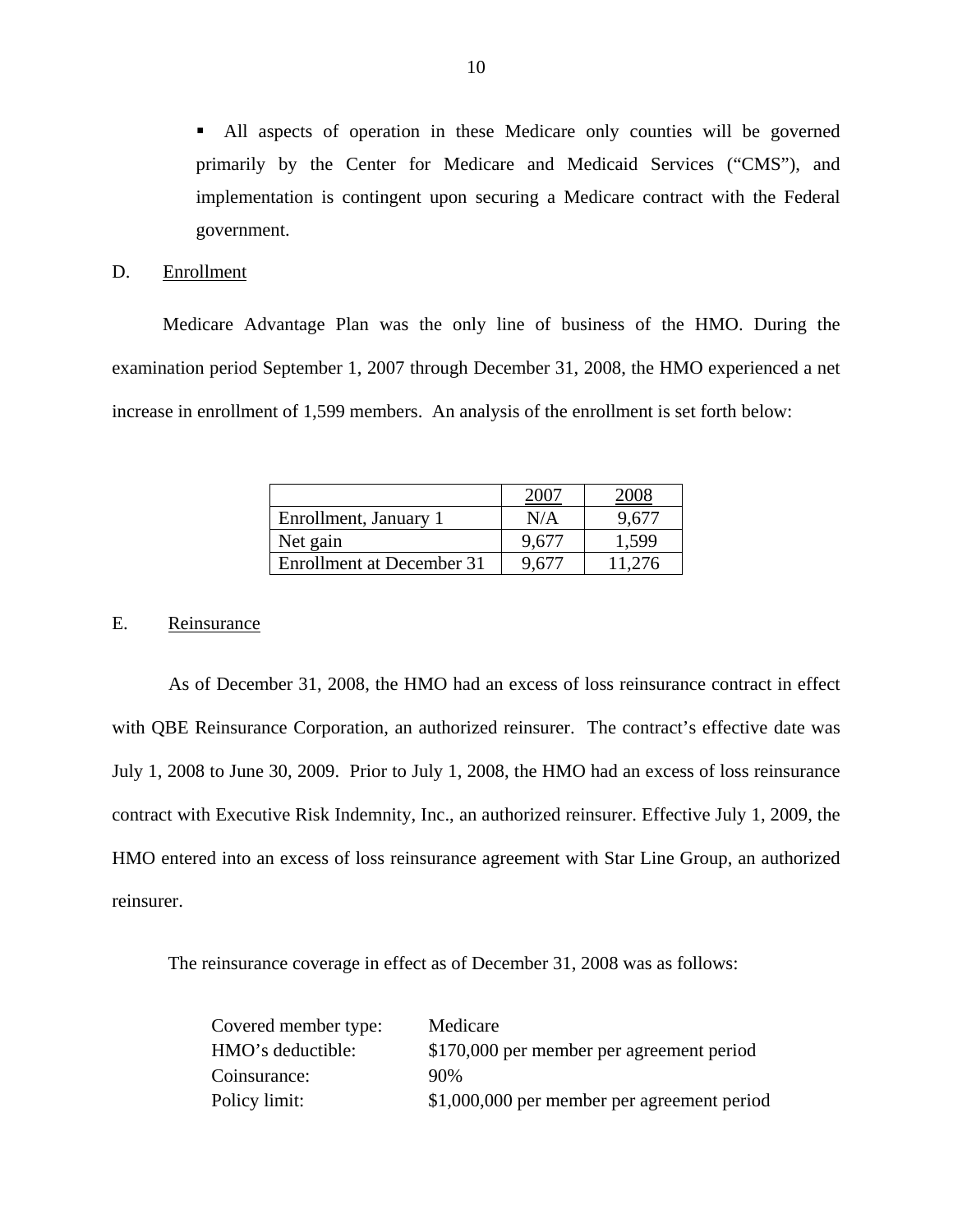#### <span id="page-12-0"></span>F. Holding Company System

The HMO is a wholly-owned subsidiary of Touchstone Health Partnership, Inc. The following chart depicts the HMO's holding company system as of December 31, 2008:



#### i. Holding Company Transactions

The HMO is a member of a holding company system. However, it was noted that the HMO answered "No" in the General Interrogatories page of its filed 2008 annual statement when asked whether the reporting entity is a member of an insurance holding company system.

It is recommended that the HMO accurately report all information in its filed annual statement.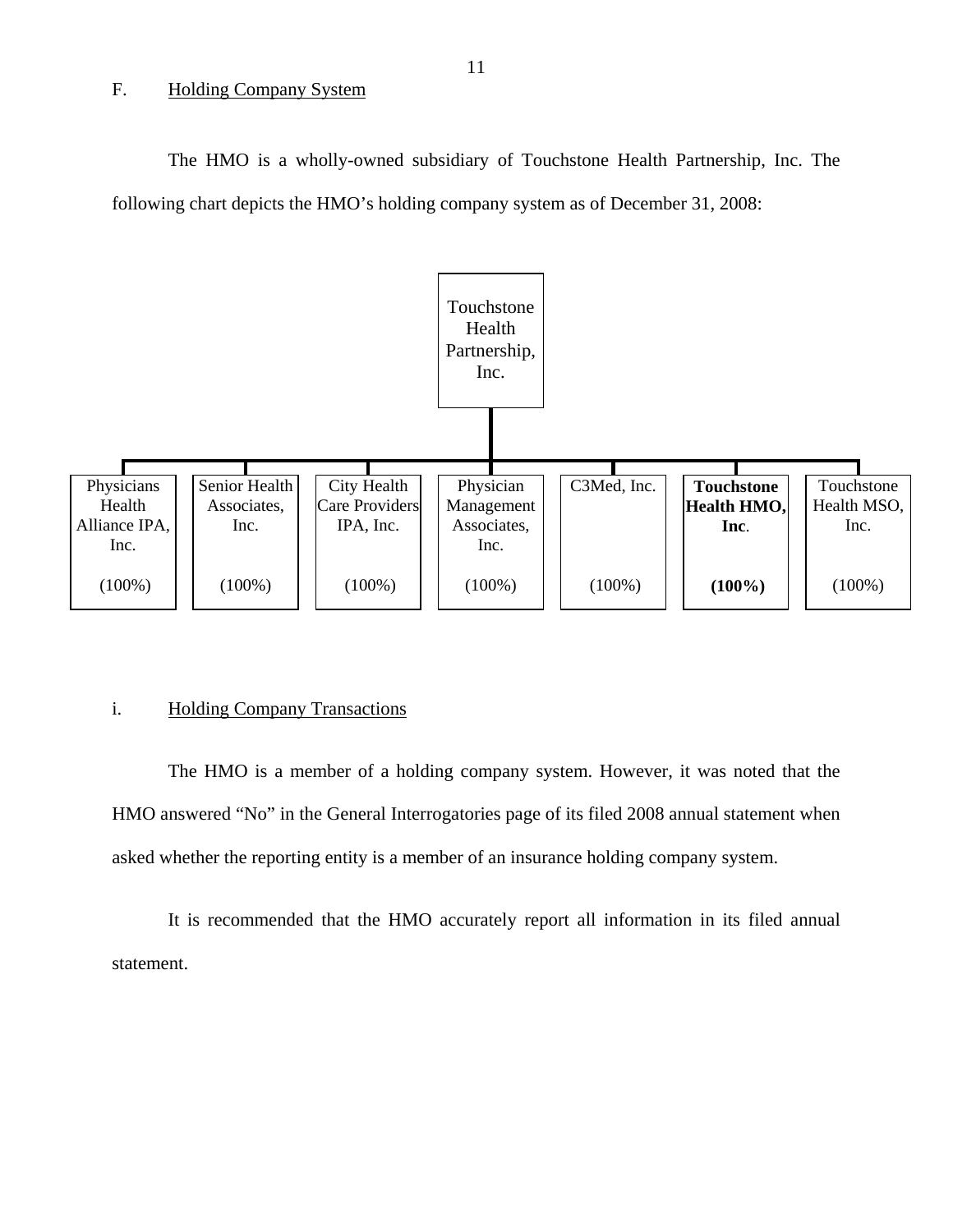#### Touchstone Health MSO, Inc.

Touchstone Health MSO, Inc. ("MSO"), a wholly-owned subsidiary of Touchstone Health Partnership, Inc., was incorporated on May 30, 2006, in the State of New York. Touchstone Health MSO, Inc. was incorporated at the same time as the HMO. MSO was formed to operate as the HMO's management services organization and accordingly, performs administrative services for the HMO.

According to a service agreement between MSO and the HMO, MSO is to provide the HMO with services such as: medical management, claims processing, appeals, credentialing, recredentialing, provider services, member services, information technology, financial and accounting, human resources and pharmacy management.

During 2008, the HMO booked transactions with Touchstone Health MSO, Inc. in the amount of \$52,902,316 (243% of the HMO's admitted assets as of December 31, 2008). However, the HMO failed to provide the examiner with a written expense allocation methodology documenting how the expenses were allocated between the two entities. In response to the examiner's inquiries, the HMO stated that, "*the entries that occur between entities are all straight forward and do not involve any allocation methodology.*" Additionally, there was no evidence that a service agreement was provided to nor approved by the New York Departments of Health and Insurance as required by Part 98-1.10(c) of the Administrative Rules and Regulations of the Health Department (10 NYCRR 98-1.10), which states in part:

> "The commissioner's and, except in the case of PHSP, HIV SNP or PCPCP, the superintendent's prior approval shall be required for the following transactions between a controlled MCO and any person in its holding company system: sales, purchases, exchanges, loans, extensions of credit or investments the aggregate of which involves five percent or more of the MCO's admitted assets at last yearend..."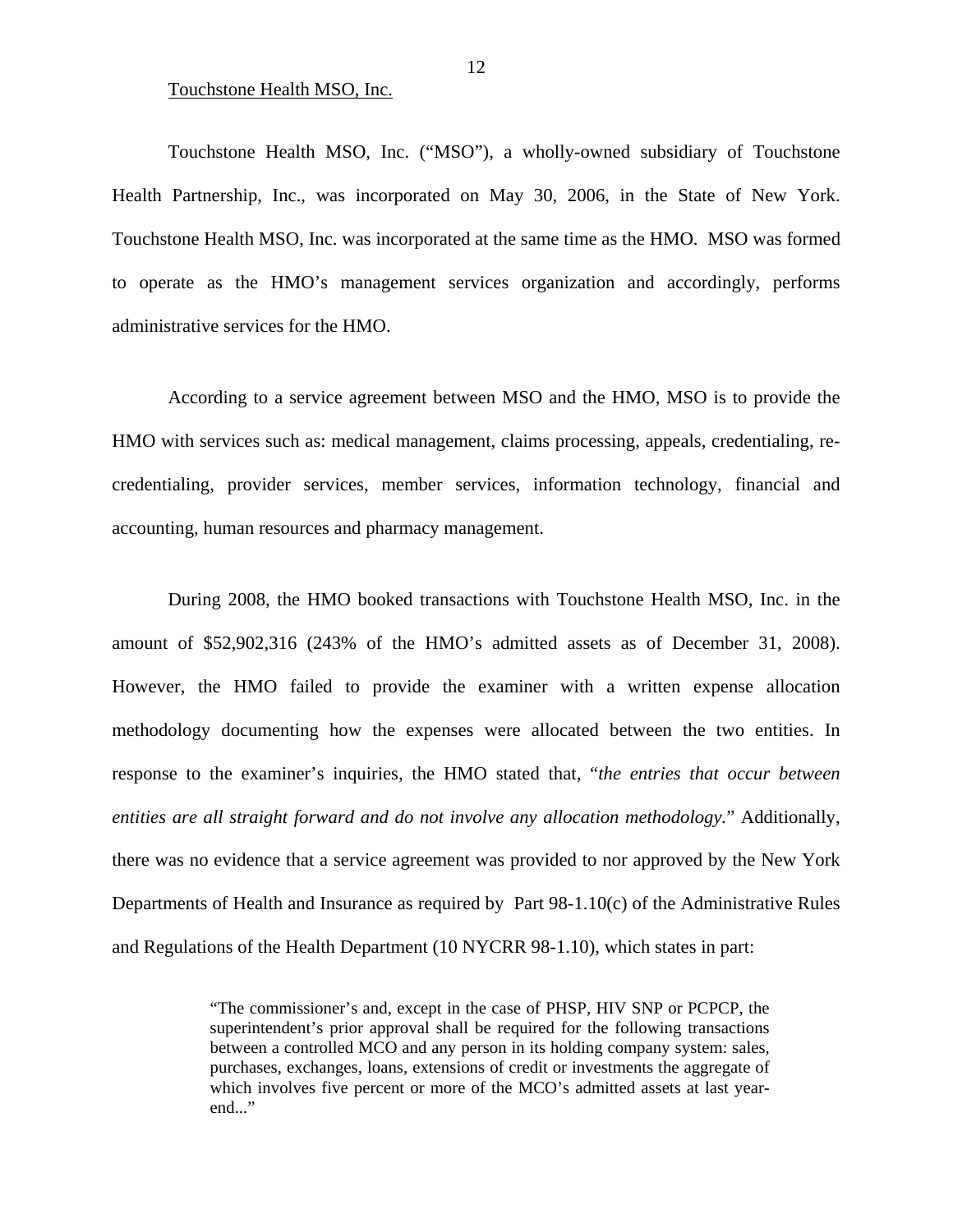<span id="page-14-0"></span>It is recommended that the HMO comply with the requirements of Part 98-1.10(c) of the Administrative Rules and Regulations of the New York Department of Health by executing a formal written agreement with any entity within its holding company system and by submitting the agreement to the Commissioner of Health and the Superintendent of Insurance for their prior approval for any transaction with a member of its holding company system involving five percent or more of its admitted assets at last year-end.

#### ii. Tax Allocation Agreement

Part 98-1.10(c) of the Administrative Rules and Regulations of the Health Department  $(10 NYCRR 98-1.10(c))$  states in part:

> transactions may become effective unless the commissioner or the "…Thirty days prior notice to the commissioner and… superintendent, is required before entering into the following transactions between a controlled MCO and any person in its holding company system: a reinsurance agreement or an agreement for rendering services on a regular or systematic basis… Such superintendent has disapproved the transaction within such period."

Department Circular Letter No. 33 (1979) states in part:

"…Pursuant to the provisions of Section 27 of the Insurance Law every domestic insurer is directed to notify this Department within 60 days of this circular letter if it participates in a consolidated tax return and to submit a copy of its tax allocation agreement with such notification. Any domestic insurer which currently does not participate in a consolidated tax return shall file a copy of its tax allocation agreement with this Department within 30 days of electing to do so. Furthermore, notification to this Department should be given within 30 days of any amendment to or termination of a tax allocation agreement..."

During the examination, the examiner obtained a copy of the HMO's 2007 consolidated federal income tax return filed in conjunction with its Parent, Touchstone Health Partnership, Inc and other members of its holding company system. Although the HMO did not owe any tax in 2007, the tax return showed that taxes would have been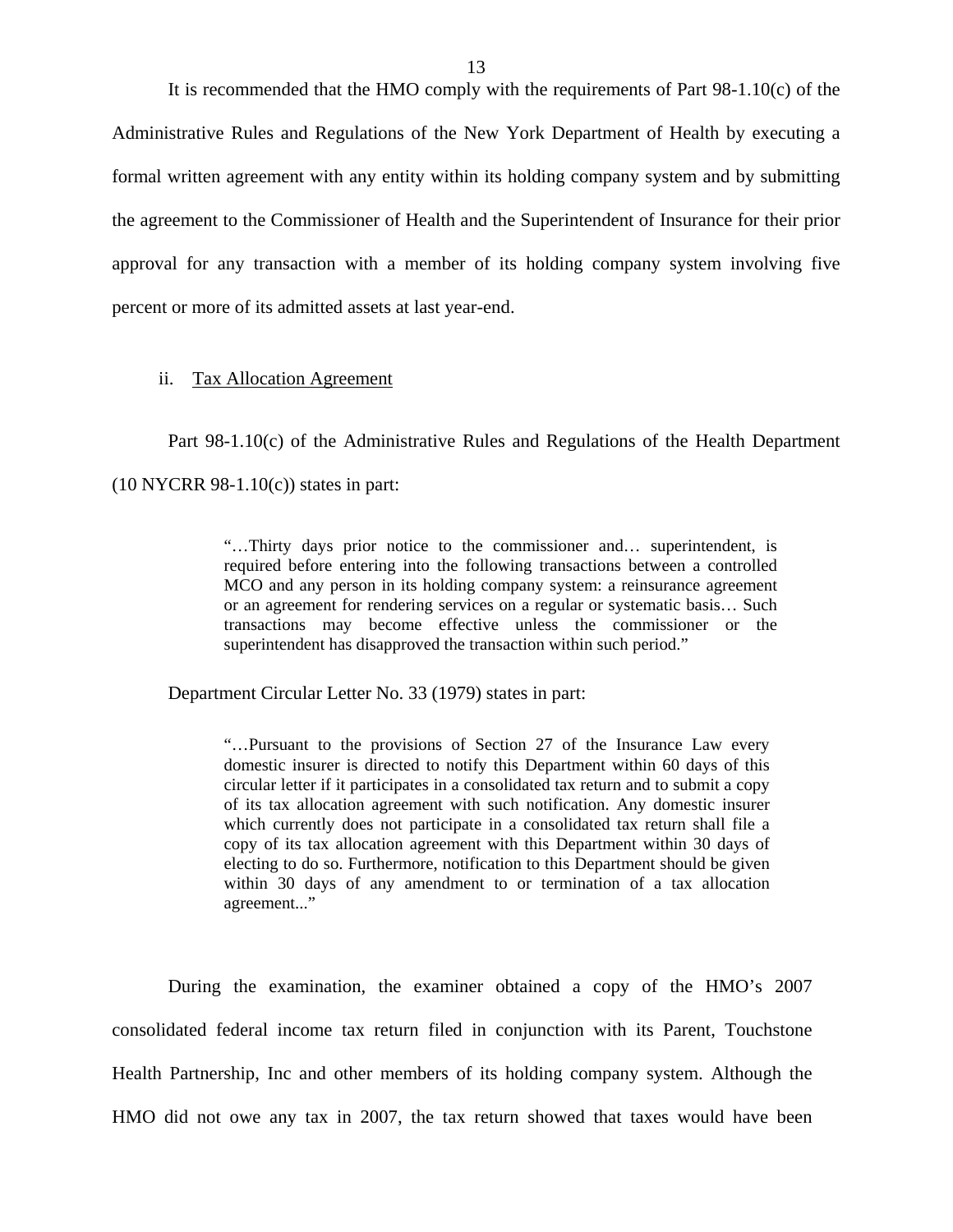<span id="page-15-0"></span>allocated among entities within the holding company system if taxes were incurred. It should be noted that for the period under examination, the HMO failed to file a tax allocation agreement with this Department, thereby not complying with the requirements of Part 98- 1.10(c) of the Administrative Rules and Regulations of the Health Department (10 NYCRR 98-1.10(c)) as well as Department Circular Letter No. 33 (1979).

It is recommended that the HMO comply with the requirements of Part 98-1.10(c) of the Administrative Rules and Regulations of the Health Department and file its tax allocation agreement with the Superintendent for approval.

It is also recommended that the HMO comply with the requirements of Department Circular Letter No. 33 (1979) by entering into a formal tax allocation agreement with its Parent, Touchstone Health Partnership, Inc., and other members of its holding company system by filing such tax allocation agreement with the Department.

#### G. Section 1307 Loan

As noted previously in Item 2 of this Report, the HMO's main source of capital was capital infusions from its Parent, Touchstone Health Partnership, Inc. At the commencement of business, the HMO obtained two (2) capital infusions in the form of Section 1307 loan agreements. These agreements called for an initial capital infusion of \$7,100,000, followed by a subsequent capital contribution of \$5,600,000. These capital infusions were made on September 1, 2007 and October 7, 2008, respectively.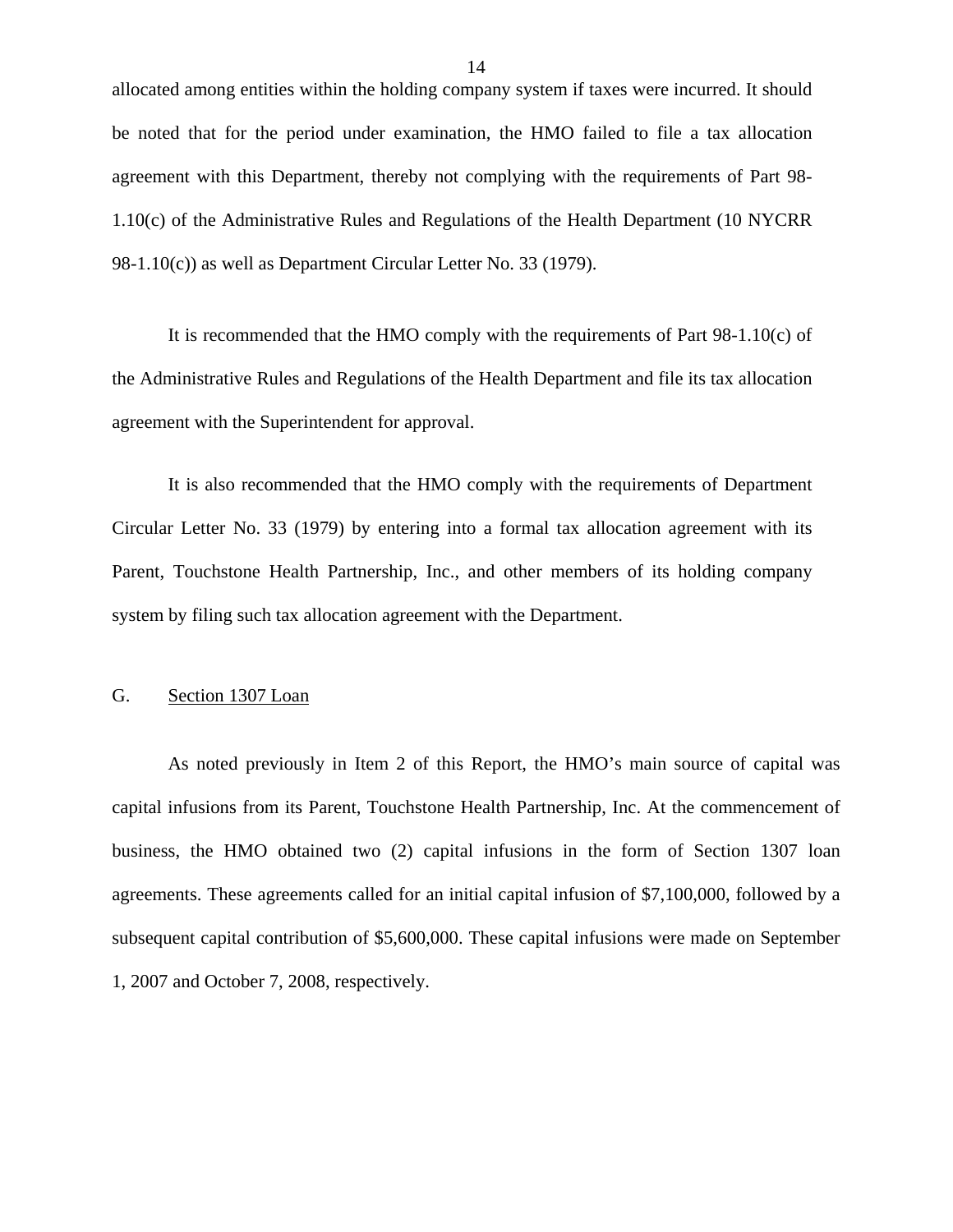Section 1307(d) of the New York Insurance Law states:

"No such insurance company or reciprocal insurer shall directly or indirectly make any agreement for any advance or borrowing pursuant to this section unless such agreement is in writing and shall have been approved by the superintendent as not unfair, misleading or contrary to law."

The examination revealed that there was no evidence that the October 7, 2008 Section 1307 loan agreement of \$5,600,000 was filed with the Department.

It is recommended that the HMO comply with the requirements of Section 1307(d) of the New York Insurance Law by not directly, nor indirectly make any agreement for any borrowing pursuant to this Section unless such agreement has been submitted in writing to the Department and approved by the Superintendent.

Section 1307(c) of the New York Insurance Law states:

"Any sum so advanced or borrowed shall not be part of the legal liabilities of such insurer and shall not be a basis of any set-off but until repaid all statements published by such insurer or filed with the superintendent shall show, as a footnote, the amount then remaining unpaid."

During the examination period, it was noted that the HMO's financial statement failed to include a footnote regarding the two outstanding Section 1307 loans and their respective interest, as required by Section 1307(c) of the New York Insurance Law.

It is recommended that the HMO comply with the requirements of Section 1307(c) of the New York Insurance Law and include a footnote for all outstanding Section 1307 loans and their respective interest amounts in its filed annual statements.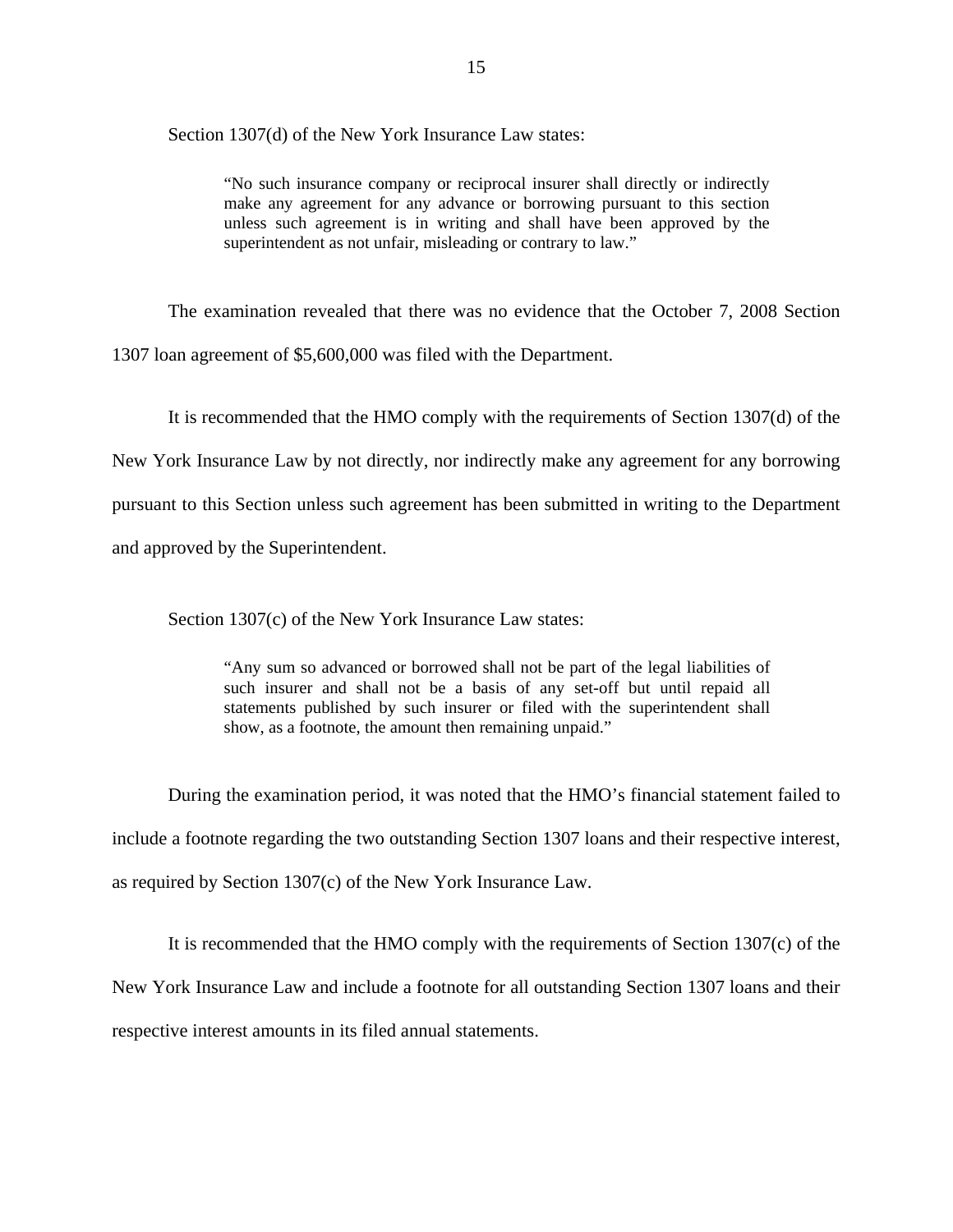<span id="page-17-0"></span>As of December 31, 2008, the balance of the aforementioned two (2) Section 1307 loans was \$12,700,000. However, the HMO reported \$5,745,803 for Surplus Notes in its filed 2008

New York Data Requirements.

It is recommended that the HMO accurately report the amount of Surplus Notes in its filed New York Data Requirements.

#### H. Disaster Response and Business Continuity Plans

During the examination, the HMO provided the examiner with its Disaster Response Plan

and Business Continuity Plan.

Insurance Department Circular Letter No. 2 (2008) states in part (Circular Letters with

similar requirements are issued by the Department annually):

"…By June 1, 2008, each company must submit a Disaster Response Plan to the Insurance Department. Entities may provide their completed disaster response plans to the Insurance Department via the Insurance Department Portal Application or by hard copy…

…By June 1, 2008, the Disaster Response Questionnaire must be submitted to the Insurance Department via the Insurance Department Portal Application or in hard copy…

…By June 1, 2008, the Business Continuity Plan Questionnaire must be submitted to the Insurance Department via the Insurance Department Portal Application or in hard copy…"

The examination revealed that the HMO did not file its Disaster Response Plan, Disaster

Response Questionnaire or its Business Continuity Plan Questionnaire during the examination period.

It is recommended that the HMO comply with the requirements of Circular Letter No. 2

(2008) and file its Disaster Response Plan, Disaster Response Questionnaire, and Business

Continuity Plan Questionnaire on an annual basis with the Department.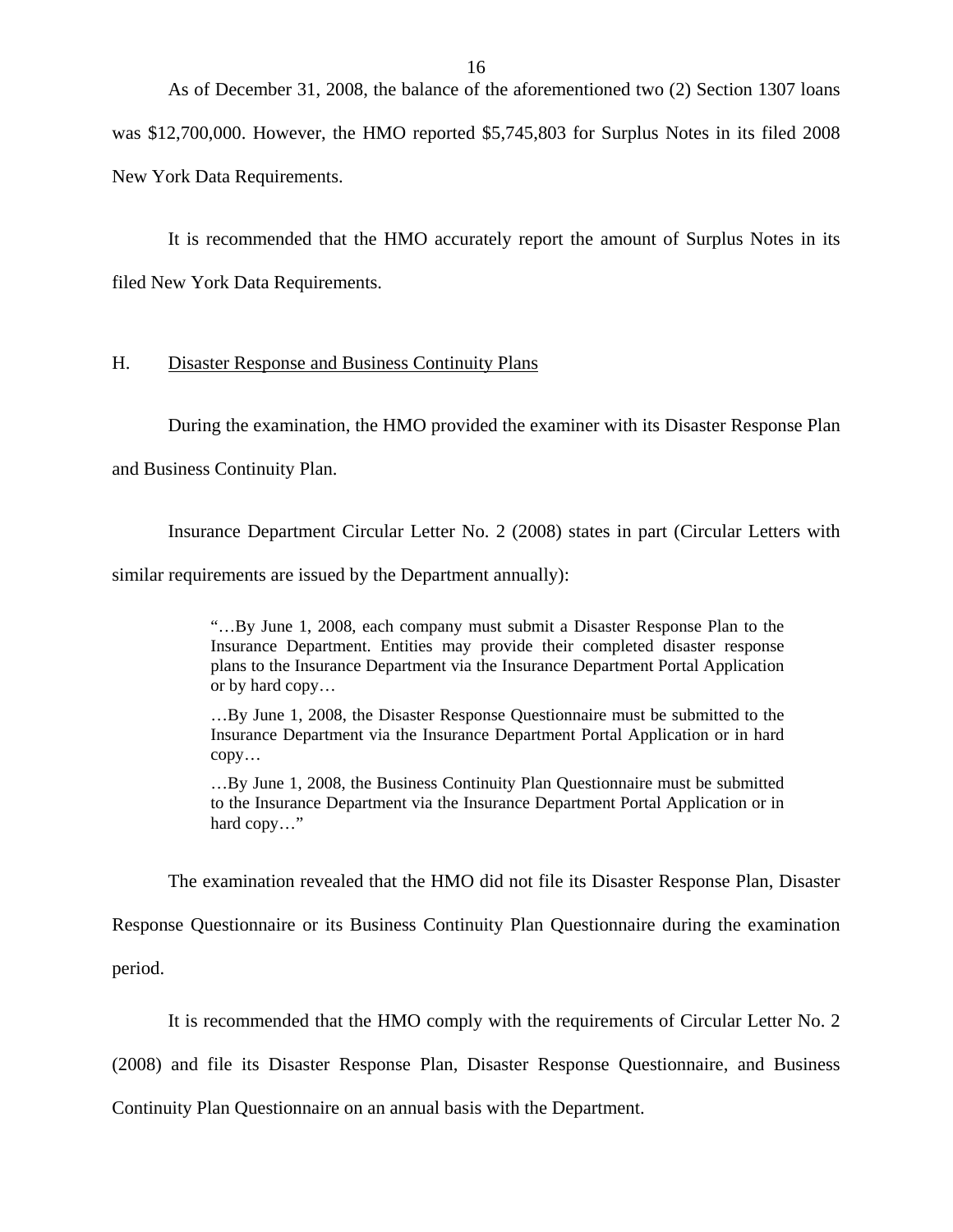#### <span id="page-18-0"></span>I. Fraud Plan

Part 98-1.21(a) of the Administrative Rules and Regulation of the New York Health Department (10 NYRR 98-1.21(a)) states in part:

> "Pursuant to Public Health Law section 4414, every MCO that participates in public or government sponsored programs with an enrolled population of 10,000 or more persons in the aggregate in any given year shall develop and file with the commissioner within 180 days of the effective date of these regulations a plan for the detection, investigation and prevention of fraudulent activities in this state and those fraudulent and abusive activities affecting policies or state or local department of social services contracts issued or issued for delivery in this state…"

The HMO had enrollment in excess of 10,000 members in 2008 (Item 2D of this Report). However the HMO did not implement a fraud plan as required by Part 98-1.21(a) of the Administrative Rules and Regulation of the New York Health Department (10 NYRR 98-1.2(a)).

It is recommended that the HMO comply with Part 98-1.21(a) of the Administrative Rules and Regulations of the Department of Health and implement a plan for the detection, investigation and prevention of fraudulent activities and file such plan with the commissioner of the Department of Health.

### J. Abandoned Property Report

Pursuant to Section 1316 of New York Abandoned Property Law, an insurer is required to file an abandoned property report with the New York Office of the State Comptroller. In conjunction with the Abandoned Property Law, the State Office of Unclaimed Funds also publishes "*The Handbook for Reporters of Unclaimed Funds*" ("Handbook"). The Handbook provides detailed guidelines to insurers with regard to abandoned property filing. Such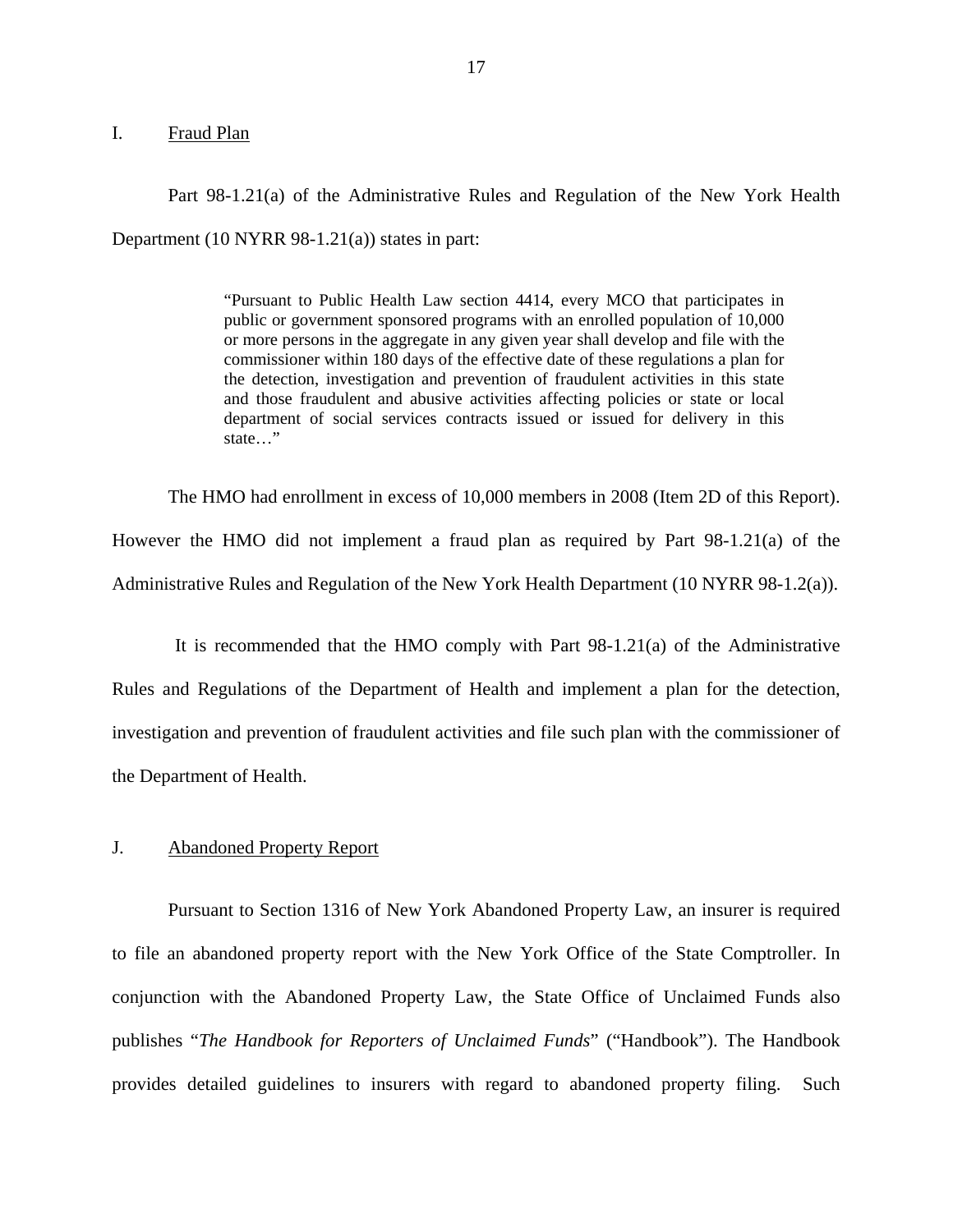<span id="page-19-0"></span>guidelines also include instructions pertaining to filing requirements in cases where the insurer has no abandoned property to report.

The Handbook for Reporters of Unclaimed Funds states in part:

"*…If you do not have an account/item subject to reporting:* 

*Complete a Verification and Checklist and indicate that there are no abandoned account/items by entering "None" in the Total field. This is known as a negative filing. We need to receive it by the close of business on April 1…*"

The examination revealed that the HMO did not have any abandoned property during the period under examination, however no filing, as required by the Handbook for Reporters of Unclaimed Funds, was made during the examination period.

It is recommended that the HMO comply with the abandoned property filing guidelines

of The Handbook for Reporters of Unclaimed Funds and file the respective abandoned property report annually.

### K. Record Retention Policy

Part 243.3(c) of Department Regulation No. 152 (11 NYCRR 243.3) states in part:

"(c) An insurer shall establish and maintain a records retention plan. The plan shall include a description of the types of records being retained, the method of retention, and the safeguards established to prevent alteration of the records…"

The examination review disclosed that the HMO does not maintain a record retention plan.

It is recommended that the HMO establish and implement a formal record retention plan

in compliance with the requirements of Department Regulation No. 152.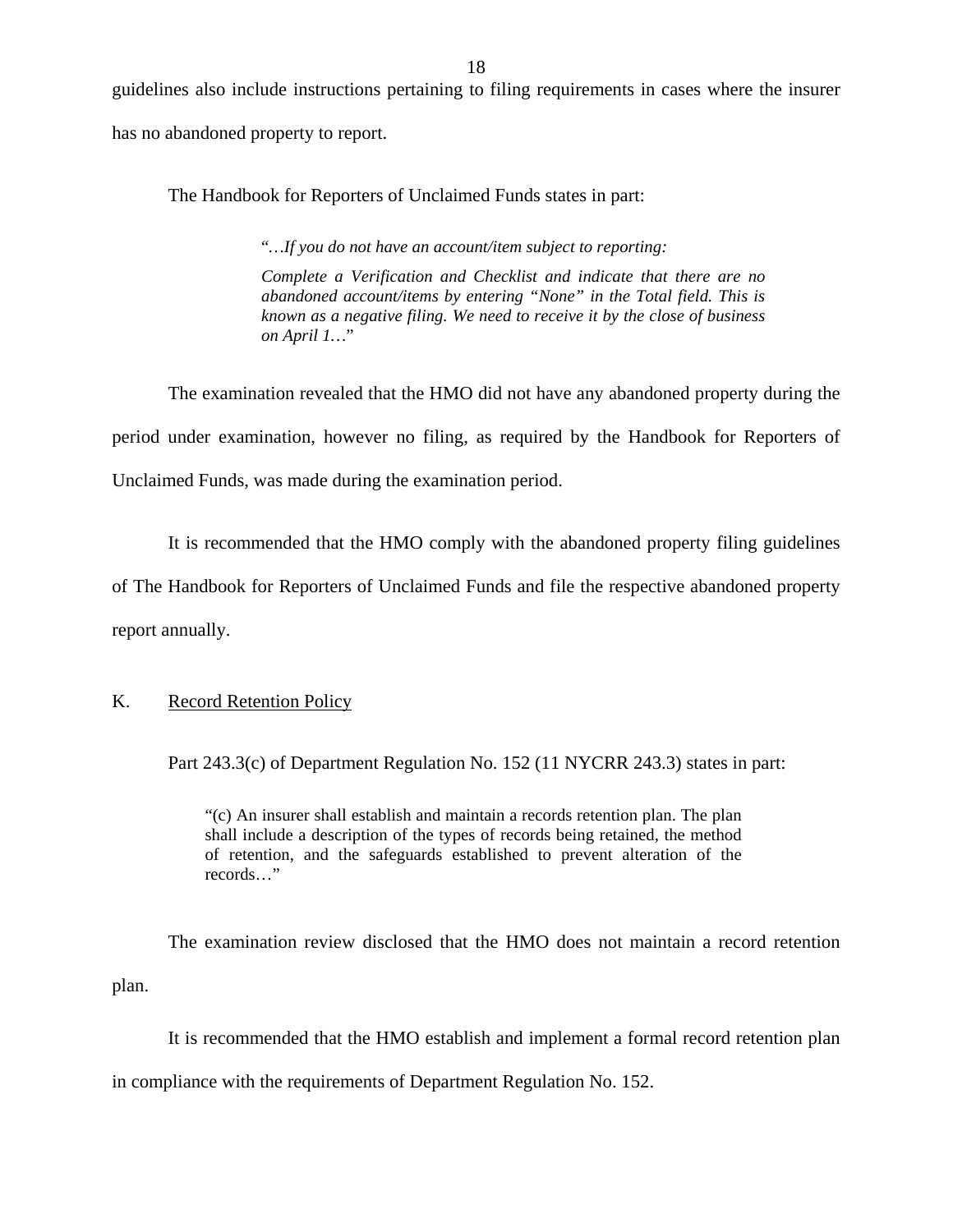Part 243.2(b)(8) of Department Regulation No. 152 (11 NYCRR 243.2) states in part:

"(b) Except as otherwise required by law or regulation, an insurer shall maintain…

(8) any other record for six calendar years from its creation or until after the filing of a report on examination or the conclusion of an investigation in which the record was subject to review."

The examiner obtained a listing of twenty-one brokers who provided services to the HMO during the examination period. The examiner made a request to the HMO to provide broker agreements for all brokers whose names appeared on the listing. It should be noted that the HMO was only able to locate documentation for eight brokers. For the remaining thirteen brokers' agreements, the HMO indicated that it was unable to locate these agreements because of "personnel turnover". It appears that a former employee in charge of maintaining these agreements was no longer with the HMO, and management was unable to locate such agreements.

It is recommended that the HMO comply with the requirements of Department Regulation No. 152 and maintain all required records for a minimum of six calendar years from their creation.

In reviewing Utilization Review (pre-authorization) and Appeals, the examiner requested a listing of cases under these categories. However, the listing obtained was an incomplete listing. According to the HMO, because of high management turnover, the HMO was unable to locate all of the utilization review cases. It appears that the former employee responsible for keeping this information was no longer with the HMO, and the current management was unable to locate such documentation.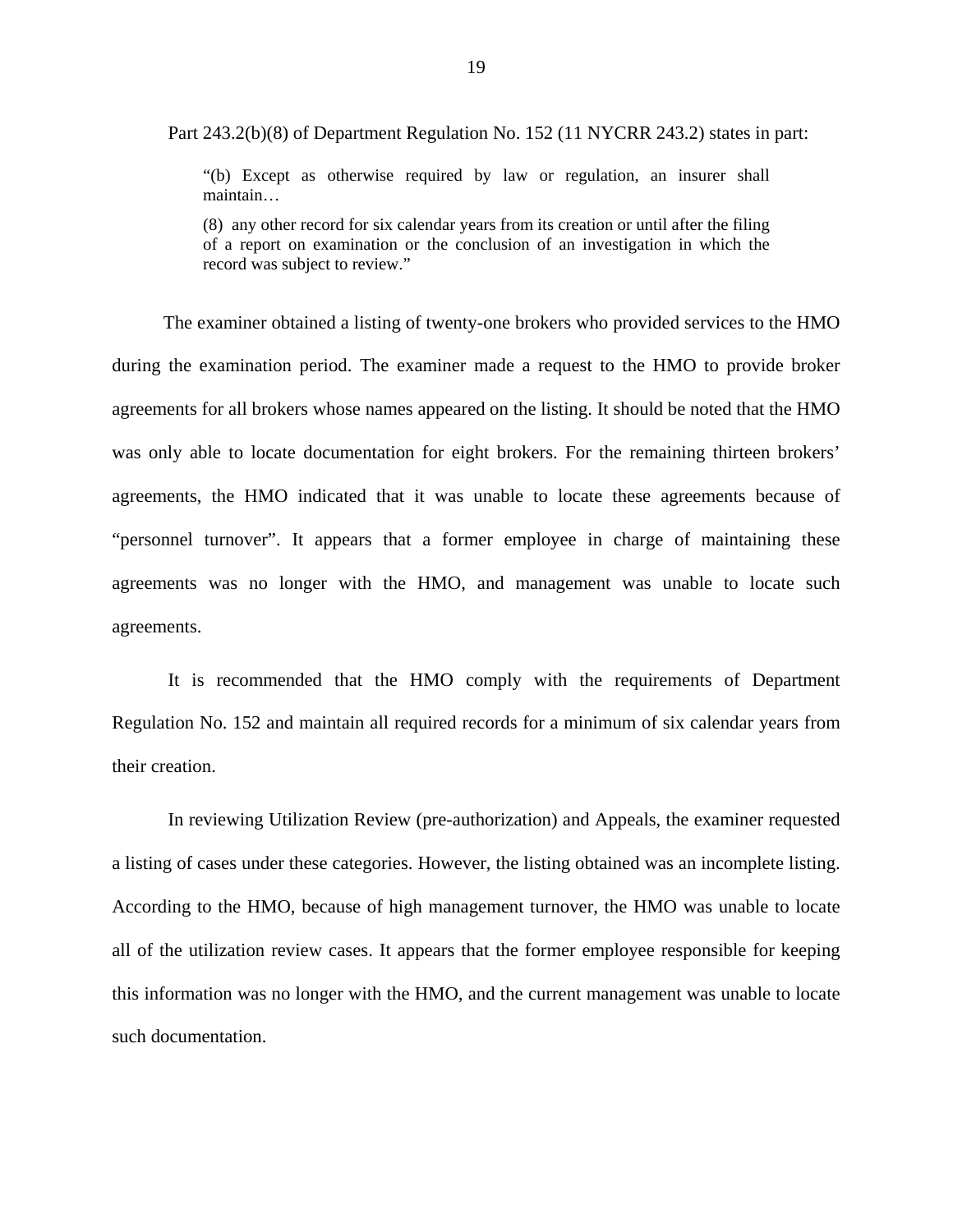<span id="page-21-0"></span>It is again recommended that the HMO comply with the requirements of Department Regulation No. 152 and maintain all required records for a minimum of six calendar years from their creation.

#### L. Custodial Agreement

The HMO reported in its December 31, 2008 annual statement, a short-term investment of \$10,049,574. The money in the account was invested in three money market mutual funds and the account was initially managed by Lehman Brothers, Inc, an investment company. The HMO provided the examiner with a custodial agreement between the HMO and Lehman Brothers, Inc. As a result of Lehman Brothers, Inc. filing for bankruptcy during 2008, Lehman Brothers' North America business was acquired by Barclays Wealth through acquisition. As a result of this transaction, the HMO's short-term investment account was transferred to Barclays Wealth. However, the HMO has yet to execute a formal custodial agreement with Barclays Wealth.

It is recommended that the HMO execute and implement a formal custodial agreement with Barclays Wealth.

Subsequent to the examination date, the HMO closed the Barclays Wealth account.

#### M. Conflict of Interest Policy

The examination included a review of how the HMO handles conflicts of interest. The HMO answered "Yes" to the general interrogatories in the annual statement that asked whether the HMO had an established procedure for annual disclosure to its Board of Directors of any material interest and affiliation on the part of any of its officers or directors. The HMO however,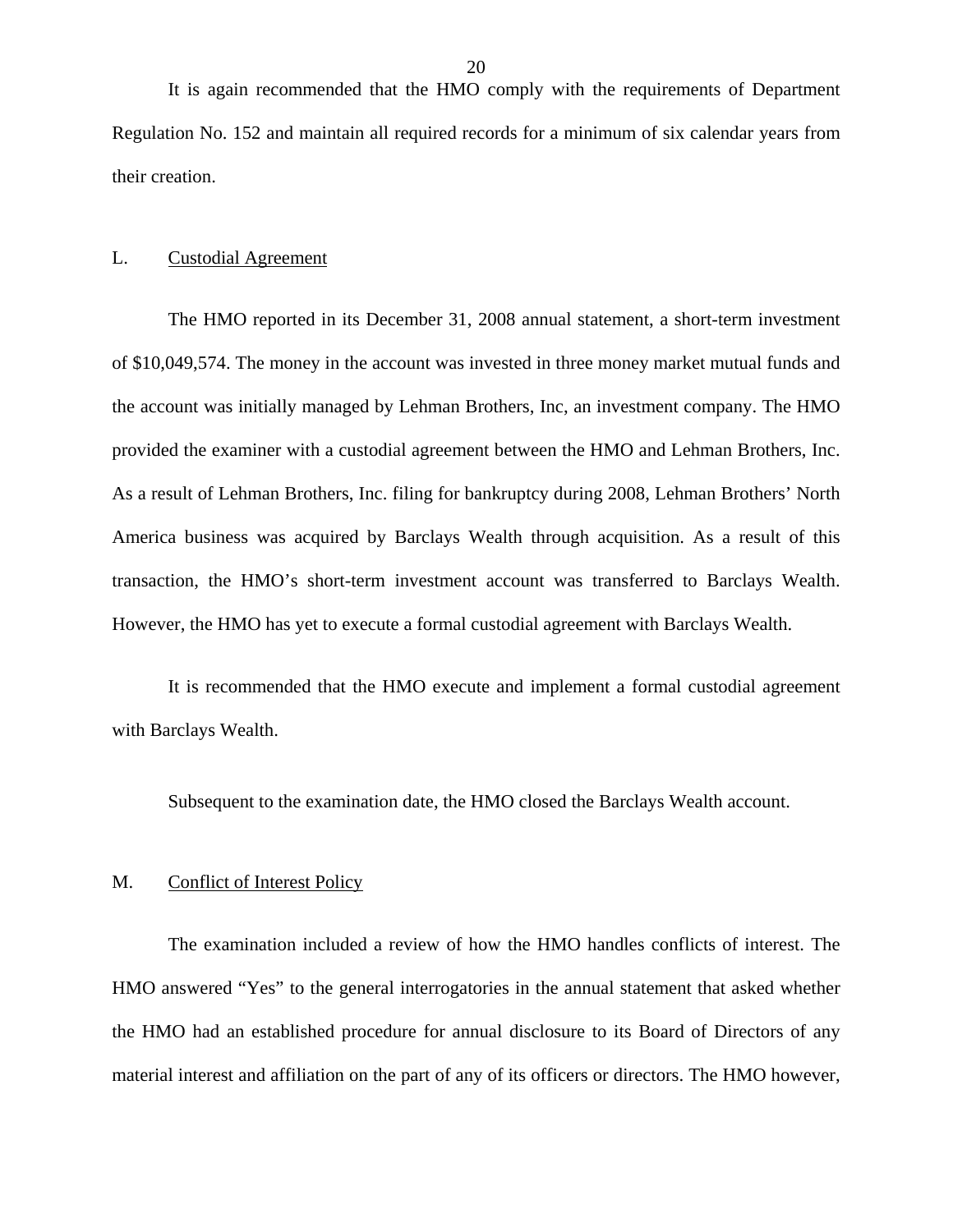<span id="page-22-0"></span>does not have a conflict of interest policy; though the HMO included conflict of interest guidelines in its employee handbook. The guidelines state in part:

> "*Directors and associates must avoid situations where their personal interests could conflict or appear to conflict with the best interests of Touchstone. Before serving on the Board, all Directors must complete a state required conflict of interest and character reference form…*"

The examination revealed that the HMO did not maintain signed conflict of interest forms for any individual for the years under examination. The HMO has a fiduciary responsibility to its enrolled members to ensure that its directors, officers and responsible employees do not use their official positions to promote an interest which is in conflict with that of the HMO.

It is recommended that, as a good business practice, all officers and directors of the HMO submit signed conflict of interest forms on an annual basis, and that the HMO establish a procedure for enforcing such policy.

N. Accounts and Records

During the course of the examination, it was noted that the HMO's treatment of certain items was not in accordance with annual statement instructions and/or Department guidelines. A description of such items is as follows:

1. In Schedule H, Section 3 ("Claims and Interest Penalties Paid During the Year") of the HMO's 2008 filed New York Data Requirements, the claim count and Prompt Pay interest amounts were reported as 13,787 and \$0, respectively. However, the actual claims data provided by the HMO reflected a claim count and Prompt Pay interest of 1,512 and \$[5,945.87,](https://5,945.87) respectively.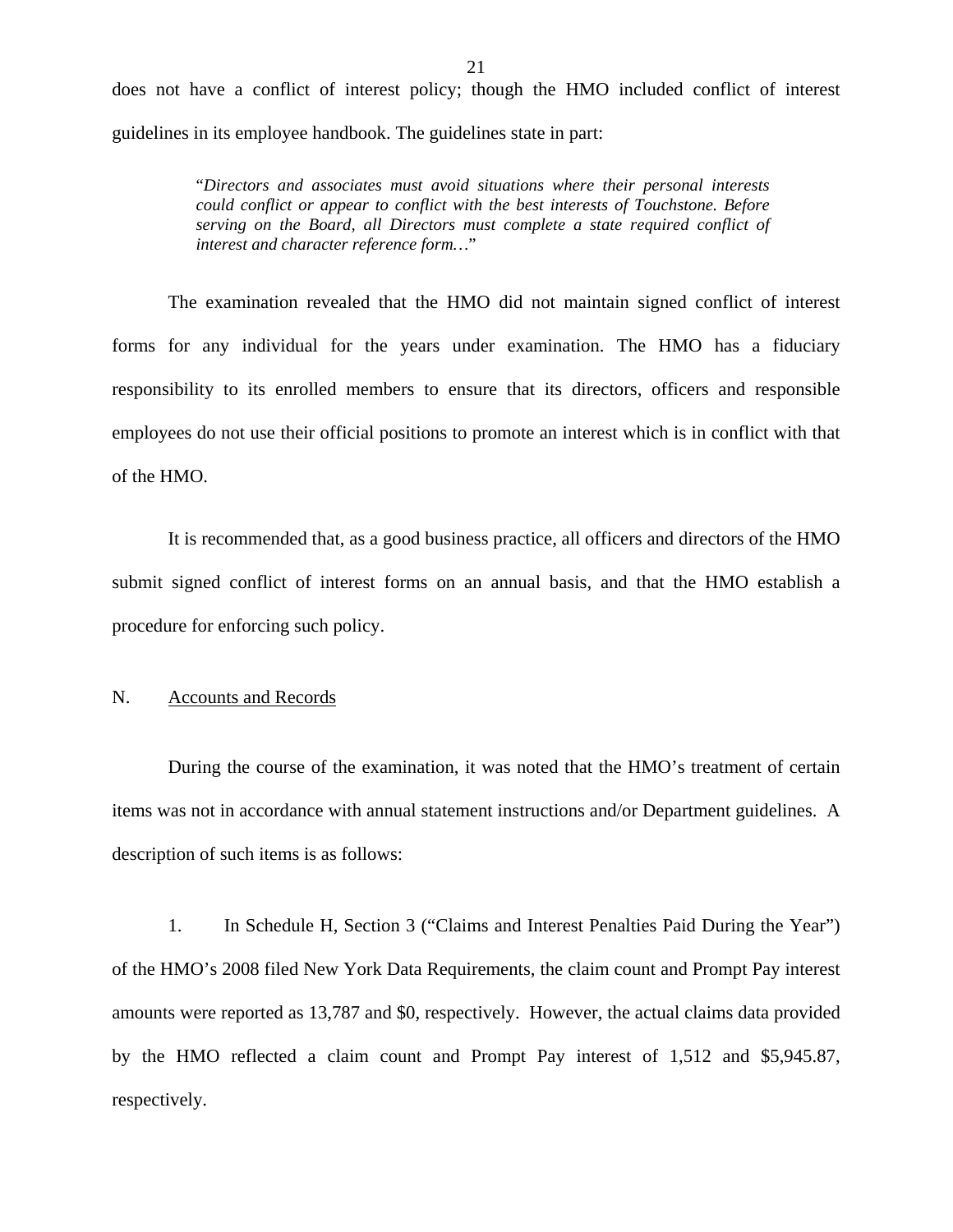It is recommended that the HMO accurately report its claim count and prompt payment interest amounts in Schedule H, Section 3 of its filed New York Data Requirements.

The "Footnotes" section for Schedule H of the 2008 New York Data Requirements provides detailed instructions for its completion. The instructions indicated that the total dollar value for claims paid during the year reported in Schedule H, Section 3 should agree with the combined value of columns 1 and 2 as shown in Schedule F, Section 3, line 9. The HMO reported \$8,236 as claims paid during 2008 in Schedule H, Section 3. However, the HMO reported a total of \$106,528,309 for columns 1 and 2 in Schedule F, Section 3, line 9.

It is recommended that the HMO accurately report the amounts of its claims paid during the year on Schedule H, Section 3 and on Schedule F, Section 3 of its filed New York Data Requirements.

In addition, the HMO did not completely fill out Schedule H, Section 3. The footnote section of Schedule H, Section 3 requires that information, such as the name of the contact person of the HMO, telephone number and the E-mail address be disclosed in the Schedule. The HMO did not disclose this information.

It is recommended that the HMO include all requisite information in Schedule H, Section 3 of its filed New York Data Requirements.

2. A review of the HMO's Management Letter ("Letter"), which detailed certain control deficiencies of the HMO, prepared by the HMO's independent certified public account, BDO Seidman, LLP was conducted. It was noted that the HMO did not maintain a segregation of duties for certain account payable functions, the same individual that prepared vendor listings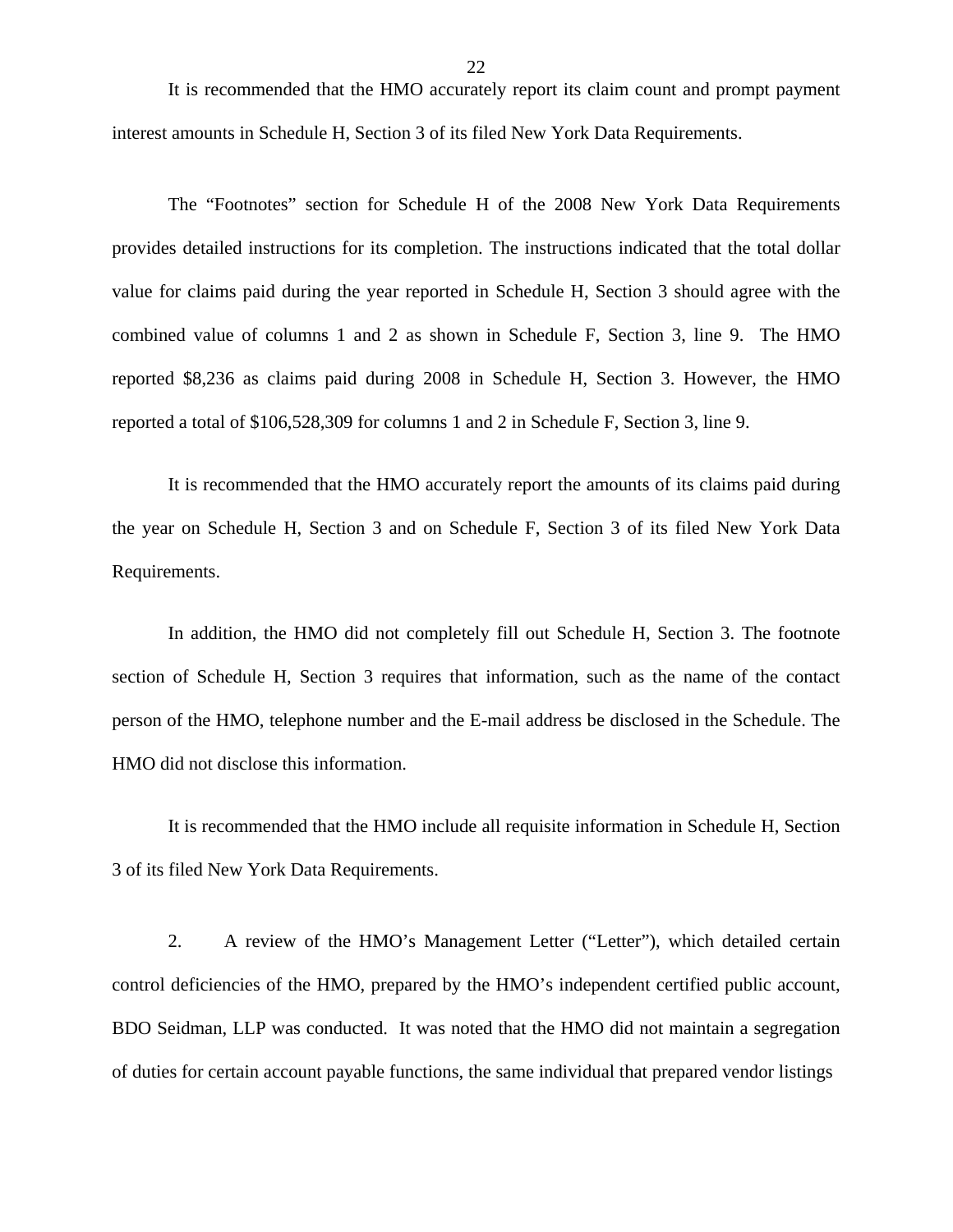also received checks and had the authority to write checks for the HMO's expenses. A recommendation was made in the Letter that the HMO conduct independent reviews to detect errors and irregularities in the process.

It is recommended that the HMO incorporate the principle of "segregation of duties" into appropriate job functions, in order to ensure that the HMO's assets are safeguarded and its obligations and liabilities are properly authorized and recorded.

The Management Letter also noted that, when reviewing authorized signatures for the HMO's bank accounts, individuals were included who were either no longer employed by the HMO or were no longer involved in day-to-day management of the HMO.

It is recommended that the HMO revise all authorized signature lists to include only those individuals who possess signatory rights.

It is further recommended that this list be updated whenever a change of authorized signatories is made.

3. The Annual Statement Instructions of the National Association of Insurance Commissioners ("NAIC") for Schedule Y – "*Information Concerning Activities of Insurer Members of Holding Company Group",* states in part:

> "Part I – Organization Chart …All insurers and reporting entity members of a holding company group shall prepare a common schedule for inclusion in each of the individual annual statements. If the company is required to file a registration statement under the provisions of the domiciliary state's Insurance Holding Company System Regulatory Act, then Schedule Y, Part 1, Organization Chart must be included in the annual statement…

> Part II - Summary of Insurer's Transactions With Any Affiliates …All insurers and reporting entity members of the holding company system shall prepare a common schedule for inclusion in each of the individual annual statements.

> Include transactions between insurers and insurers and non-insurers within the holding company system…"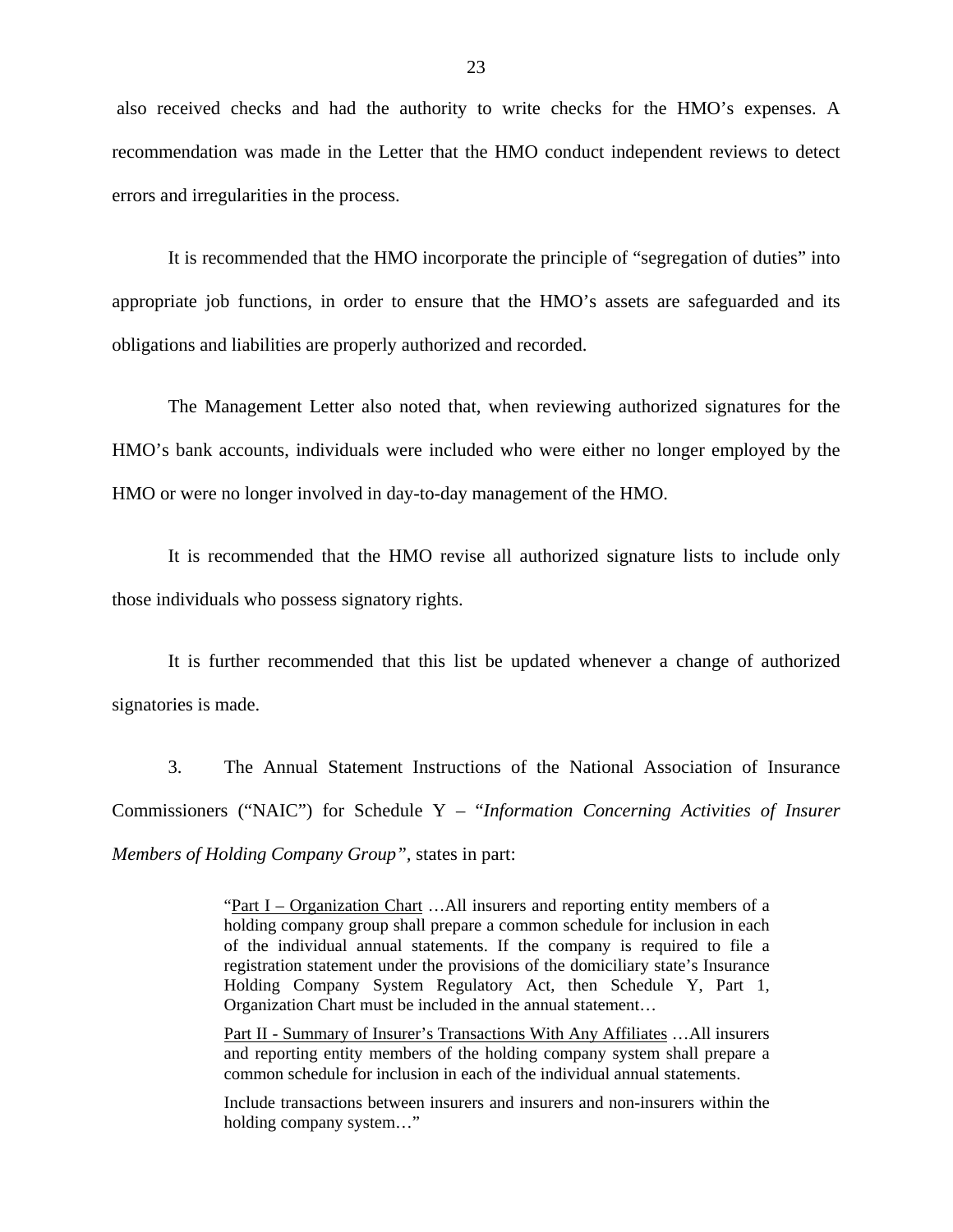During the examination period, the HMO entered into various transactions with its Parent, as well as other entities within its holding company system. However, Schedule Y was not attached to its filed annual statements, as required by the NAIC Annual Statement Instructions.

It is recommended that the HMO file its annual statement in accordance with the NAIC Annual Statement Instructions, by completing and attaching Schedule Y to its filed annual statements.

4. In Schedule J, "Surplus Notes", of the HMO's 2008 filed New York Data Requirements, a footnote instruction incorrectly stated that the total amount should agree with page NY3, line 26. The amount of surplus notes should agree with page NY3, line 27 of the New York Data Requirements.

It is recommended that the HMO revises the footnote instruction that appears in Schedule J of its New York Data Requirements, so that it provides correct information.

5. As noted in Item 2 of this Report, during the examination period, the HMO received two capital infusions totaling \$12,700,000. On page NY3, line 27 of the HMO's 2008 New York Data Requirements, the HMO reported Surplus Notes in the amount of \$5,745,803. This amount did not agree with the amount reported as Surplus Notes (\$12,700,000), as shown on page 3, line 27 of the HMO's December 31, 2008 filed annual statement. As a result, Surplus Notes on the HMO's 2008 filed New York Data Requirements was understated by \$6,954,197.

It is recommended that the HMO accurately report the amount of Surplus Notes in its filed New York Data Requirements.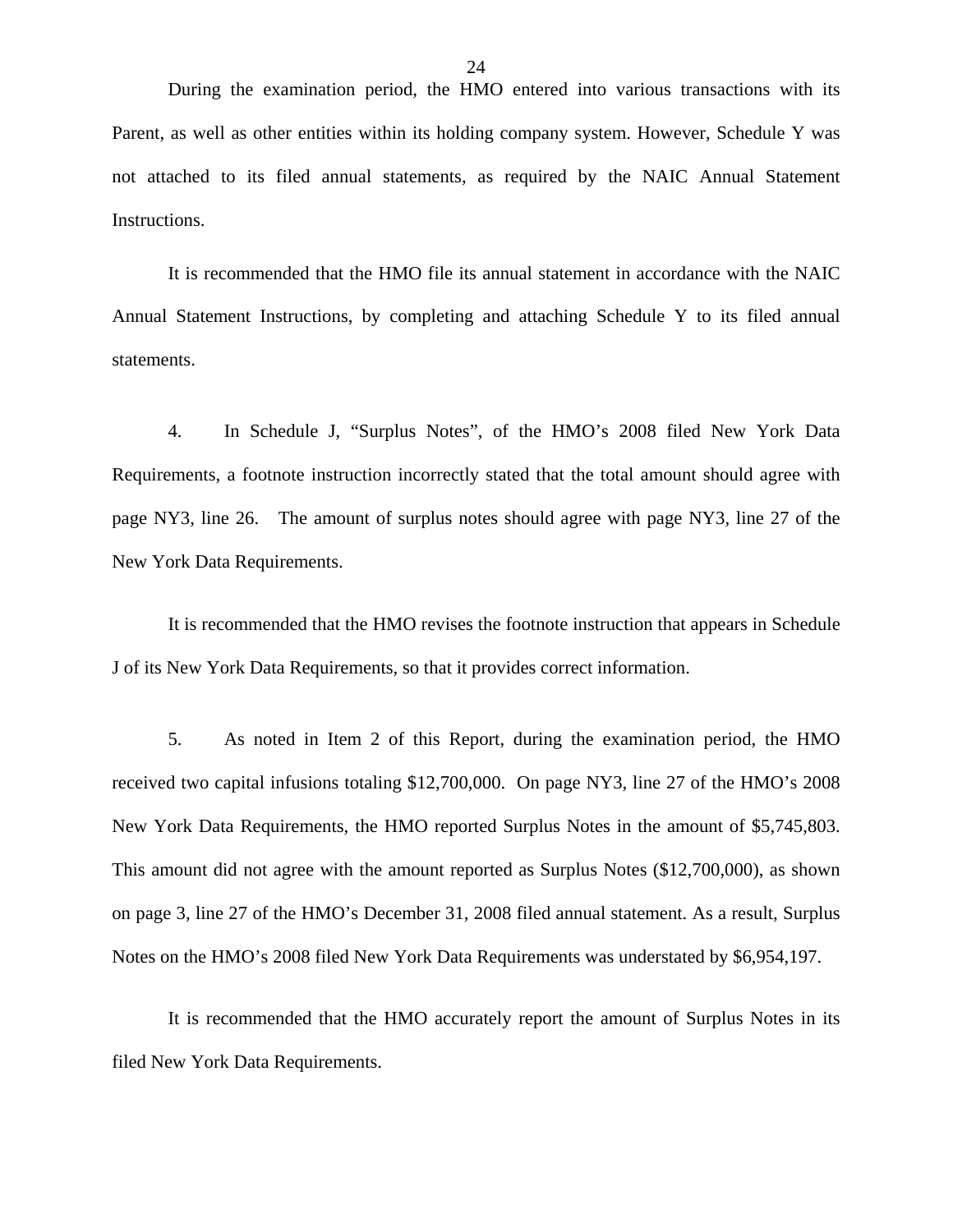6. A review of the HMO's annual statement indicated that Schedule E, Part II, column 5, "Maturity Date" for short-term investments was incorrectly reported as "1/1/2008". Since the acquisition date was reported in column 3 as "12/31/2008". The correct maturity date should have been "1/1/2009".

It is recommended that the HMO accurately report all information in its filed annual statement.

7. A review of the 2008 New York Data Requirements - *New York Interrogatory*  page, indicated that the HMO checked "No" for the question "*Did the HMO, directly or indirectly, pay any commission on the business transactions of the HMO?*". A schedule following the question also shows that "\$0" commissions were paid during 2008. However, commission data provided to the examiner by the HMO showed that during 2008, \$72,200 of commissions were paid to various brokers, and \$744,295 of commissions were paid to "inhouse" licensed sales representatives. The total commission expenses shown in the commission data was \$816,495. However, the "Underwriting and Investment Exhibit" of the filed 2008 annual statement showed that \$1,255,763 was paid as commission expense during 2008.

It is recommended that the HMO accurately report commission expenses in its filed New York Data Requirements.

8. Section 101.4(c) of Department Regulation No. 164 (11 NYCRR 101.4(c)) states in part: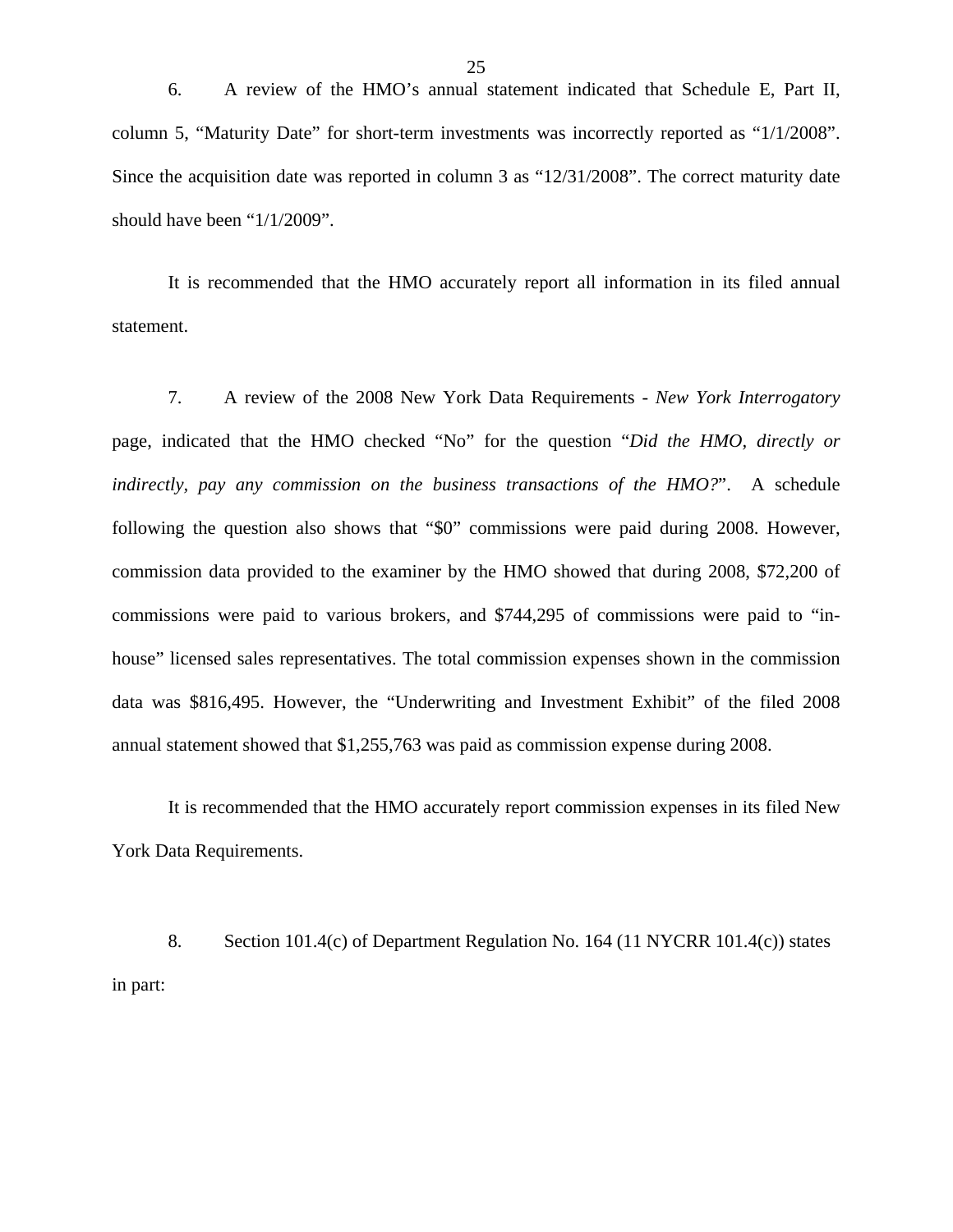"An insurer who uses a capitation arrangement to transfer all or part of its financial risk to a health care provider must do so by means of a contract approved by the superintendent. Before granting such approval the insurer shall have demonstrated to the satisfaction of the superintendent the financial responsibility of the health care provider to render the services covered by the innetwork capitation and compliance with the provisions of this Part. If so demonstrated, the insurer is relieved of the reporting requirements for carrying a liability on its own balance sheet for underlying unpaid claims and expenses related to in-network capitated payments made pursuant to the financial risk transfer agreement..."

During the examination period, the HMO entered into an arrangement with an Independent Practice Association ("IPA"), HealthPlex, Inc., for dental services. The arrangement requires the HMO to make payments to the IPA on a capitated basis. During 2008, \$1,509,693 was paid to HealthPlex, Inc. as capitation payments. The HMO provided the examiner with a contract to support the HealthPlex, Inc. capitation arrangement, however, the contract was between HealthPlex, Inc. and the HMO's Parent, Touchstone Health Partnership, Inc. The examination revealed that the HMO did not formally execute a direct contract with HealthPlex, Inc.

It is recommended that the HMO comply with the requirements of Section 101.4(c) of Department Regulation No. 164 by implementing a contract for all applicable risk-sharing arrangements.

It is also recommended that the HMO comply with the requirements of Section 101.4(c) of Department Regulation No. 164 by filing all applicable risk sharing arrangements with the Department for approval.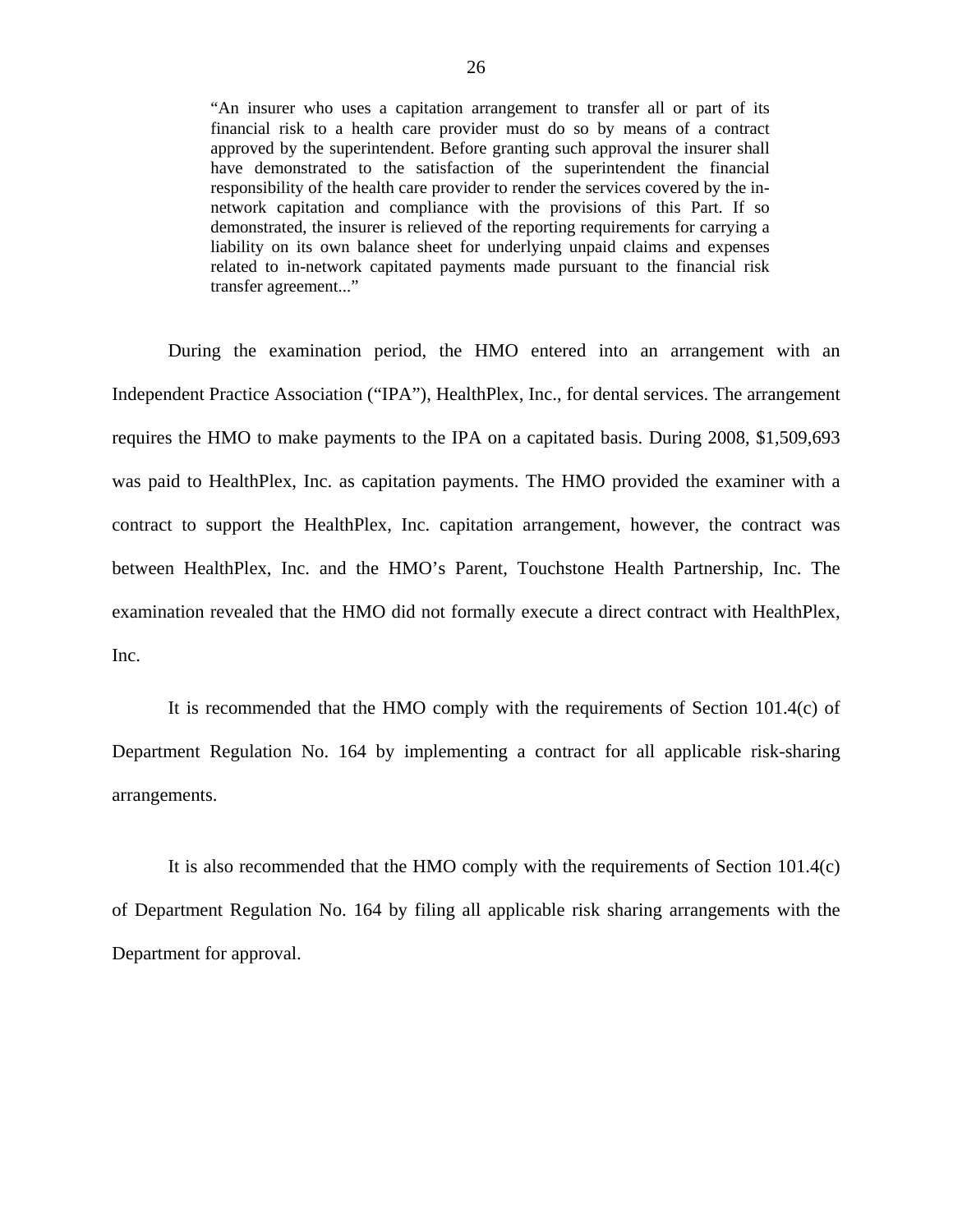#### 27 **3. FINANCIAL STATEMENTS**

#### A. Balance Sheet

The following compares the assets, liabilities and capital and surplus as determined by this examination with those reported by the HMO in its filed annual statement as of December 31, 2008:

| Assets                                                            | Examination       | <b>HMO</b>   | Net Worth<br>Increase<br>(Decrease) |
|-------------------------------------------------------------------|-------------------|--------------|-------------------------------------|
| Cash, cash equivalents and short-term investments                 | \$11,234,271      | \$20,043,542 | (8,809,271)                         |
| Investment income due and accrued                                 | 3,150             | 3,150        |                                     |
| Amounts recoverable from reinsurer                                | 321,416           | 321,416      |                                     |
| Health care and other amounts receivable                          | 1,385,281         | 1,385,281    |                                     |
| Prepaid expenses                                                  |                   | 5,500        | (5,500)                             |
| <b>Total assets</b>                                               | \$12,944,118      | \$21,758,889 | \$ (8,814,771)                      |
| Liabilities                                                       |                   |              |                                     |
| Unpaid claims                                                     | \$25,827,047      | \$21,002,632 | \$(4,824,415)                       |
| Unpaid claims adjustment expenses                                 | 855,089           | 480,093      | (374, 995)                          |
| Aggregate health policy reserve                                   | 571,595           | 571,595      |                                     |
| Amounts withheld or retained for the accounts of<br><b>Others</b> | 157,642           | 157,642      |                                     |
| Liability for amounts held under uninsured plans                  | (431, 118)        | (431, 118)   |                                     |
| Payable to CMS                                                    | 75,127            | 75,127       |                                     |
| <b>Total liabilities</b>                                          | \$27,055,382      | \$21,855,971 | \$(5,199,410)                       |
| <b>Capital and Surplus</b>                                        |                   |              |                                     |
| Surplus notes                                                     | \$12,700,000      | 12,700,000   |                                     |
| NYS contingent reserve fund                                       | 6,954,197         | 0            | (6,954,197)                         |
| Unassigned funds (surplus)                                        | (33,765,461)      | (12,797,082) | (20,968,379)                        |
| Total capital and surplus                                         | (14, 111, 264)    | (97,082)     | (14, 014, 182)                      |
| Total liabilities, capital and surplus                            | 12,944,118<br>\$. | \$21,758,889 |                                     |

- Note 1: This examination has determined the HMO to be insolvent in the amount of  $\$(14,111,264)$ , and its contingent reserve fund of \$6,954,197, required by Parts 98-1.11(d) and (e) of the Administrative Rules and Regulations of the Health Department (10 NYCRR 98-1.11), to be impaired in the amount of \$(21,065,461) as of December 31, 2008. As of September 30, 2011, subsequent to the examination date, the HMO reported itself solvent in the amount of \$1,608,135, however, its contingent reserve fund of \$16,682,521, required by Parts 98-1.11(d) and (e) of the Administrative Rules and Regulations of the Health Department (10 NYCRR 98-1.11), remained impaired, in the amount of \$(15,074,386).
- Note 2: The Internal Revenue Service has not conducted any audits of the income tax returns filed on behalf of the HMO through tax year 2008. The examiner is unaware of any potential exposure of the HMO to any tax assessments and no liability has been established herein relative to such contingency.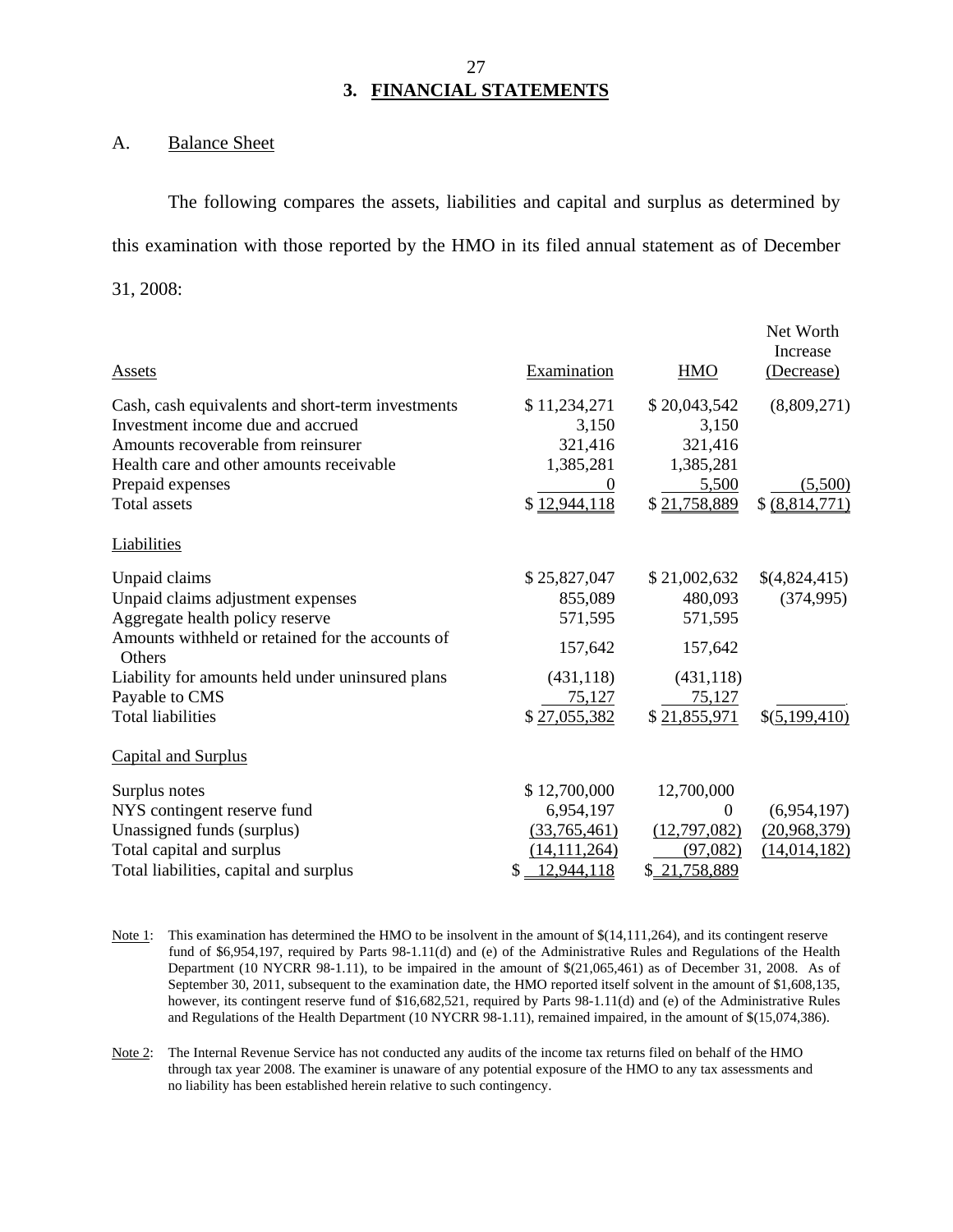# B. Statement of Revenue, Expenses and Capital and Surplus

Capital and Surplus decreased by \$14,111,264 during the sixteen-month examination

28

period, September 1, 2007 through December 31, 2008, detailed as follows:

## Revenue

| Net premium income                                            |                          | \$158,242,812              |
|---------------------------------------------------------------|--------------------------|----------------------------|
| Hospital and medical expenses                                 |                          |                            |
| Hospital/medical benefits                                     | \$116,687,247            |                            |
| Other professional services<br>Emergency room and out-of-area | 7,457,041<br>996,378     |                            |
| Prescription drugs                                            | 16,595,008               |                            |
| Net reinsurance recoveries                                    | (865, 424)               |                            |
| Total medical and hospital expenses                           | \$140,870,250            |                            |
| Administrative expenses                                       |                          |                            |
| Claims adjustment expenses<br>General administrative expenses | 15,903,933<br>27,332,539 |                            |
| Total underwriting expenses                                   |                          | 184, 106, 722              |
| Net underwriting loss<br>Net investment income earned         |                          | \$ (25,863,910)<br>446,407 |
| Net loss                                                      |                          | \$ (25,417,503)            |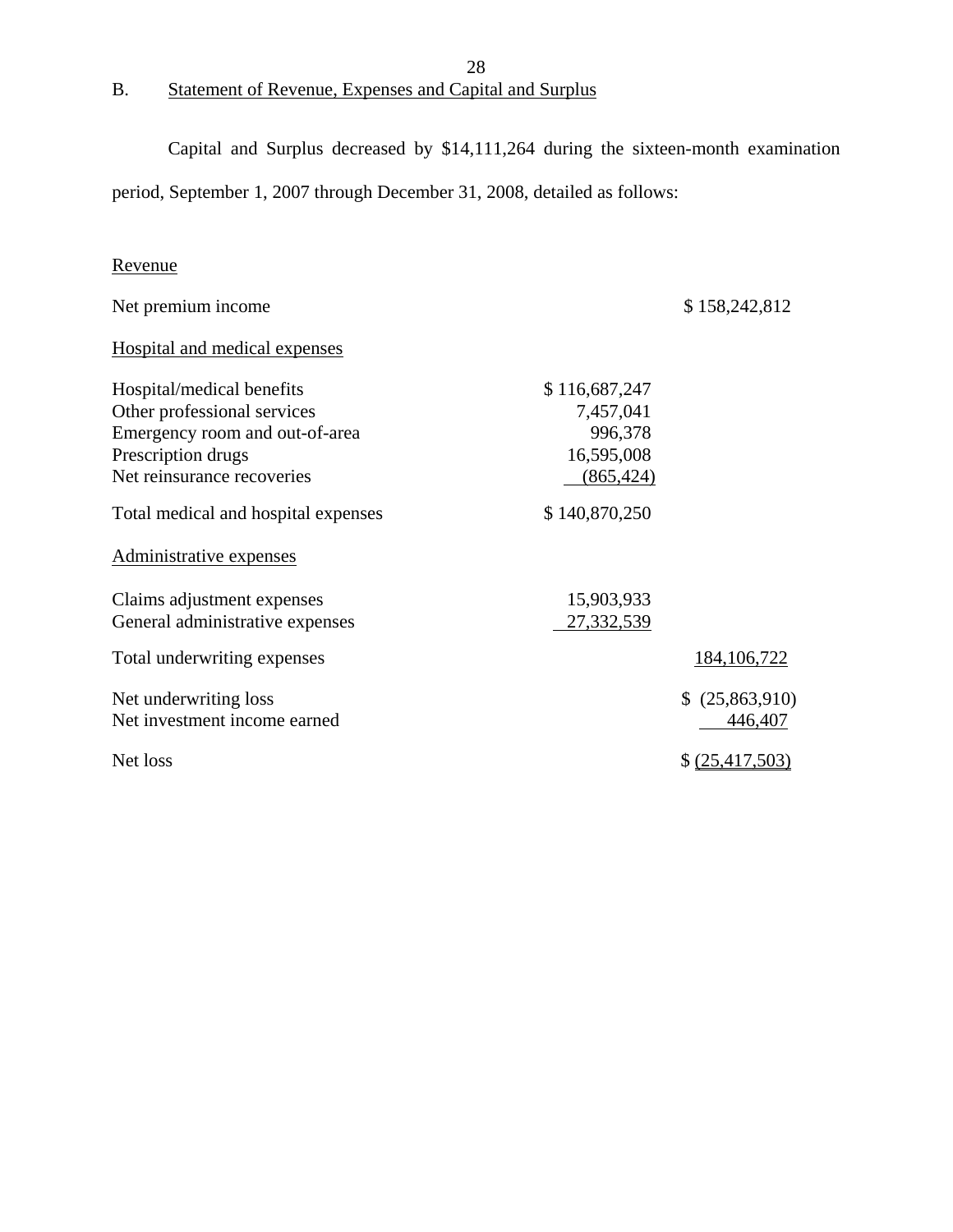#### Changes in Capital and Surplus

|                                      | Gains in       | Losses in      |                      |
|--------------------------------------|----------------|----------------|----------------------|
|                                      | <b>Surplus</b> | <b>Surplus</b> |                      |
| Capital and surplus as of            |                |                |                      |
| January 1, 2007                      |                |                | \$<br>$\overline{0}$ |
| Net loss                             |                | \$25,417,503   |                      |
| Change in non-admitted assets        |                | 1,393,771      |                      |
| Change in surplus notes              | \$12,700,000   |                |                      |
| Common stock                         | 10             |                |                      |
| Net decrease in capital and surplus  |                |                | \$(14,111,264)       |
| Capital and surplus, per report on   |                |                |                      |
| examination, as of December 31, 2008 |                |                |                      |

#### **4. UNPAID CLAIMS**

The examination liability of \$25,827,047 for the captioned account is \$4,824,415 greater than the \$21,002,632 reported by the HMO in its filed annual statement as of December 31, 2008. The examination analysis of the unpaid claims liability was conducted in accordance with generally accepted actuarial principles and practices and was based on statistical information contained in the HMO's internal records and in its filed annual statements as verified during the examination. The examination unpaid claims reserve was based upon actual payments made subsequent to the examination date, with an estimate for claims remaining unpaid at that date. Such estimate was calculated based on actuarial principles, which utilized the HMO's past experience in projecting the ultimate cost of claims incurred on or prior to December 31, 2008.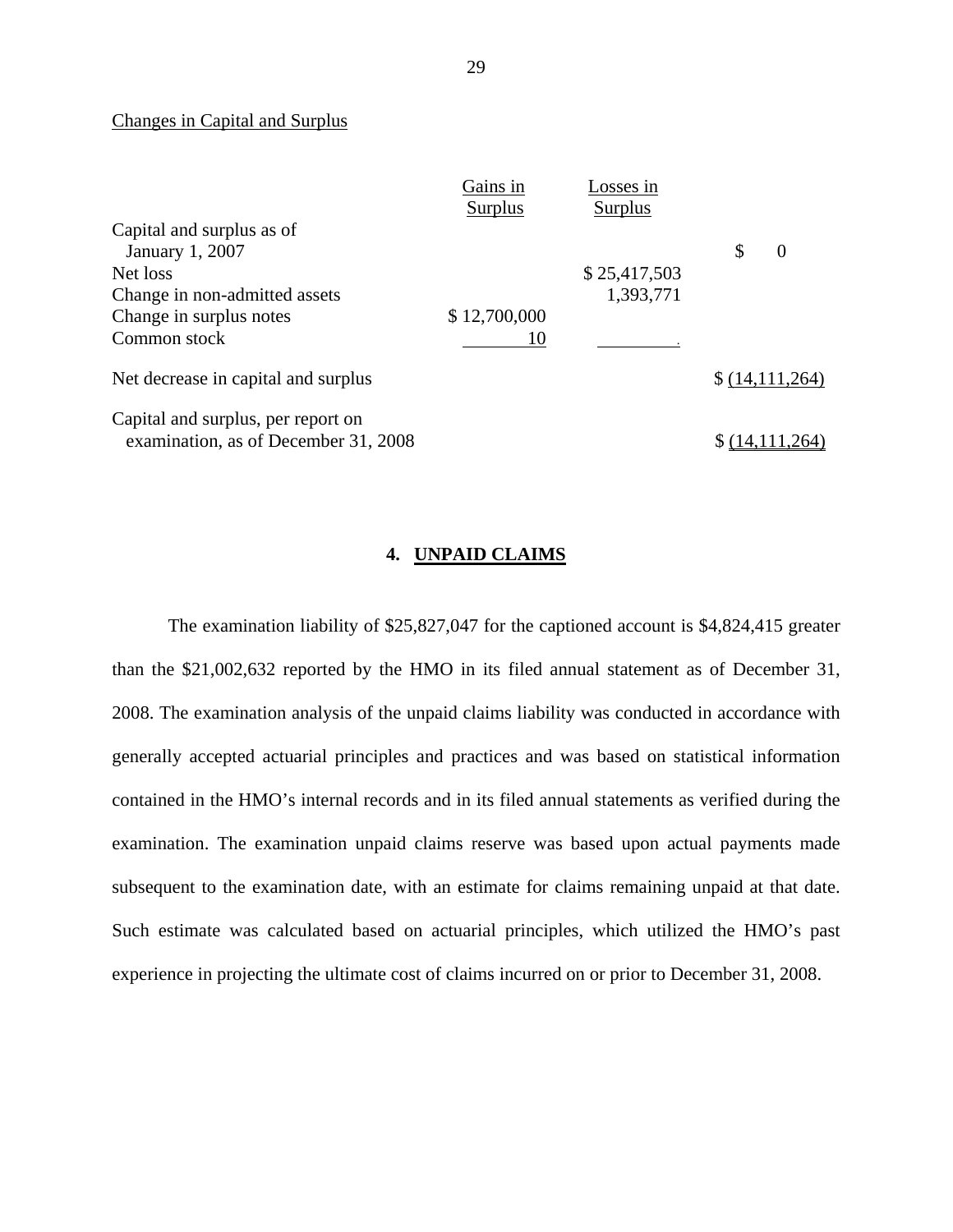#### 30 **5. UNPAID CLAIMS ADJUSTMENT EXPENSES**

<span id="page-31-0"></span>The examination liability of \$855,089 for the captioned account is \$374,996 greater than the \$480,093 reported by the HMO in its filed annual statement as of December 31, 2008. The examination determined that the HMO's December 31, 2008, claims adjustment expenses of \$480,093 was inadequate by approximately 78.11% as compare to this Department's estimate.

#### **6. CASH, CASH EQUIVALENTS AND SHORT-TERM INVESTMENTS**

The examination admitted assets of \$11,234,271 for the captioned account is \$8,809,271 less than the \$20,043,542 reported by the HMO in its filed annual statement as of December 31, 2008. The examination change is reflected by the following:

i. Section  $1404(a)(10)(B)(i)$  of the New York Insurance Law states in part:

"…(B) Investment limitations. Investments made by an insurer…shall not exceed the following limitations:

(i) in any investment company qualifying under item (i) of subparagraph (A) hereof, ten percent of such insurer's admitted assets as shown by its last statement on file with the superintendent and the aggregate amount of investment in such qualifying investment companies shall not exceed twentyfive percent of such insurer's admitted assets as shown by its last statement on file with the superintendent…"

The examination revealed that the HMO had short-term investments totaling \$10,049,574 in three money market mutual funds invested with Barclay Wealth. Pursuant to Section 1404 of the New York Insurance Law, investments in money market mutual funds are subject to an investment limitation of 10% of admitted assets, and an aggregate limitation of 25% of admitted assets. The HMO's short-term investments were in excess of the aggregate limitation by \$4,609,852.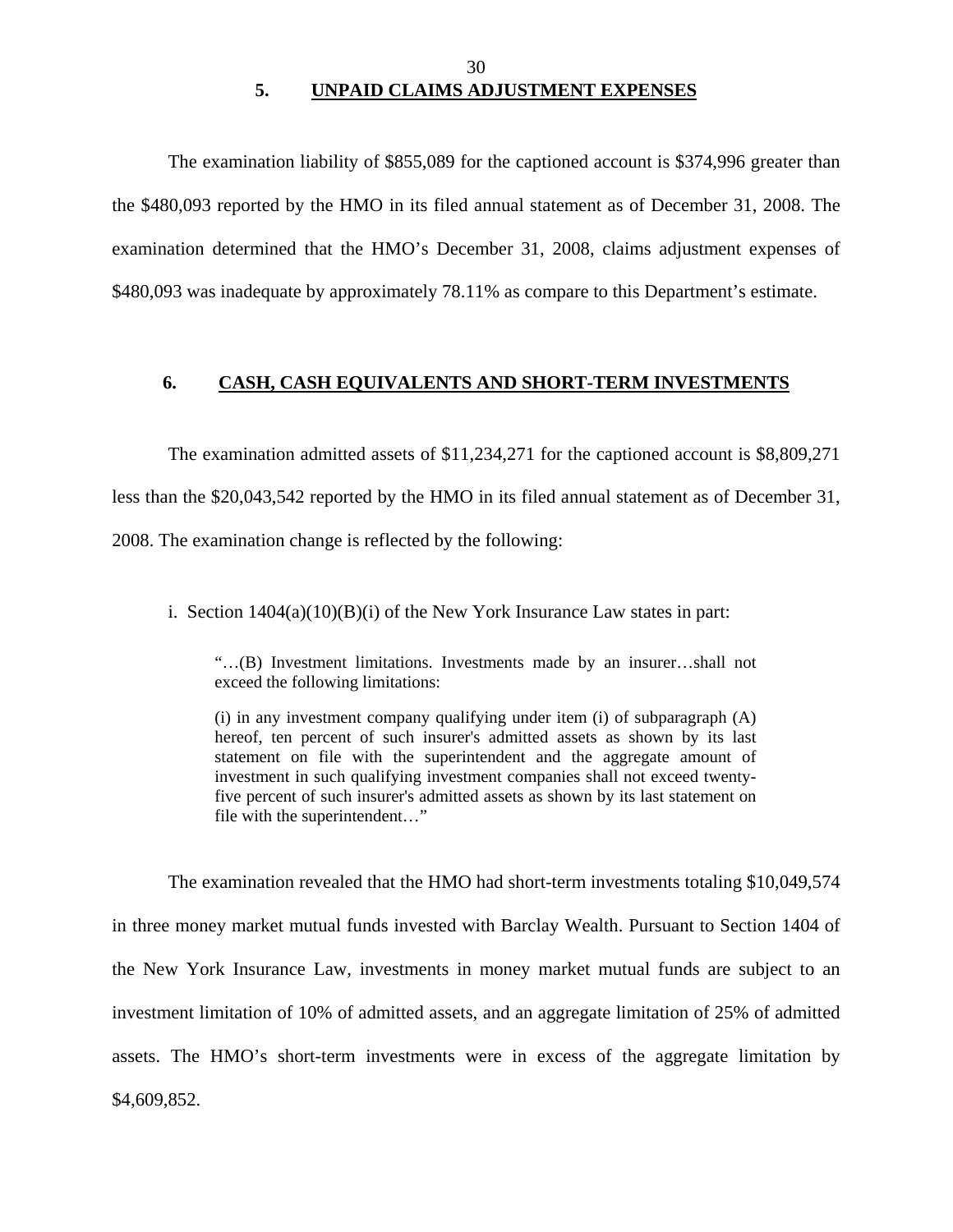It is recommended that the HMO closely monitor its investment activity in order to maintain compliance with the applicable section of Article 14 of the New York Insurance Law.

ii. The examination also revealed that the HMO has a "Sweep Account" with Silicon Valley Bank ("SVB"). Money deposited in the sweep account is mainly used for claim payments. SVB's headquarters is located in Santa Clara, California. However, SVB's sweep account operation is from a branch office located in the Cayman Islands, which is beyond the jurisdiction of the United States government or any state government thereof. The "ACCOUNT DISCLOSURE" clause of the custodial agreement states:

> "*SVB Sweep Account are deposits of the Cayman Island branch of Silicon Valley Bank and are subject to the laws of the Cayman Island. These deposits are not domestics, are not insured by the FDIC and are not guaranteed in any way by the United States government or any government agency thereof. The obligations related to the SVB Sweep Account will be payable only at and by the Cayman Branch, subject to the laws (including any governmental actions, orders, decrees and/or regulations) and under the exclusive jurisdiction of the courts of the Cayman Island. The Bank of the Cayman Branch shall be excused from any failure to discharge its obligations hereunder that is a result of restrictions imposed on the transferability of funds, confiscations or expropriations, acts of war, civil disturbances, actions by any government or similar institutions, or any other reasons of force majeure or any other circumstances beyond its control. Neither the Bank's head office nor any other office, branch, or affiliate of the Bank will be liable therefore…*"

The Sweep Account was reported on the HMO's filed annual statement as "cash equivalents". As of December 31, 2008, the balance of such cash equivalents was \$4,199,419. The examination determined that cash in the Cayman Islands Sweep Account is not an admitted asset per the provisions of the New York Insurance Law.

It is recommended that the HMO withdraw the cash from the Cayman Islands Sweep

Account and deposit the same in a bank or financial institution which is under the jurisdiction of

the U.S. or State government.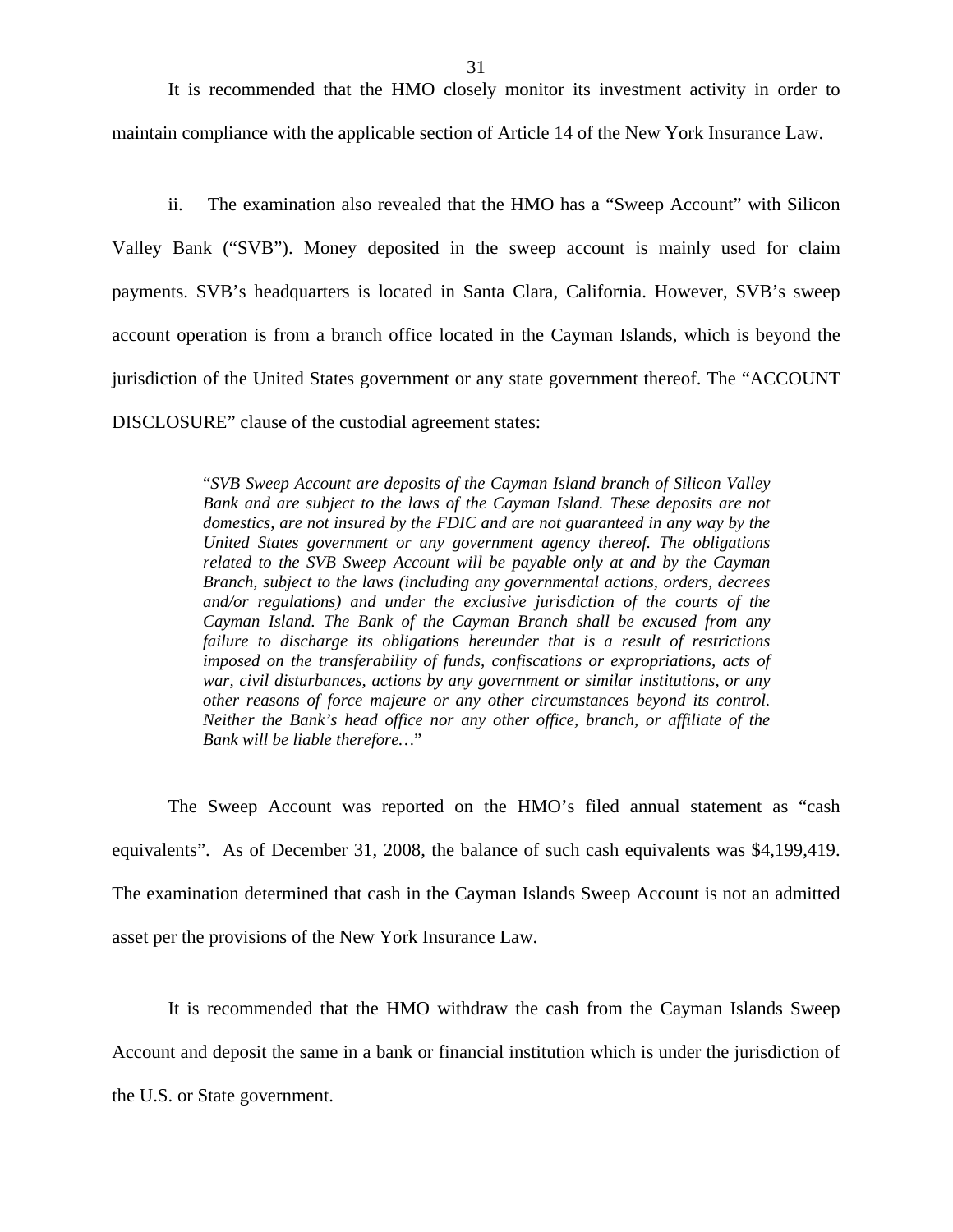32

<span id="page-33-0"></span>Subsequent to the examination date, the HMO provided documentation indicating that the Cayman Island Sweep Account was closed in 2009.

### **7. NEW YORK STATE CONTINGENT RESERVE FUND**

The examination amount for the Contingent Reserve Fund was \$6,954,197 greater than the \$0 amount reported by the HMO in its filed annual statement as of December 31, 2008.

On page 3, line 28 of its 2008 filed NAIC annual statement, the HMO reported "\$0" for the NYS Contingent Reserve Fund amount. This amount did not agree with the amount reported in page NY3, line 28.11 of the HMO's filed New York Data Requirements. The HMO reported \$6,954,197 for the NYS Contingent Reserve Fund on page NY3, line 28.11 of New York Data Requirements. The same should have been reported on page 3, line 2801 as the NYS Contingent Reserve Fund amount, as well as reported in page 3, line 28 of the filed annual statement as Aggregate write-ins for other than special surplus funds.

It is recommended that the HMO accurately report the amount of contingent reserve in its filed annual statement.

#### **8. PREPAID EXPENSES**

The examination amount of \$0 for the captioned account is \$5,500 less than the amount reported as an admitted asset by the HMO on its filed annual statement as of December 31, 2008.

The HMO included prepaid expenses in the amount of \$5,500 in the Aggregate write-ins for other than invested assets account.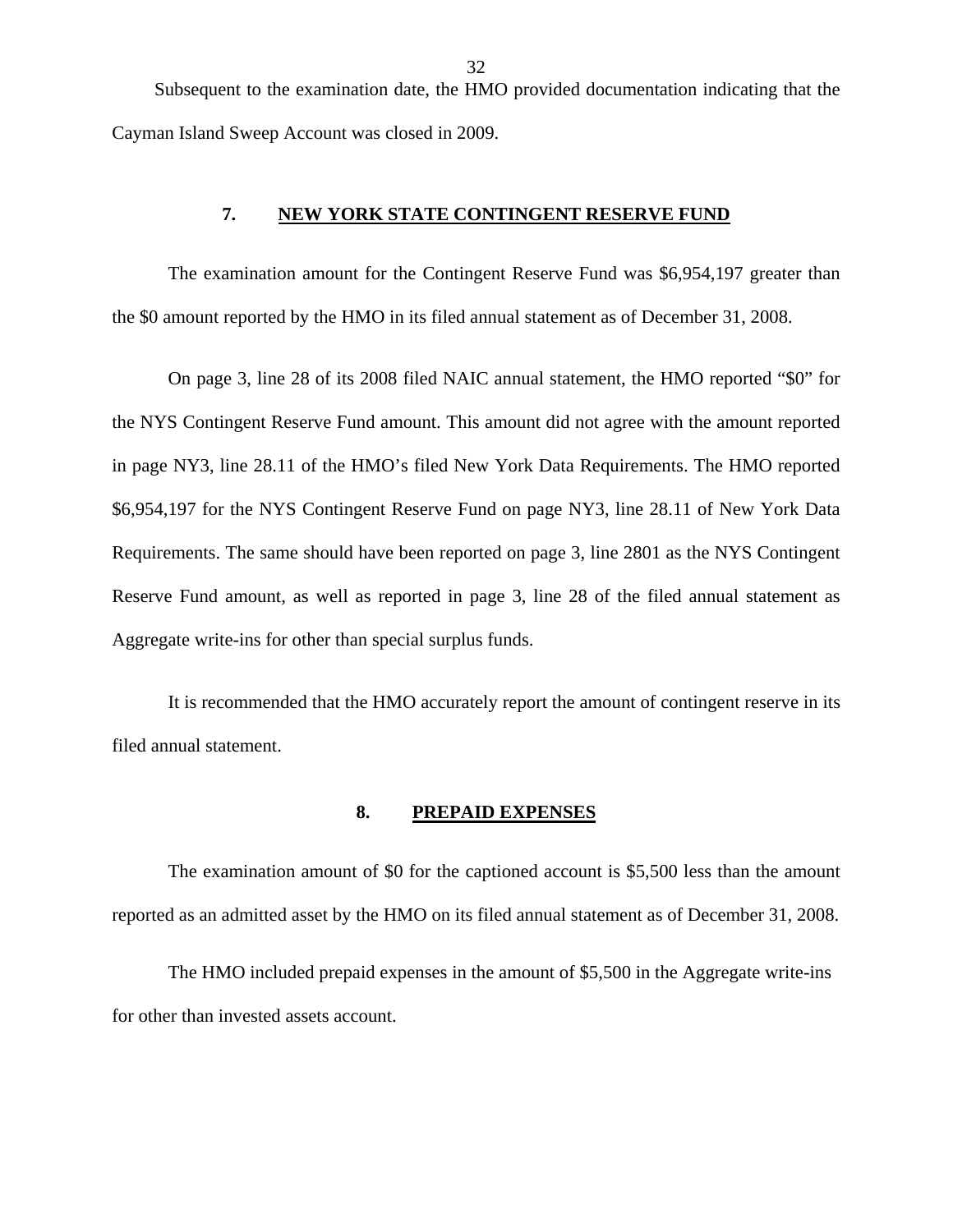33

<span id="page-34-0"></span>Statement of Statutory Accounting Principles No. 29 (SSAP No. 29) states in part:

"…Prepaid expense is an amount which has been paid in advance of receiving future economic benefits anticipated by the payment. Prepaid expenses generally meet the definition of assets in SSAP No. 4-Assets and Nonadmitted Assets (SSAP No. 4). Such expenditures also meet the criteria defining nonadmitted assets as specified in SSAP No. 4 and SSAP No. 87 – Capitalization Policy…Prepaid expenses shall be reported as nonadmitted assets and charged against unassigned funds (surplus). They shall be amortized against net income as the estimated economic benefit expires."

It is recommended that the HMO report assets in accordance with the requirements of SSAP No. 29.

#### **9. MARKET CONDUCT ACTIVITIES**

In the course of this examination, a review was made of the manner in which the HMO conducts its business and fulfills its contractual obligations to policyholders and claimants. The review was general in nature and is not to be construed to encompass the more precise scope of a market conduct examination. The review was directed at practices of the HMO in the following major areas:

- A. Claims processing
- B. Prompt Pay requirements
- C. Grievances and appeals
- D. Appointment of agents
- E. Fraud prevention and detection
- F. Advertising and Marketing
- G. Explanation of benefits statements
- H. Complaints

### A. Claims Processing

For the examination period, the HMO utilized the services of an independent vendor,

Affiliate Computer Services, Inc. ("ACS") for processing its hospital and medical claims. ACS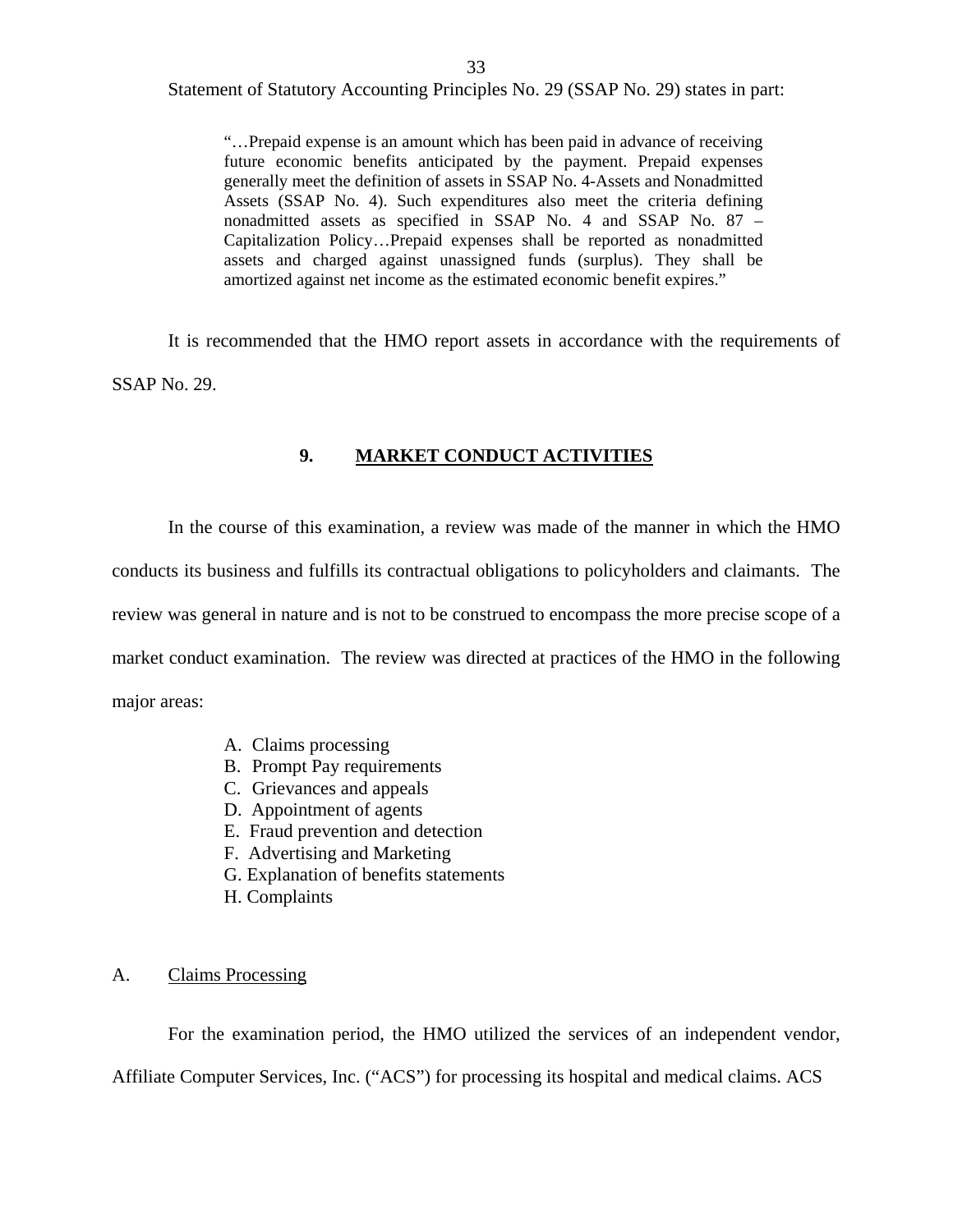receives its claims electronically and through the United States Post Office. Approximately 60% of the claims were received electronically, the rest were paper claims. ACS also provides the HMO with claims processing software.

A review of the HMO's claims practices and procedures was conducted by using a statistical sampling methodology covering claims processed during the period of January 1, 2008 through December 31, 2008, in order to evaluate the overall accuracy and compliance of the HMO's claims processing environment.

The statistical random sampling process, which was performed using the computer software program ACL, was utilized to test various attributes deemed necessary for successful claims processing activity. The objective of this sampling process was to be able to test and reach conclusions about all predetermined attributes, individually or on a combined basis. For example, if ten attributes were being tested, conclusions about each attribute individually, or on a collective basis, could be made for each claim in the sample. A combined sample of 100 medical and hospital claims was selected for review.

The term "claim" can be defined in a myriad of ways. For the purpose of this Report, a "claim" is defined as a grouping of all line items (e.g., procedures/services or service dates) on a single claim form. It was possible, through the computer system used, to match or "roll-up" all procedures on the original claim form into one item, which is the basis of the Department's statistical sample of claims, or the sample unit.

To ensure the completeness of the claims population being tested, the total dollars paid were totaled and reconciled to the paid claims data provided by the HMO, for the period of January 1, 2008 through December 31, 2008, and to the amount reported on its December 31,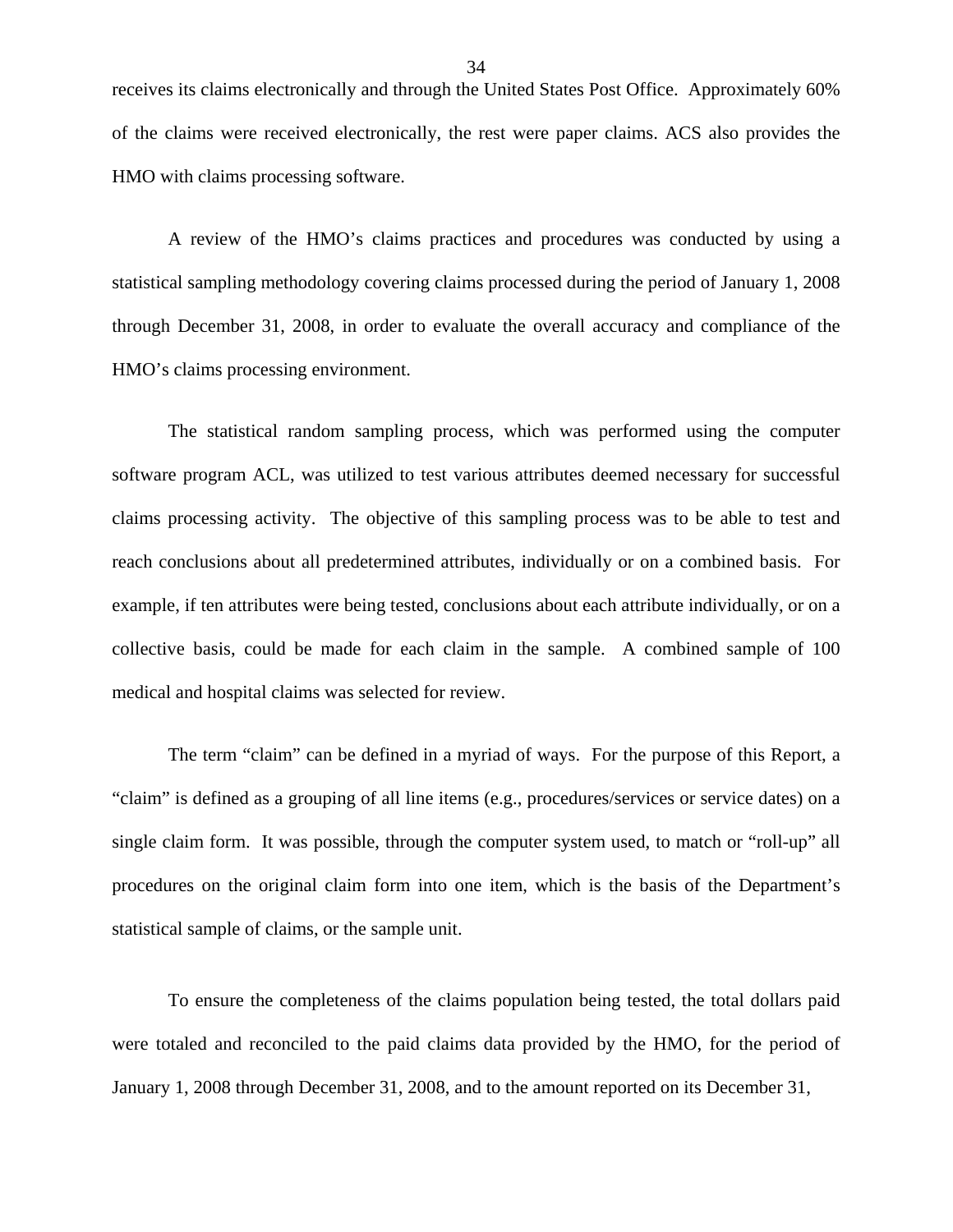2008 filed annual statement. The result of the reconciliation showed a material difference between the paid claims data in the lag table and the paid claims amount reported in the HMO's 2008 New York Data Requirements. The examiner requested the HMO to provide documentation to explain the discrepancy.

It is recommended that the HMO review the accuracy of the paid claims amount as reported in its filed 2008 New York Data Requirements.

It is again recommended that the HMO improve its procedures to facilitate the examination and provide requested documentation.

Subsequent to the examination date, the HMO provided documentation resolving the difference.

The examination review of the HMO's claim files found a calculated financial error rate of 3% and a calculated procedural error rate of 7%.

Financial accuracy is defined as the percentage of times the dollar value of the claim payment was correct. Procedural accuracy is defined as the percentage of times claim transactions were processed in accordance with the HMO's guidelines and/or Department requirements. An error in processing accuracy may or may not affect the financial accuracy. However, a financial error is caused by a procedural error and as such, it is counted as both a financial error and a procedural error. In summary, of the 100 medical and hospital claims reviewed, 3 contained financial errors and 7 contained procedural errors.

The following chart illustrates the financial and procedural claims accuracy findings summarized above: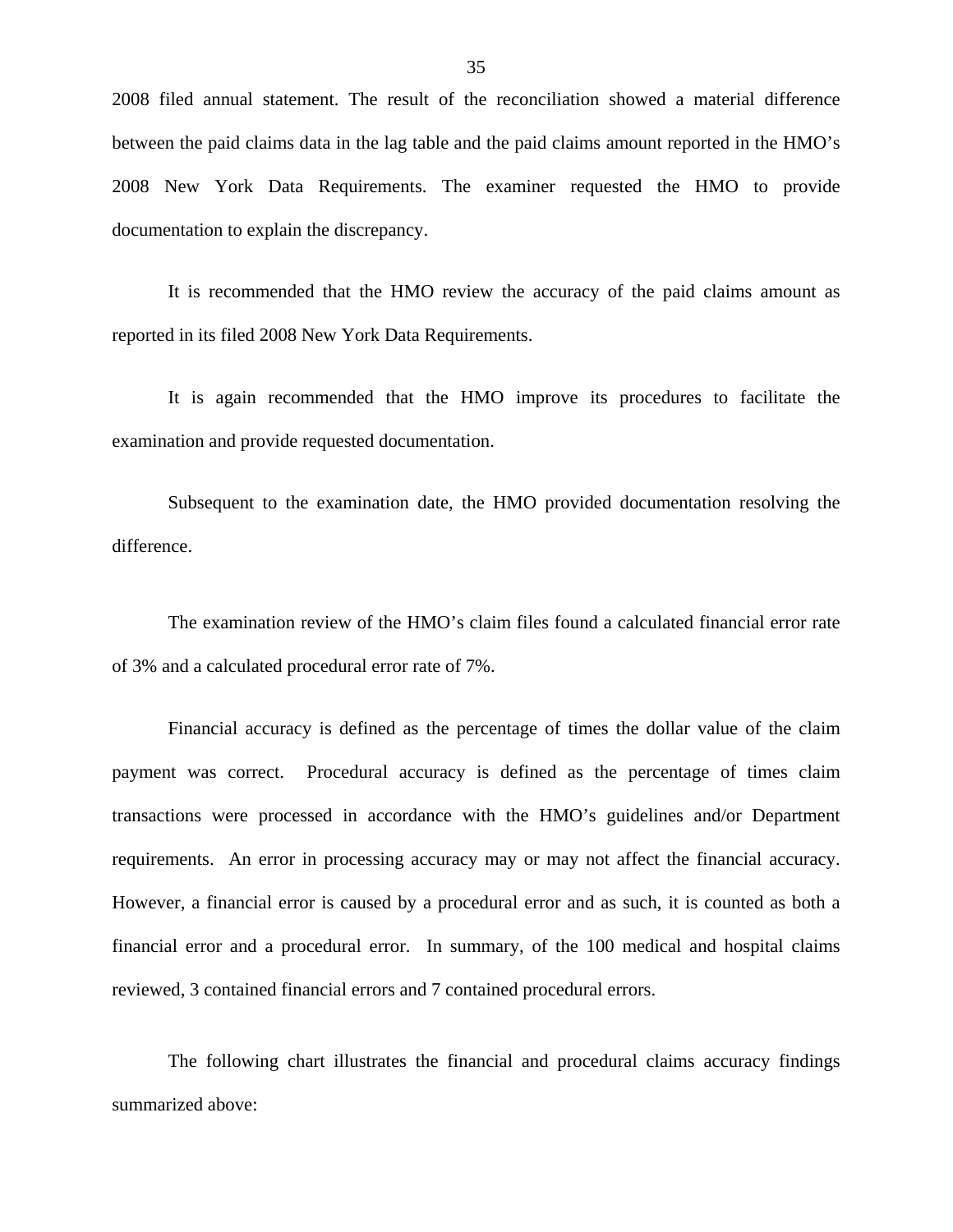#### 36 **Summary of Financial and Procedural Claims Accuracy**

|                                  | <b>Procedural</b> | <b>Financial</b> |
|----------------------------------|-------------------|------------------|
| Claims population                | 330,107           | 330,107          |
| Sample size                      | l OO              | 00               |
| Number of claims with violations |                   |                  |
| Calculated violation rate        | 7%                | 5%               |
| Upper violation limit            | 12%               | 9.27%            |
| Lower violation limit            | 2%                | N/A              |
| Calculated claims in violation   | 23,107            | 16,505           |
| Upper limit claims in violation  | 39,613            | 30,601           |
| Lower limit claims in violation  | 6,602             | 2,410            |

Note: The upper and lower violation limits represent the range of potential violations (e.g., if 100 samples were selected the rate of violation would fall between these limits 95 times).

During the process of reviewing the claims transactions within the various claim adjudication samples, the following was noted:

- Of the five (5) claims financial errors, three of them were errors due to the incorrect rate being applied; two of them were errors due to the HMO paying the claims late and no interest was being paid on those claims.
- One of the 7 claims processing errors was the result of an improper denial. Another one of the 7 claims processing errors was the result of failure to authorize a medical procedure where such authorization was required.

It is recommended that the HMO initiate procedures to ensure that claims are paid based

on the correct rate and that claims are adjudicated properly and in a timely manner.

#### B. Prompt Pay Requirements

The Center for Medicare and Medicaid Services ("CMS") regulation requires that 95% of all Medicare only clean claims to non-participating providers be paid or denied within 30 days of receipt. All other claims must be paid or denied within 60 days. During 2008, a total of 330,107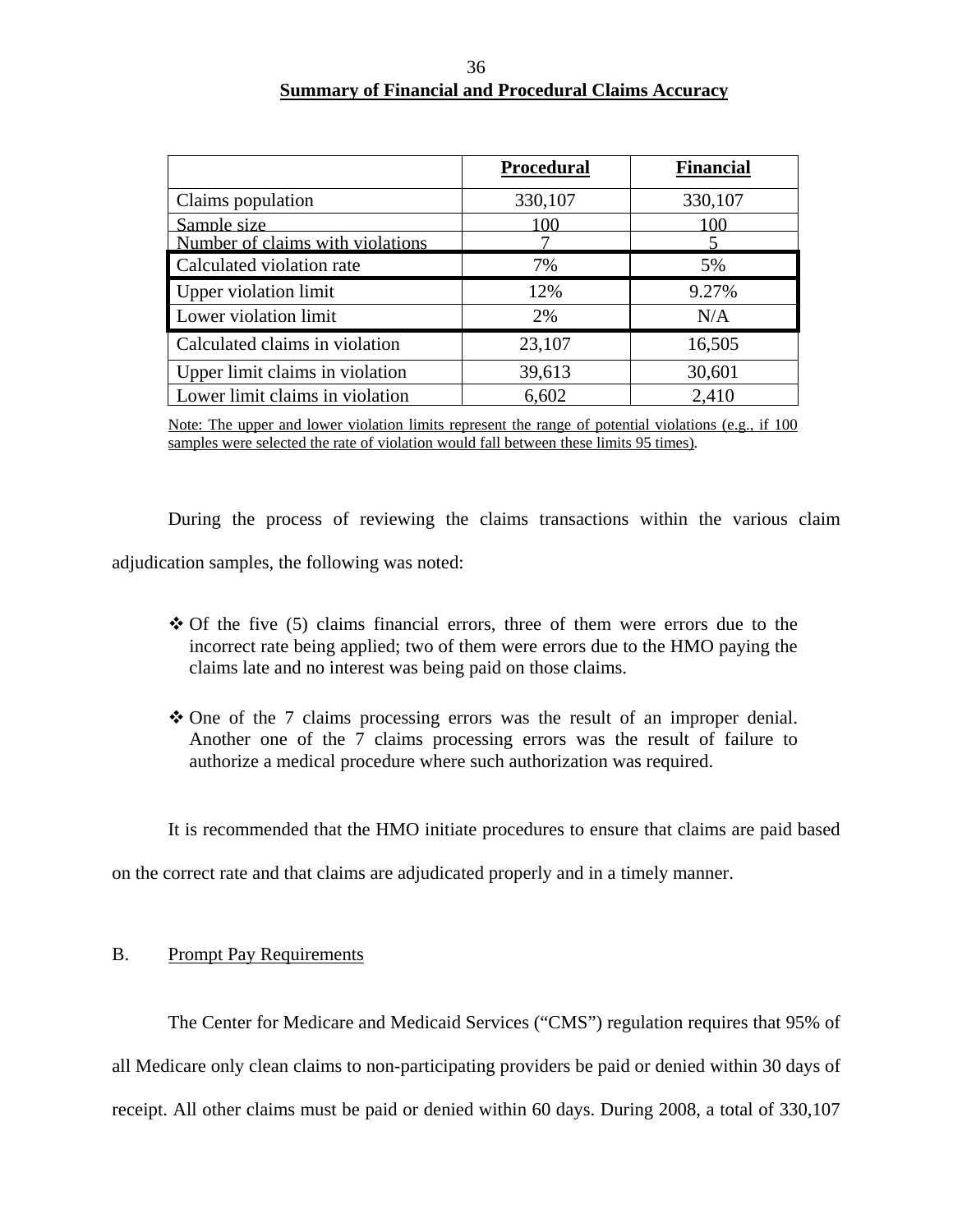<span id="page-38-0"></span>Medicare claims (medical & hospital) were adjudicated. The HMO's population of clean claims paid to non-participating providers was 11,691. The examiner used this subset of data as the population for conducting a review for timely payment based on CMS' timely payment criteria. The result indicated that 6,734 claims were paid after 30 days of receipt. Approximately 58% of clean claims paid to non-participating providers were paid in excess 30 days.

It is recommended that the HMO takes steps to monitor and improve its timely payment of claims, in accordance with the timeframe mandated by CMS.

CMS also requires that a Managed Care Organization ("MCO"), which includes an HMO such as Touchstone Health HMO, Inc., pay interest on clean claims to non-participating providers that are not paid within 30 days. The interest payment requirement does not specify any minimum dollar threshold for interest to be paid. The examination disclosed that, during the examination period, the claims processing system was set up in a way in which it will only recognize and process interest payment only when the amount of such interest is over \$1. As a result of this procedure, interest payments due that were lower than \$1 were not paid.

It is recommended that the HMO revise its methodology for determining interest payment, so that all claims eligible for interest payment are paid regardless of the interest amount to be paid.

C. Complaints

New York Insurance Department Circular Letter No. 11 (1978) states in part:

<sup>&</sup>quot;…As part of its complaint handling function, the company's consumer services department will maintain an ongoing central log to register and monitor all complaint activity. The log should be kept in a columnar form and list the following…"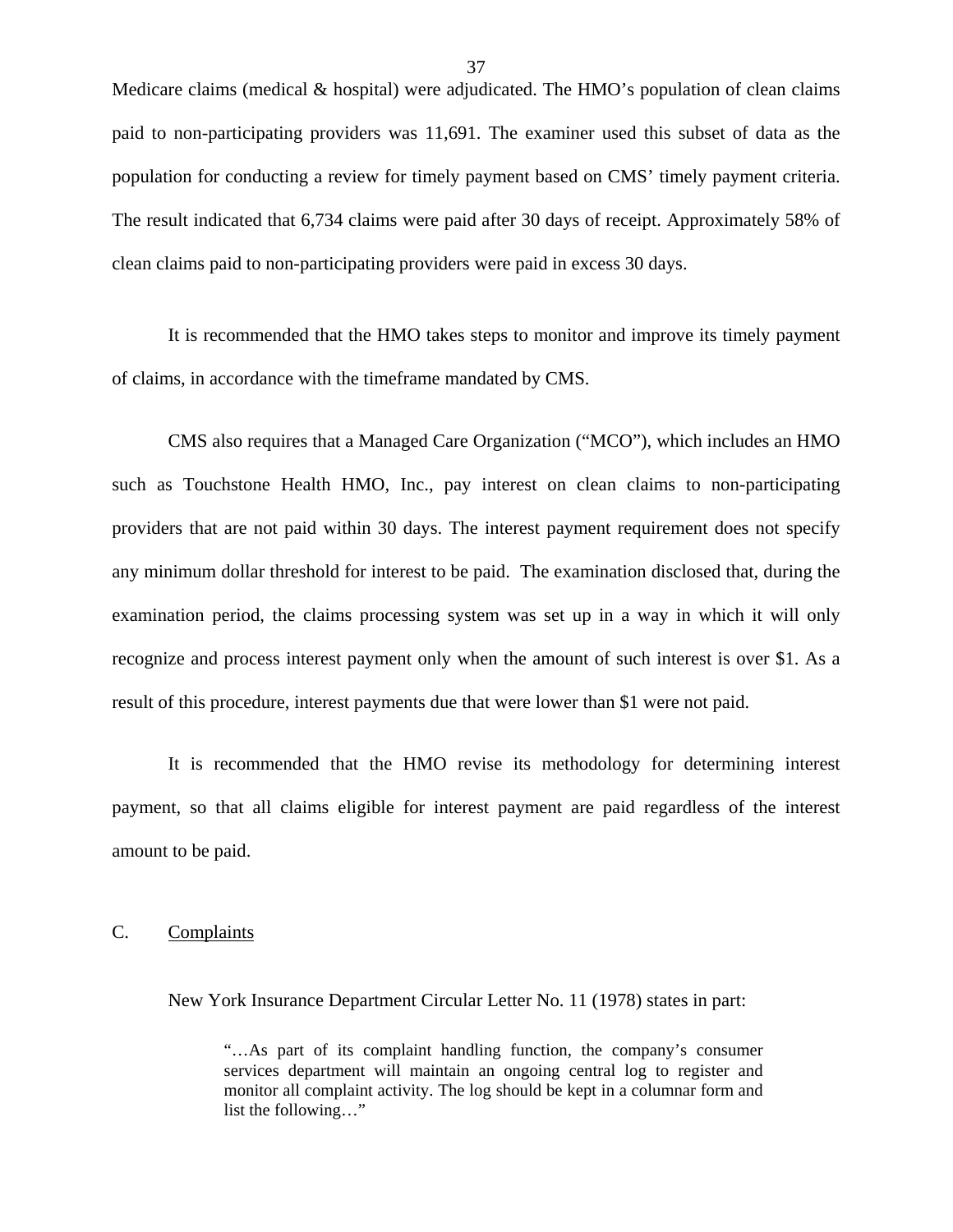<span id="page-39-0"></span>As part of the examination, the examiner performed a comparison between the Department's Consumer Services Bureau's complaints listing and the HMO's complaints listing ("complaint log"). The examiner requested that the HMO provide a complete complaint log for the examination period. The HMO indicated that a complaint log for the examination period did not exist due to the high turnover of management. As such, the examiner was unable to verify the exact number of complaints the HMO received directly during the examination period. However, the Department Consumer Services Bureau received forty-eight (48) complaints for 2008.

It is recommended that the HMO establish and maintain a complaint log in compliance with the requirements of Department Circular Letter No. 11 (1978).

#### D. Explanation of Benefits Statements

Sections  $3234(b)(6)$  and (7) of the New York Insurance Law states in part:

"(b) The explanation of benefits form must include at least the following:

(6) a specific explanation of any denial, reduction or other reason, including any other third-party payor coverage, for not providing full reimbursement for the amount claims; and

(7) a telephone number or address where an insured or subscriber may obtain clarification of the explanation of benefits, as well as a description of the time limit, place and manner in which an appeal of a denial of benefits must be brought under the policy or certificate and a notification that failure to comply with such requirements may lead to forfeiture of a consumer's right to challenge a denial or rejection, even when a request for clarification has been made."

Section 40.2.2 of Chapter 13 of the Medicare and Managed Care Manual ("Manual"),

published by CMS, states in part: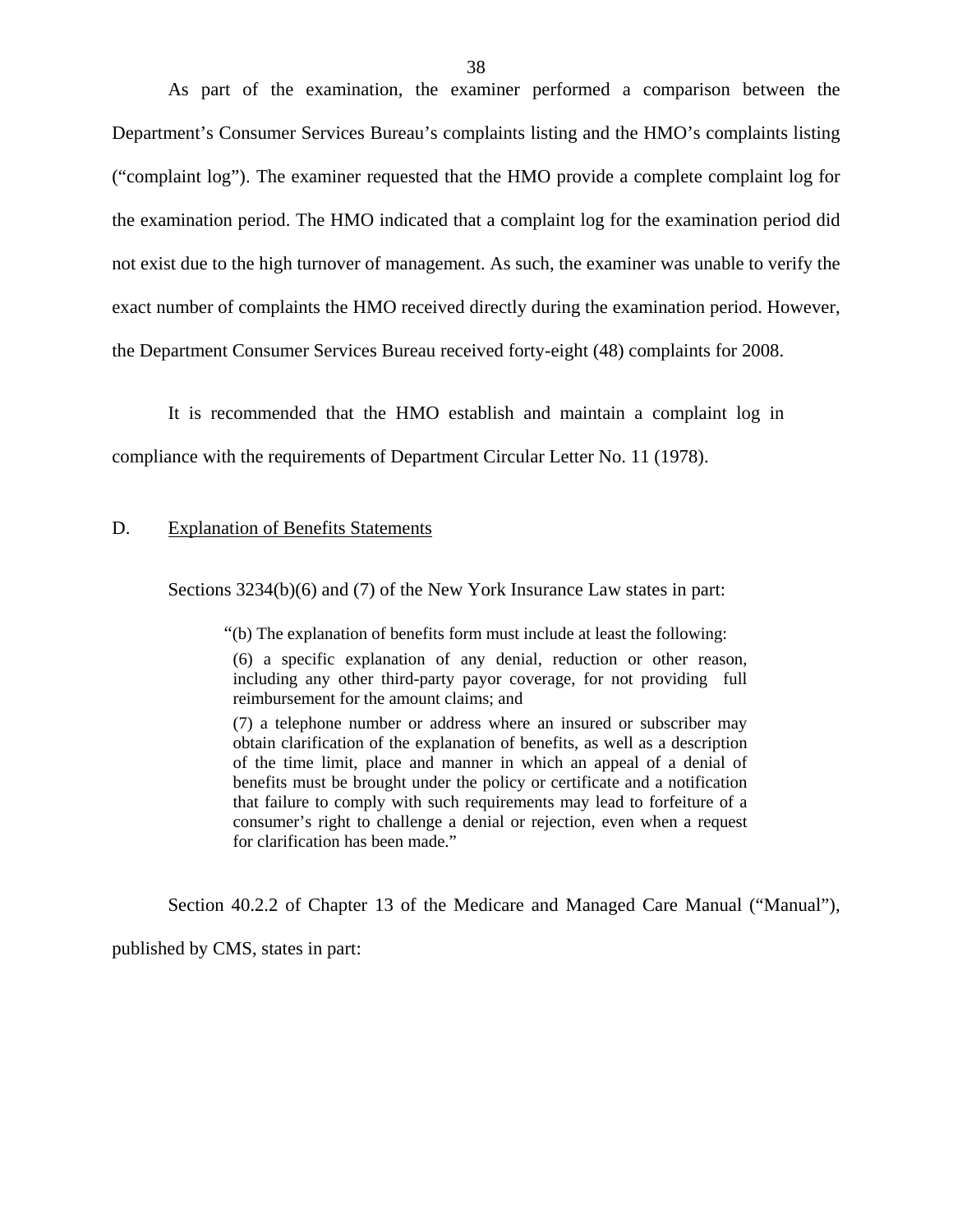*"Written Notification by Medicare Health Plan of Its Own Decision* 

*If the Medicare health plan decides to deny, discontinue, or reduce services or payments, in whole or in part, and the enrollee believes that services should be covered, then it must give the enrollee a written notice of its determination. The Medicare health plan must provide notice using the most efficient manner of delivery to ensure the enrollee receives the notice in time to act…"* 

The Manual further requires that Medicare health plans use approved language in a form for both medical coverage denial and denial of payment. The instruction of the aforementioned form states in part:

> *"The MCO must provide a specific and detailed explanation why the medical services rendered or items already provided to the enrollee are not covered, with the description of any applicable Medicare coverage rule or any other applicable MC organization policy upon which the claim denial decision was based..."*

As part of the review of the HMO's claims practices and procedures, an analysis of the explanation of benefits statements ("EOB") provided to members and/or providers by the HMO was performed.

An EOB is an important link between the member, the provider and the HMO. It should clearly communicate to the member and/or provider that the HMO has processed a claim and how that claim was processed. The sample selected for analyzing the EOBs was the same hospital and medical claims sample used for the claims processing review noted above. The examination review determined that when payment of a claim was denied, the EOB did not include the reason why the claim was not paid. Additionally, it was noted that the EOBs failed to include a description of the HMOs appeal process with regard to the time limit and proper steps taken in order to file a proper appeal.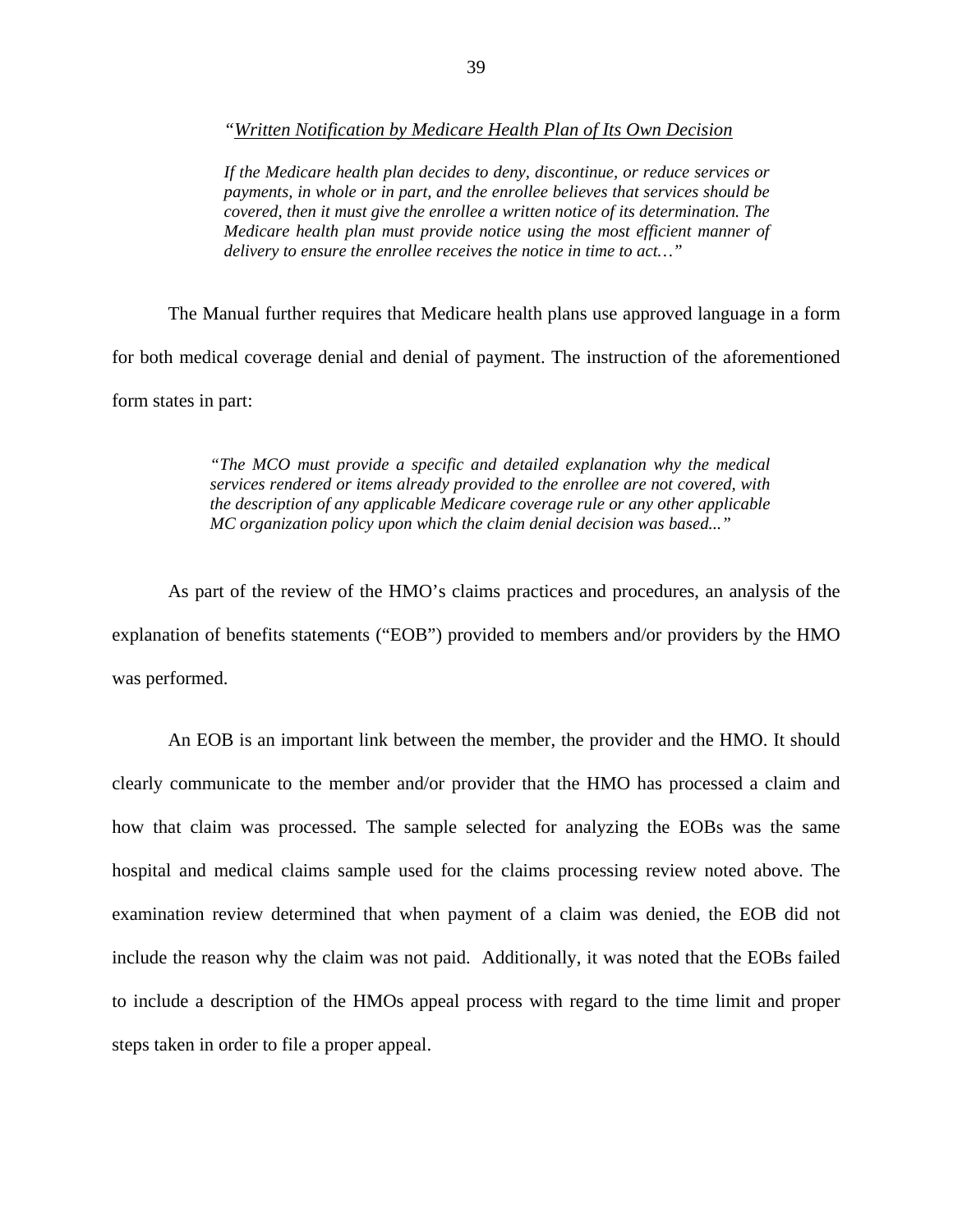<span id="page-41-0"></span>It is recommended that the HMO revise its explanation of benefits statements to comply with the requirements of Sections 3234(b)(6) and (7) of the New York Insurance Law.

It is also recommended that the HMO revise its explanation of benefits statements to include the explanation for denials as required by CMS' Medicare and Managed Care Manual.

Subsequent the examination, the HMO reported that with the migration to the new claims platform in June 2009, it has been compliant with the text of denial messages, as well as appeal rights as approved by CMS. The HMO provided the examiner with a revised EOB indicating its compliance with said requirements.

#### E. Broker Commissions

Section 52.42(e) of Department Regulation No. 62 (11 NYCRR 52.42) states in part:

 community premium rates pursuant to the provisions of section 4308 of the "Commissions or fees payable by health maintenance organizations to an insurance broker as authorized by 10 NYCRR Part 98. A health maintenance organization (HMO) issued a certificate of authority pursuant to article 44 of the Public Health Law, HMO operated as a line of business of a health service corporation licensed under article 43 of the Insurance Law and having a certificate of authority pursuant to article 44 of the Public Health Law… may, as authorized by 10 NYCRR Part 98, pay commissions or fees to a licensed insurance broker. Such authority to pay commissions or fees by a corporation, other than a corporation solely holding a certificate of authority from the Commissioner of Health, shall be restricted to its HMO operation only. No licensed insurance broker shall receive such commissions or fees from an HMO, unless the HMO has filed the actual rate to be paid and included the anticipated expenses for such payments to insurance brokers in its application to amend its Insurance Law. Such rate shall be incorporated into the HMO's premium rate manual. The actual rate per annum may not exceed four percent of the HMO's approved premium for the contract sold."

During the examination period, the HMO utilized the services of several brokers to solicit

new enrollees. As noted previously in this Report, the HMO provided the examiner with certain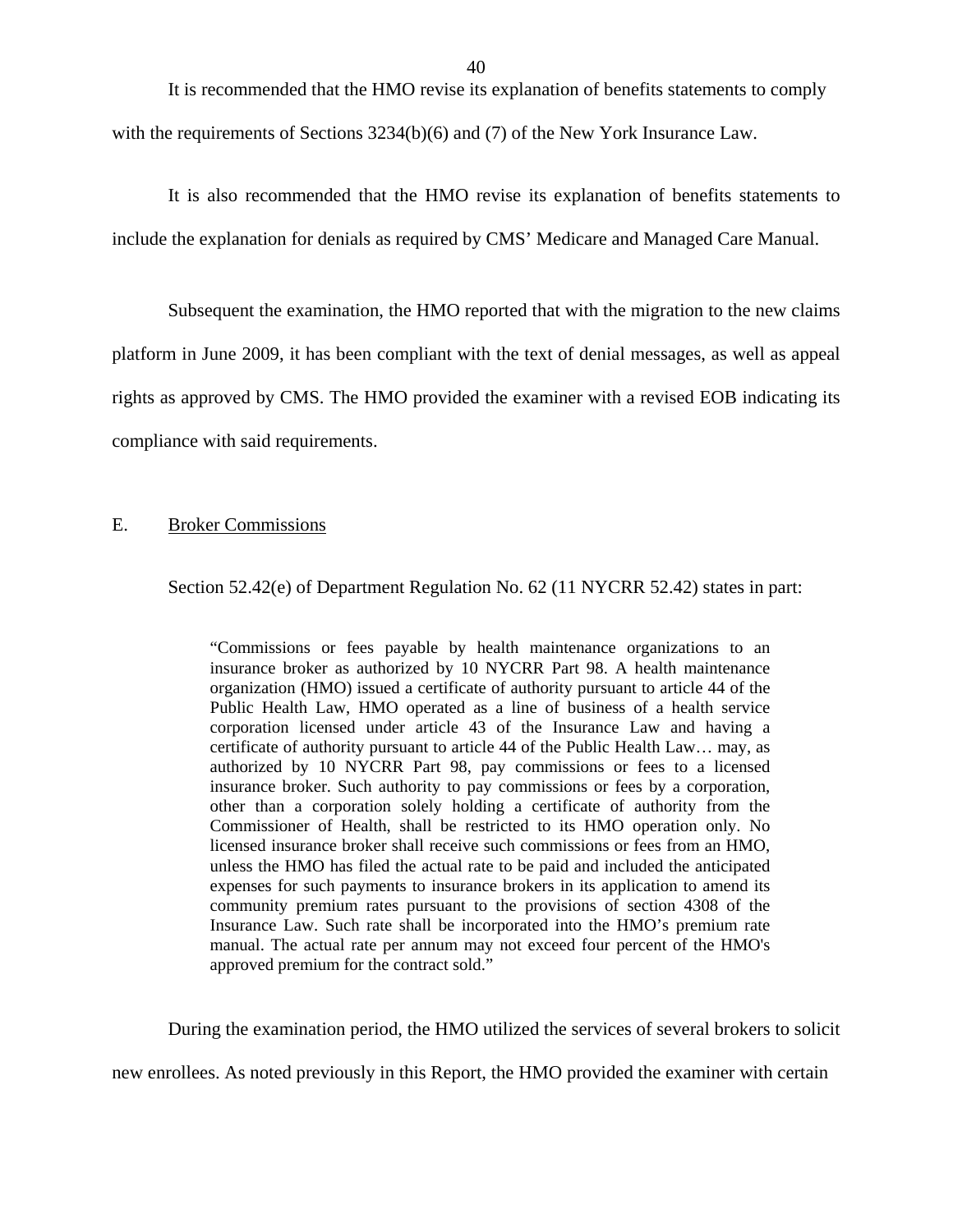<span id="page-42-0"></span>broker agreements. The examination review indicated that brokers earned commissions on both a referral and enrollment basis. The HMO paid \$500 and \$400 for each confirmed enrolled member by the broker, or each member referred by the broker, respectively. Under the agreement, commission is paid solely on the number of members the broker enrolls or refers to the HMO, subject to a maximum annual commission in the amount of \$250,000. The examination also revealed that several brokers received commission in excess of 4% of the premium they generated on their enrollment and referrals.

It is recommended that the HMO include in its broker agreement a provision which reflects the commission limitation mandated by Section 52.42(e) of Department Regulation No. 62.

It is also recommended that the HMO comply with Section 52.42(e) of Department Regulation No. 62 and limit its payment of commissions to brokers to no more than 4% of premiums.

#### F. The Center for Medicare and Medicaid Services' Audit

During the examination, the examiner reviewed the Compliance Audit Report conducted by the Center for Medicare and Medicaid Services ("CMS"). The audit was conducted in October 2008. The audit was performed on a sample basis and covered areas such as: enrollment, grievances, distribution of marketing materials, claims processing, prompt pay, utilization review, expedited review, appeals and quality improvement. The audit report identified various deficiencies of the HMO in meeting the CMS' compliance standards. The following findings were deemed significant: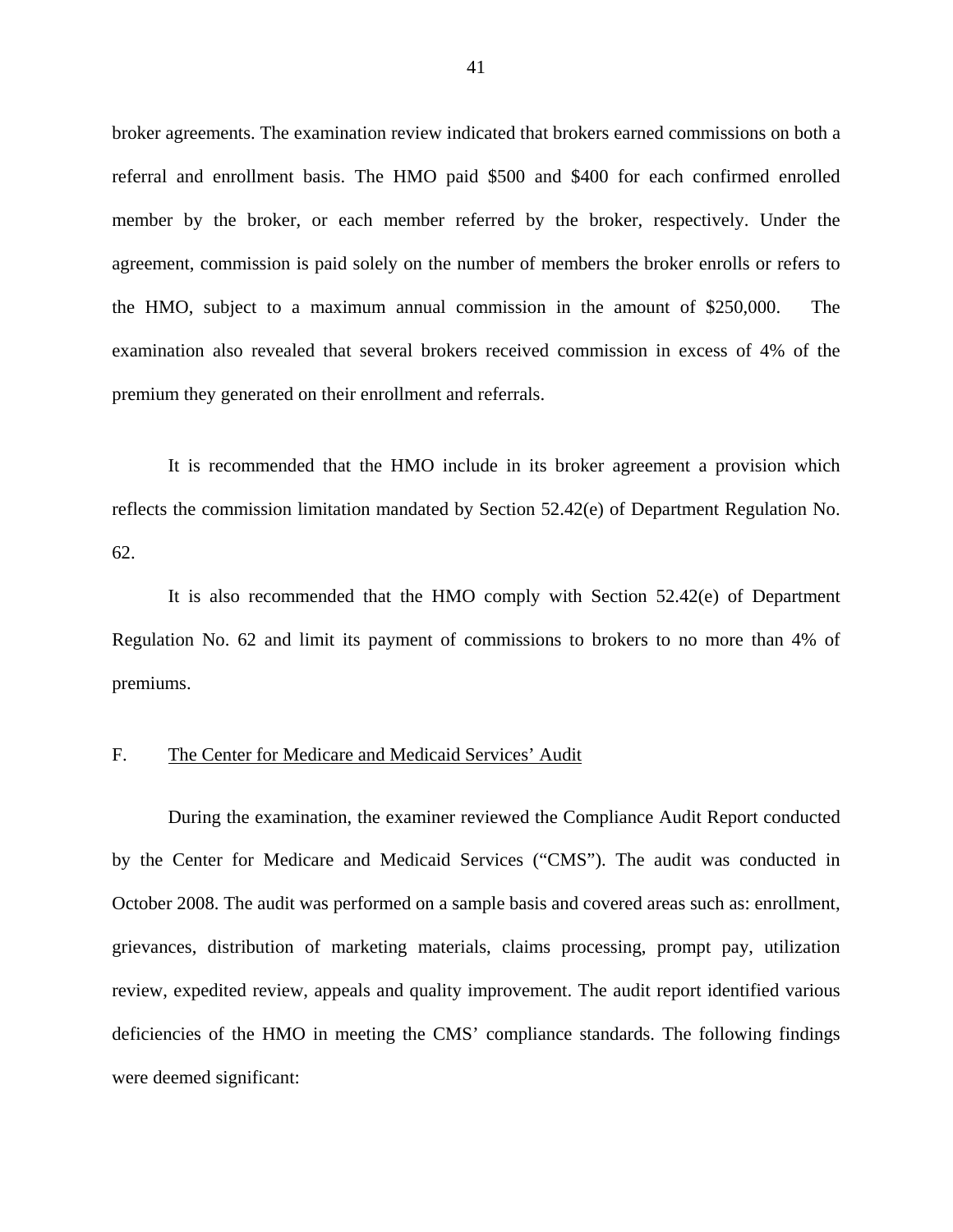- The HMO did not meet the CMS' compliance standard for voluntary disenrollment notices. In approximately one third  $(1/3)$  of the cases, the HMO did not send notices within the timeframe specified by CMS.
- The HMO failed to provide documentation demonstrating whether it was refunding premiums correctly to individuals who were involuntary disenrolled (moved out of service area).
- In approximately one third of the cases, the HMO failed to document the enrollment election receipt date.
- In 28 out of 30 cases, the HMO failed to provide enrollment notification notices to beneficiaries within CMS timeframes. The report also noted that the HMO had conducted an audit of this area prior to CMS audit and a correction action plan was already being implemented.
- A CMS compliance standard requires an HMO to conduct an annual working age survey. The HMO did not conduct such survey during the examination period.
- Over 30% of grievance cases were misclassified as other cases, as such, these cases were not processed through the appropriate mechanisms.
- CMS' regulations and Medicare Marketing Guidelines require that marketing materials be submitted for review and approval to CMS prior to its distribution. The HMO was found inappropriately using marketing materials that were not submitted to, reviewed or approved by CMS. In some cases, the HMO did not send the necessary correspondence to members, and in other cases, the correspondences were sent untimely.
- CMS' regulations require HMOs to provide reasonable reimbursement for services for which coverage has been denied by the HMO, but upon appeal found to be services the member was entitled to. The HMO did not meet said requirements because its policy and procedures were found to be incomplete and the HMO did not address reasonable reimbursement of coverage for services which had been denied but found to be services the member was entitled to upon appeal.
- Untimely payments of claims and incorrect interest payment amounts made to non-par providers.
- Denial notices did not specify the denial reason or inform the enrollee of his or her right for reconsideration. Additionally, the notices did not provide a description of the appeal process.
- CMS' regulations require an HMO to have an ongoing quality improvement ("QI") program which must be evaluated by a policy making body at least annually. There was no evidence that the HMO had its QI program evaluated annually.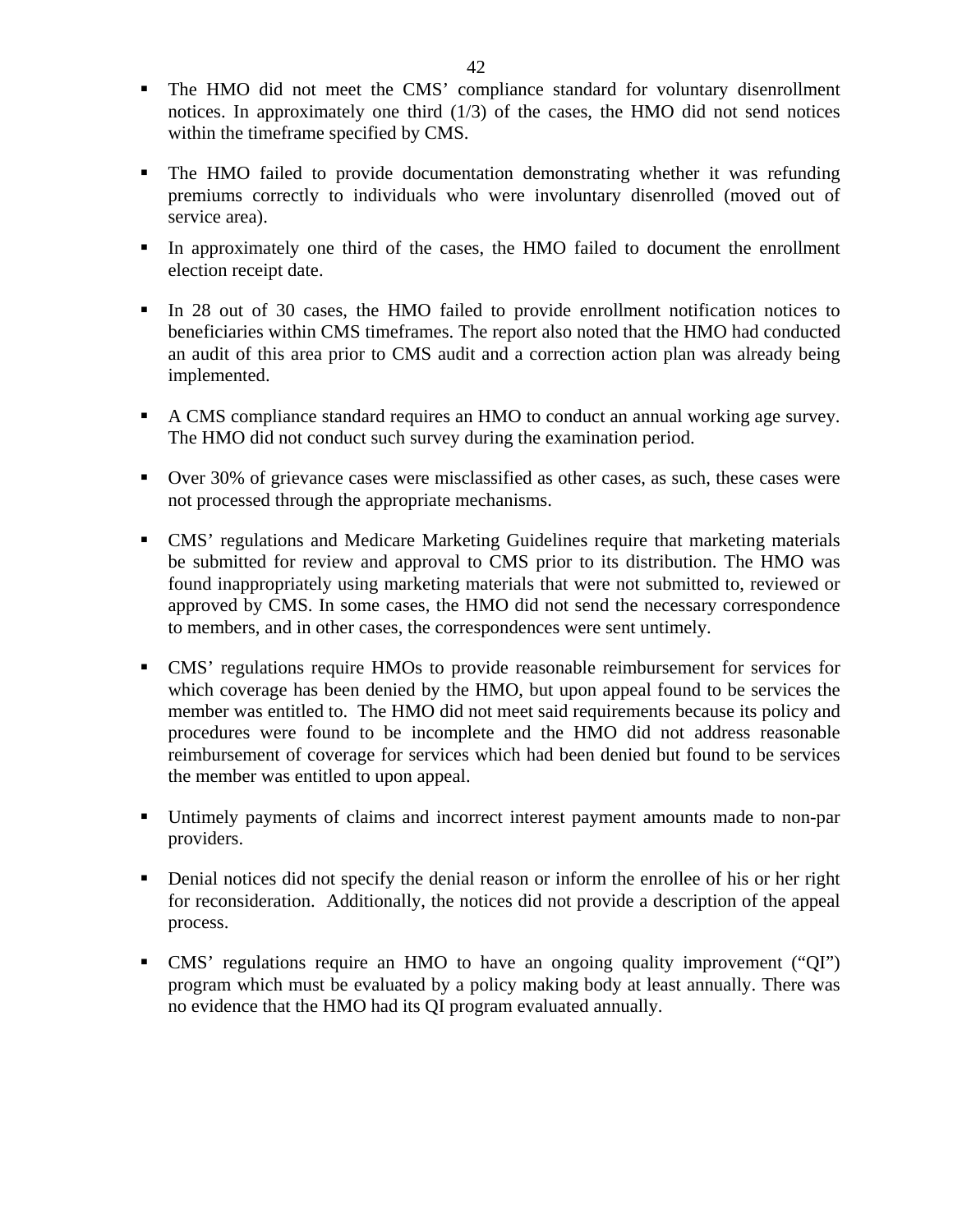- <span id="page-44-0"></span>• The HMO did not comply with Chapter 4, Section 80.2 of the Medicare Managed Care Manual in that it did not have policies or procedures to identify payers who are primary to Medicare, and therefore the amount payable and coordination of benefits could not be accurately determined.
- Upon review of grievance cases, it was determined that over 30% of cases were misclassified. The HMO did not correctly distinguish between organization determinations, reconsiderations and grievances. As a result, these determinations or requests were not processed through the appropriate mechanisms.

For each finding, the CMS made a recommendation that the HMO establish a Corrective Action Plan. In August, 2009, the Plan submitted its Corrective Action Plan to CMS for its approval. CMS has not yet completed its audit of the Corrective Action Plan.

#### G. Quality Management Program

During the examination, the HMO provided the examiner with a Quality Management Policy and a Quality Management Program Description. In the Quality Management Policy, the HMO used a generic number, 99/99/99, for the "Policy Issue Date", "Revised Date", and the "Date of Review". The "Approval" section of the policy was left blank. Based on the document received, the examiner was unable to determine whether such policy was in effect and whether the policy was reviewed and approved.

The examination also revealed that a section in the Policy Management Program required the signatures of the Board of Directors, the Chair of the Quality Management and Improvement Committee and the Chief Executive Officer ("CEO"), however, no signatures were provided.

It is recommended that, as a good business practice, the HMO acquire and maintain required detailed information pertaining to all policies issued by the HMO.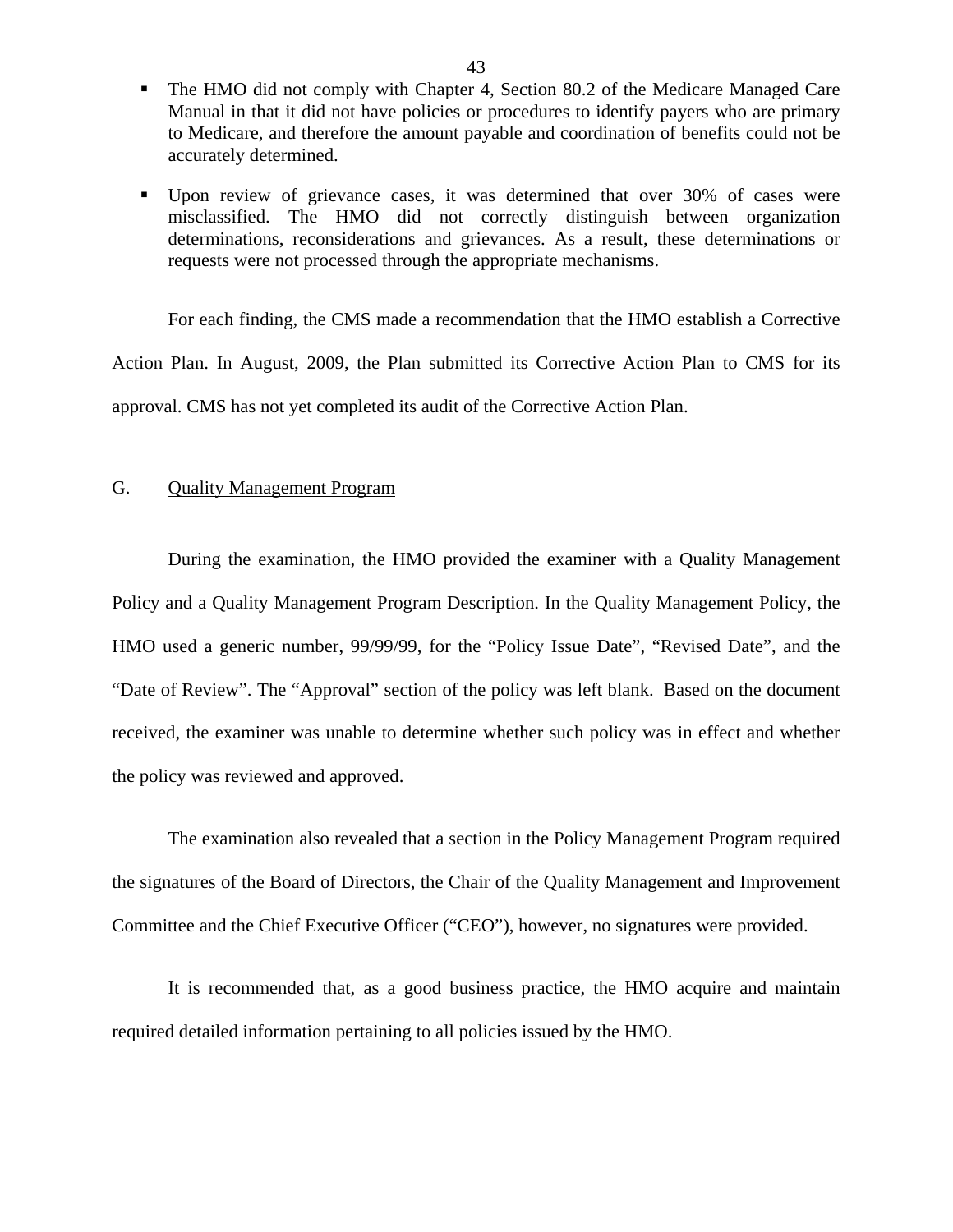<span id="page-45-0"></span>It is also recommended that, as a good business practice, management of the HMO approve and sign all policies issued by the HMO.

#### **10. SUBSEQUENT EVENTS**

This examination has determined the HMO to be insolvent in the amount of \$(14,111,264), and its contingent reserve fund of \$6,954,197, required by Parts 98-1.11(d) and (e) of the Administrative Rules and Regulations of the Health Department (10 NYCRR 98- 1.11), to be impaired in the amount of \$(21,065,461) as of December 31, 2008.

As of September 30, 2011, subsequent to the examination date, the HMO reported itself solvent in the amount of \$1,608,135, however, its contingent reserve fund of \$16,682,521, required by Parts 98-1.11(d) and (e) of the Administrative Rules and Regulations of the Health Department (10 NYCRR 98-1.11), remained impaired, in the amount of  $\$(15,074,386)$ . Touchstone's turn to profitability was the result of the implementation of numerous business initiatives, including: a Global Medical Risk capitation agreement and an improved Medicare Part C risk adjustment.

Further, on December 31, 2009, the Parent, Touchstone Health Partnership, Inc., made a capital infusion of \$5,000,000. Two additional infusions, in the amount of \$16,873,772 and \$15,500,000, were made in the third and fourth quarter of 2010, respectively.

#### **11. CONCLUSION**

This examination has determined the HMO to be insolvent in the amount of \$(14,111,264), and its contingent reserve fund of \$6,954,197, required by Parts 98-1.11(d) and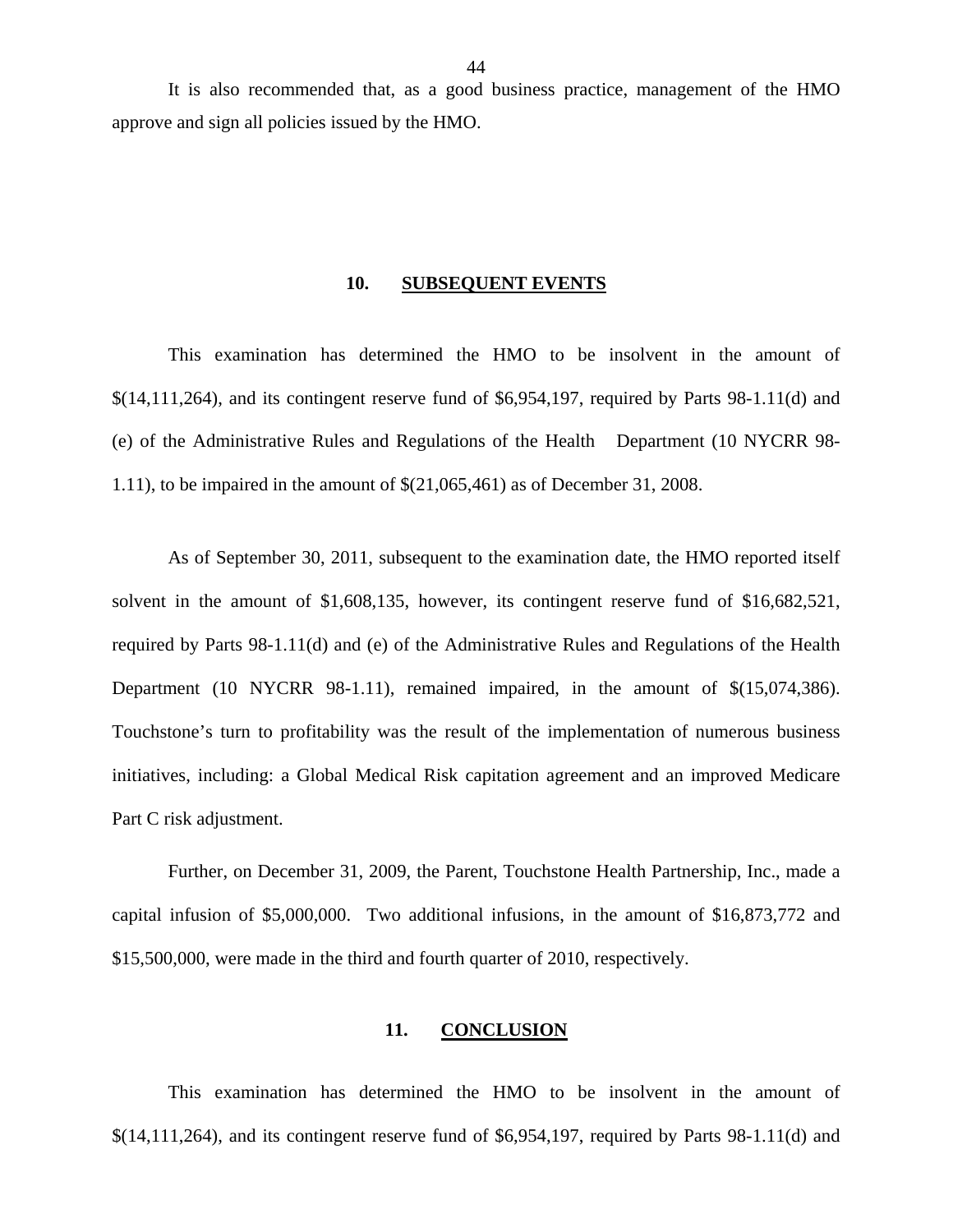1.11), to be impaired in the amount of \$(21,065,461) as of December 31, 2008. As of September 30, 2011, subsequent to the examination date, the HMO reported itself solvent in the amount of \$1,608,135, however, its contingent reserve fund of \$16,682,521, required by Parts 98-1.11(d) and (e) of the Administrative Rules and Regulations of the Health Department (10 NYCRR 98- 1.11), remained impaired, in the amount of \$(15,074,386).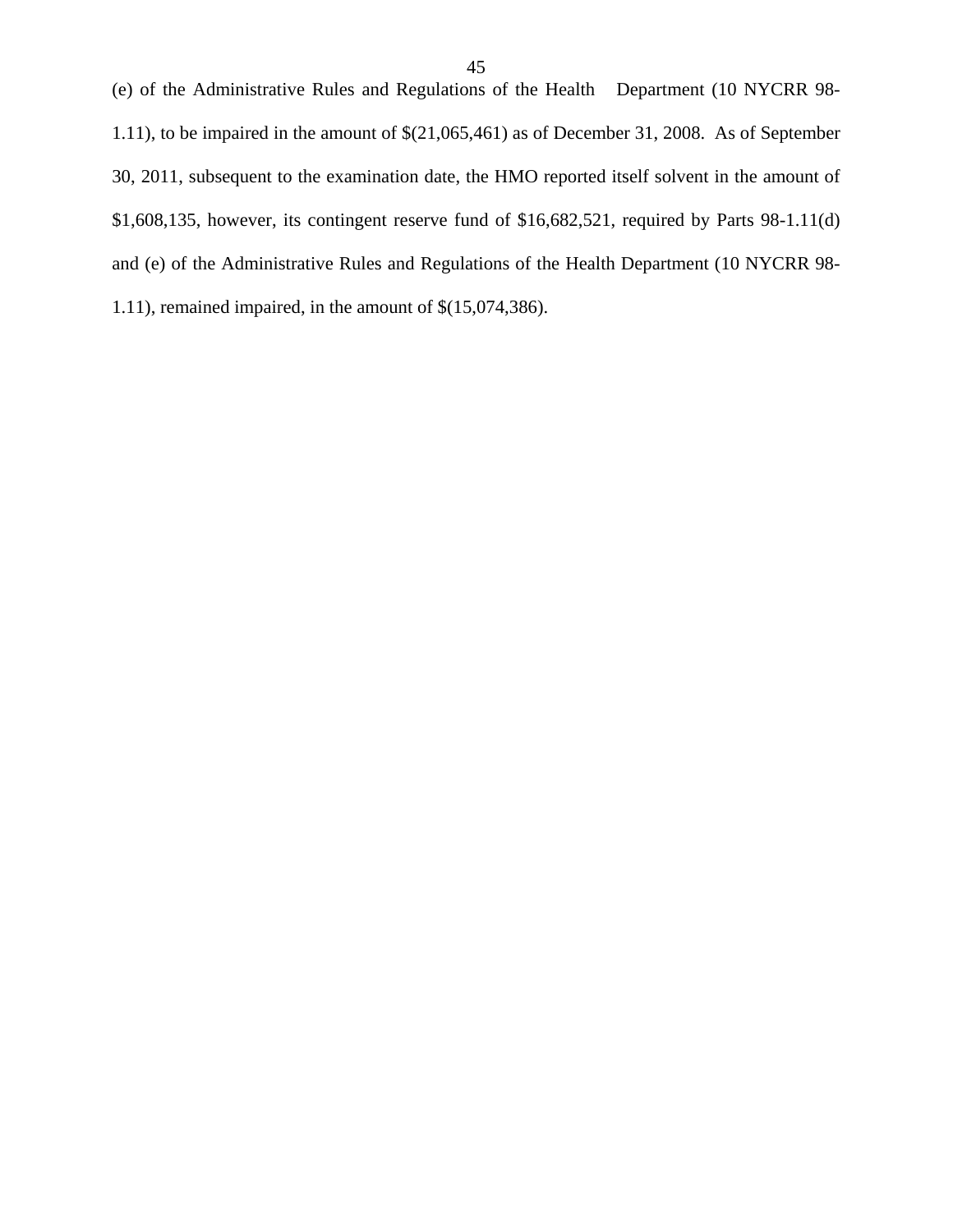#### 46

### **11. SUMMARY OF COMMENTS AND RECOMMENDATIONS**

#### <span id="page-47-0"></span>**ITEM**

#### **PAGE NO.**

7

#### A. Insolvency

This examination has determined the HMO to be insolvent in the amount of \$(14,111,264), and its contingent reserve fund of \$6,954,197, required by Parts 98-1.11(d) and (e) of the Administrative Rules and Regulations of the Health Department, to be impaired in the amount of \$(21,065,461) as of December 31, 2008. 1, 27, 44

As of September 30, 2011, subsequent to the examination date, the HMO reported itself solvent in the amount of \$1,608,135, however, its contingent reserve fund of \$16,682,521, required by Parts 98-1.11(d) and (e) of the Administrative Rules and Regulations of the Health Department, remained impaired, in the amount of \$(15,074,386).

## B. Facilitation of the examination

- i. It is recommended that the HMO improve its procedures for facilitating the examination process. 4
- ii. It is also recommended that the documentation provided be complete and that it also be provided in a timely manner. 4

#### C. Management and Controls

- i. It is recommended that the HMO comply with the requirements of its By-Laws and have Board of Directors' meetings at least once a quarter. 6
- ii. It is recommended that the HMO comply with the investment authorization approval requirements of Section 1411 of the New York Insurance Law. 7
- iii. It is recommended that the HMO formalize and document the discussion, and the approval of all of its investment decisions.
- iv. It is recommended that the HMO comply with its Investment Policy by submitting its Investment Policy to the Board of Directors annually, for its review and approval. 8
- D. Circular Letter No. 9 (1999) Adoption of Procedure Manuals

It is recommended that the HMO's Board comply with the requirements of Circular Letter No. 9 (1999) by obtaining the required certifications on an annual basis. 9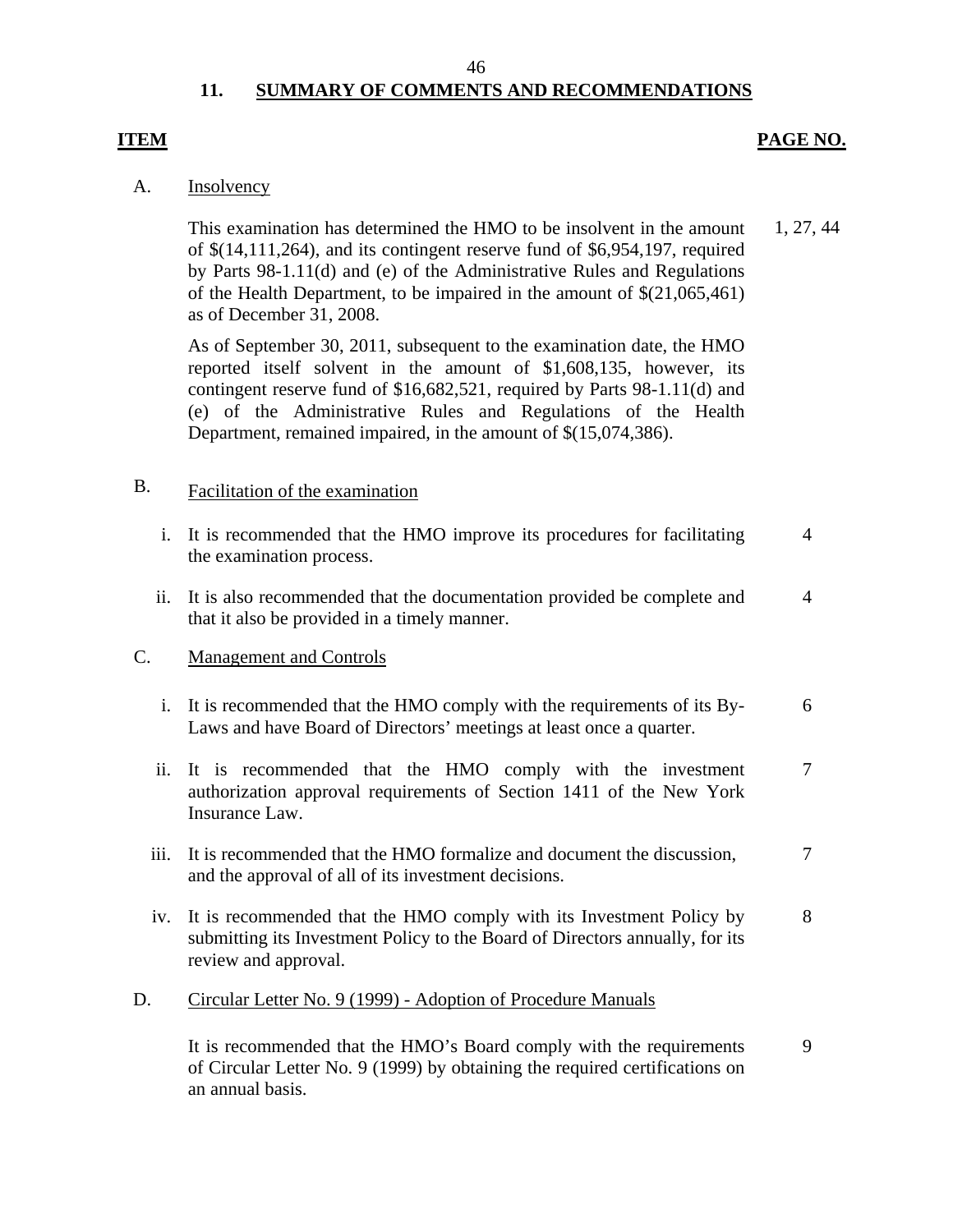#### **Holding Company System**

- E. Holding Company System<br>i. It is recommended that the HMO accurately report all information in its filed annual statement. 11
	- ii. It is recommended that the HMO comply with the requirements of Part 98-1.10(c) of the Administrative Rules and Regulations of the New York Department of Health by executing a formal written agreement with any entity within its holding company system and by submitting the agreement to the Commissioner of Health and the Superintendent of Insurance for their prior approval for any transaction with a member of its holding company system involving five percent or more of its admitted assets at last year-end. 13
	- iii. It is recommended that the HMO comply with the requirements of Part 98-1.10(c) of the Administrative Rules and Regulations of the Health Department and file its tax allocation agreement with the Superintendent for approval. 14
	- iv. It is also recommended that the HMO comply with the requirements of Department Circular Letter No. 33 (1979) by entering into a formal tax allocation agreement with its Parent, Touchstone Health Partnership, Inc., and other members of its holding company system, by filing such tax allocation agreement with the Department. 14

#### Section 1307 Loan

- F. Section 1307 Loan<br>i. It is recommended that the HMO comply with the requirements of Section 1307(d) of the New York Insurance Law and by not directly, nor indirectly make any agreement for any borrowing pursuant to this Section unless such agreement has been submitted in writing to the Department and approved by the Superintendent. 15
	- ii. It is recommended that the HMO comply with the requirements of Section 1307(c) of the New York Insurance Law and include a footnote for all outstanding Section 1307 loans and their respective interest amounts in its filed annual statements. 15
	- iii. It is recommended that the HMO accurately report the amount of Surplus Notes in its filed New York Data Requirements. 16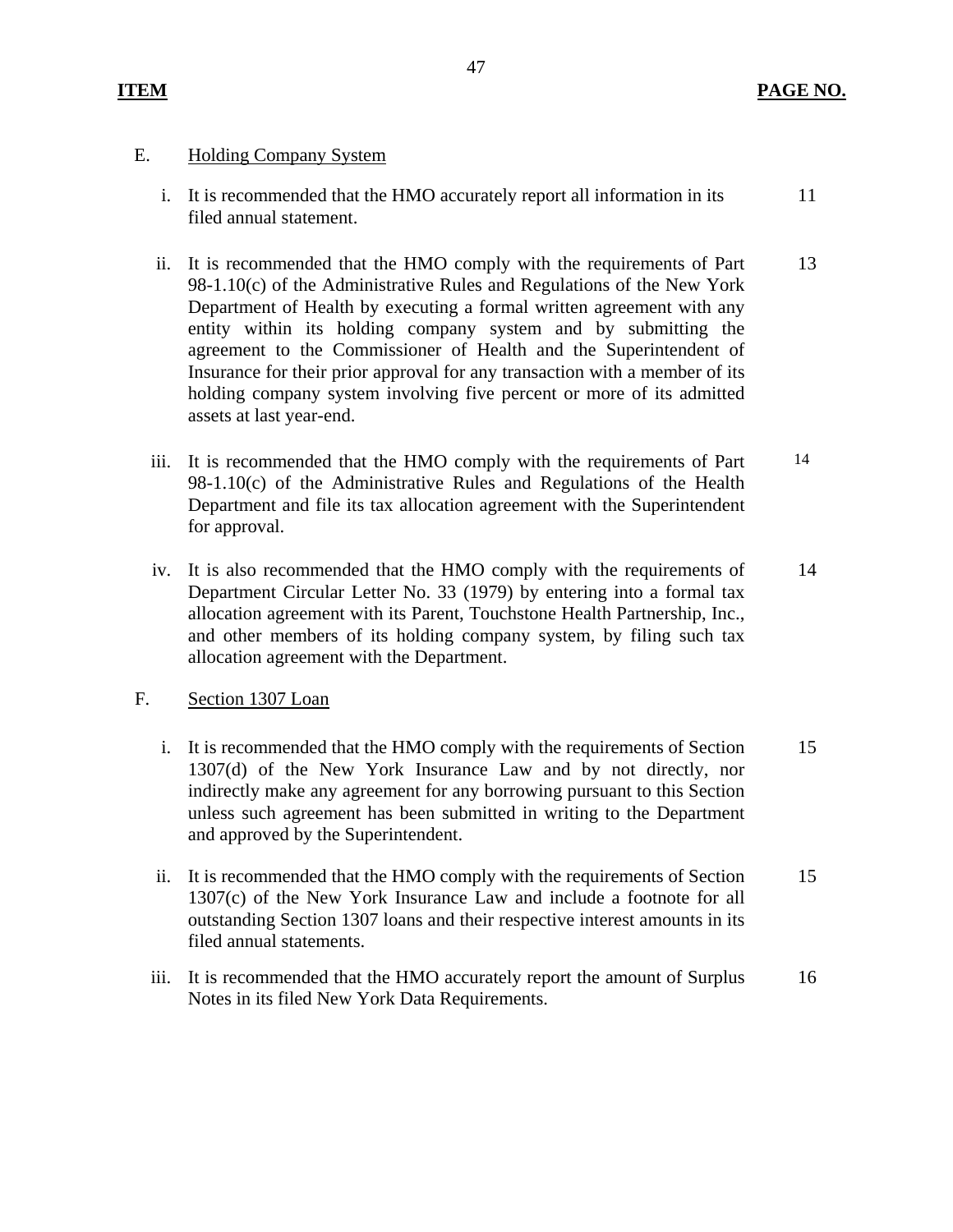#### G. Disaster Response and Business Continuity Plan

It is recommended that the HMO comply with the requirements of Circular Letter No. 2 (2008) and file its Disaster Response Plan, Disaster Response Questionnaire, and Business Continuity Plan Questionnaire on an annual basis with the Department. 16

Fraud Plan

H. Fraud Plan<br>It is recommended that the HMO comply with Part 98-1.21(a) of the Administrative Rules and Regulations of the Department of Health and implement a plan for the detection, investigation and prevention of fraudulent activities and file such plan with the commissioner of the Department of Health. 17

#### I. Abandoned Property Report

It is recommended that the HMO comply with the abandoned property filing guidelines of The Handbook for Reporters of Unclaimed Funds and file the respective abandoned property report annually. 18

#### **Record Retention Policy**

- J. Record Retention Policy<br>i. It is recommended that the HMO establish and implement a formal record retention plan in compliance with the requirements of Department Regulation No. 152. 18
	- ii. It is recommended that the HMO comply with the requirements of Department Regulation No. 152 and maintain all required records for a minimum of six calendar years from their creation. 19
	- iii. It is again recommended that the HMO comply with the requirements of Department Regulation No. 152 and maintain all required records for a minimum of six calendar years from their creation. 20

#### **Custodial Agreement**

K. Custodial Agreement<br>It is recommended that the HMO execute and implement a formal custodial agreement with Barclays Wealth. 20

Subsequent to the examination date, the HMO closed the Barclays Wealth account.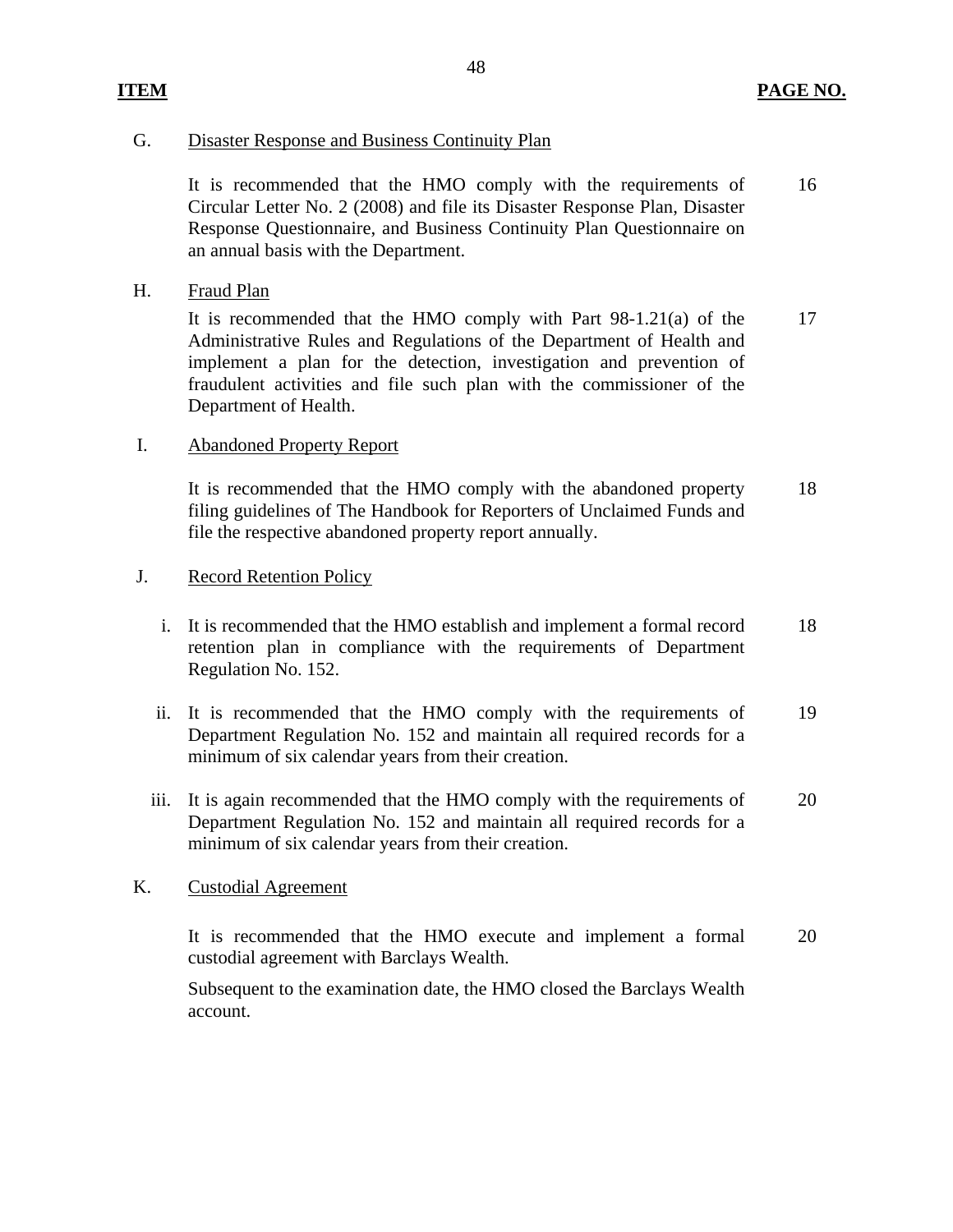### L. Conflict of Interest Policy

It is recommended that, as a good business practice, all officers and directors of the HMO submit signed conflict of interest forms on an annual basis, and that the HMO establish a procedure for enforcing such policy. 21

### **Accounts and Records**

- M. Accounts and Records<br>i. It is recommended that the HMO accurately report its claim count and prompt payment interest amounts in Schedule H, Section 3 of its filed New York Data Requirements. 22
	- ii. It is recommended that the HMO accurately report the amounts of its claims paid during the year on Schedule H, Section 3 and on Schedule F, Section 3 of its filed New York Data Requirements. 22
	- iii. It is recommended that the HMO include all requisite information in Schedule H, Section 3 of its filed New York Data Requirements. 22
	- iv. It is recommended that the HMO incorporate the principle of "segregation of duties" into appropriate job functions in order to ensure that the HMO's assets are safeguarded and its obligations and liabilities are properly authorized and recorded. 23
	- v. It is recommended that the HMO revise all authorized signature lists to include only those individuals who possess signatory rights. 23
	- vi. It is further recommended that this list be updated whenever a change of authorized signatories is made. 23
	- vii. It is recommended that the HMO file its annual statement in accordance with the NAIC Annual Statement Instructions, by completing and attaching Schedule Y to its filed annual statements. 24
	- viii. It is recommended that the HMO revises the footnote instruction that appears in Schedule J of its New York Data Requirements, so that it provides correct information. 24
		- ix. It is recommended that the HMO accurately report the amount of Surplus Notes in its filed New York Data Requirements. 24
		- x. It is recommended that the HMO accurately report all information in its filed annual statement. 25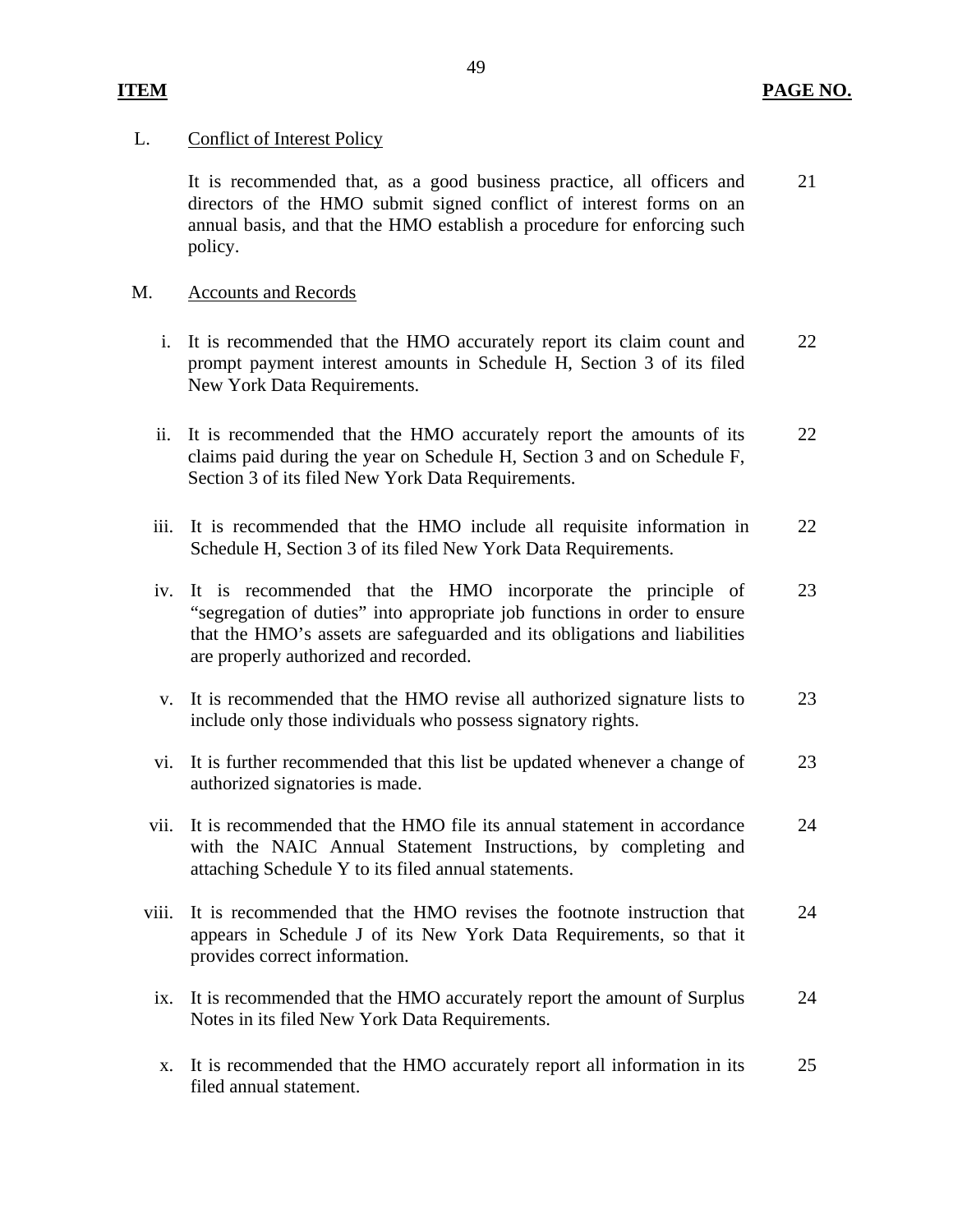#### **PAGE NO.**

#### M. Accounts and Records (Cont'd)

**ITEM** 

- xi. It is recommended that the HMO accurately report commission expenses in its filed New York Data Requirements. 25
- xii. It is recommended that the HMO comply with the requirements of Section 101.4(c) of Department Regulation No. 164 by implementing a contract for all applicable risk-sharing arrangements. 26
- xiii. It is also recommended that the HMO comply with requirements of Section 101.4(c) of Department Regulation No. 164 by filing all applicable risk sharing arrangements with the Department for approval. 26

#### N. Cash, Cash Equivalents and Short-Term Investments

- i. It is recommended that the HMO closely monitor its investment activity in order to maintain compliance with the applicable section of Article 14 of the New York Insurance Law. 31
- ii. It is recommended that the HMO withdraw the cash from the Cayman Islands Sweep Account and deposit the same in a bank or financial institution which is under the jurisdiction of the U.S. or State government. 31

Subsequent to the examination date, the HMO provided documentation indicating that the Cayman Island Sweep Account was closed in 2009.

#### New York State Contingent Reserve Fund

O. New York State Contingent Reserve Fund<br>It is recommended that the HMO accurately report the amount of contingent reserve in its filed annual statement. 32

#### P. Prepaid Expenses

It is recommended that the HMO report assets in accordance with the requirements of SSAP No. 29. 33

#### **Claims Processing**

- Q. Claims Processing<br>i. It is recommended that the HMO review the accuracy of the paid claims amount as reported in its filed 2008 New York Data Requirements. 35
	- ii. It is again recommended that the HMO improve its procedures to facilitate the examination and provide requested documentation. 35

Subsequent to the examination date, the HMO provided documentation resolving the difference.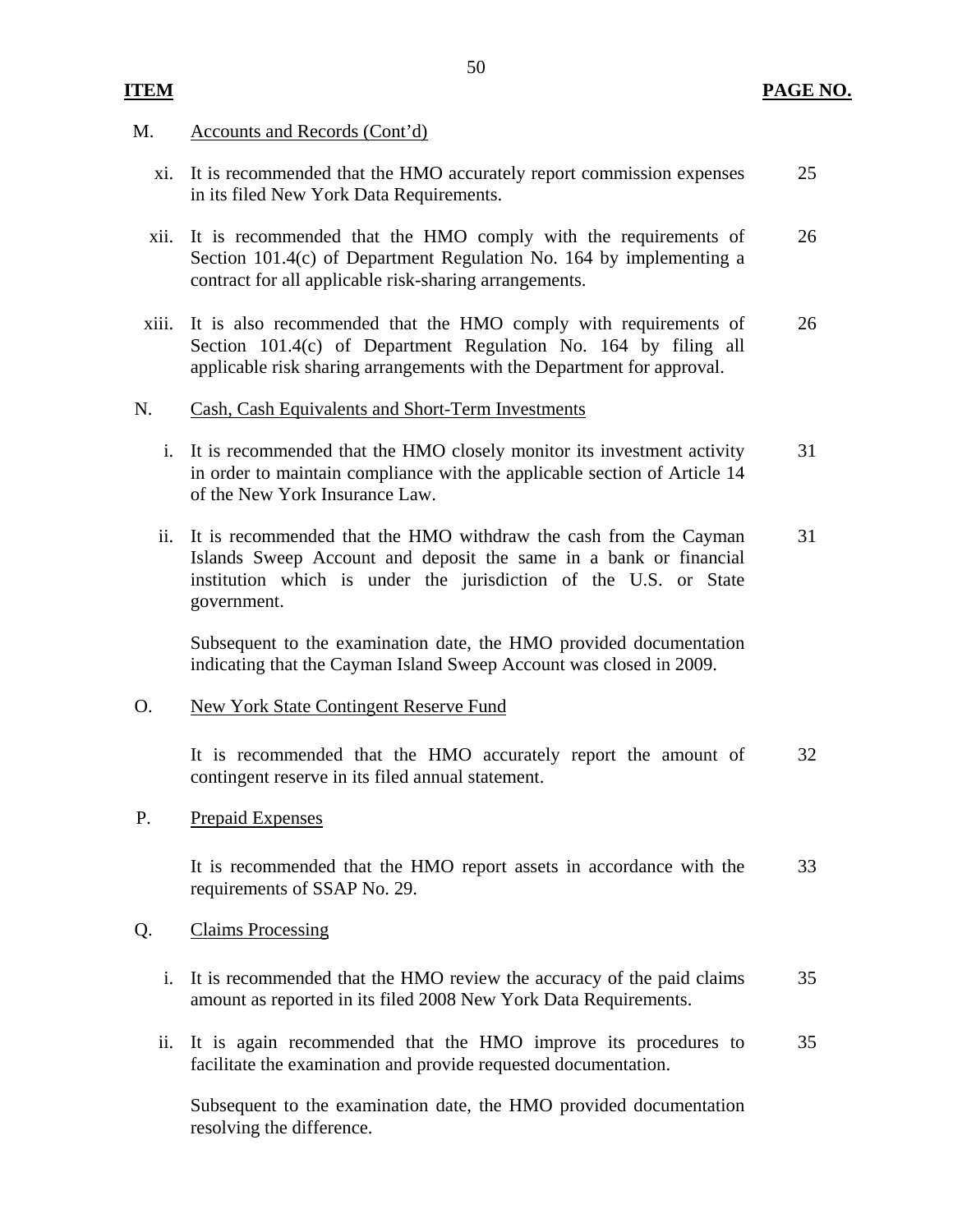### **ITEM PAGE NO.**

#### Claims Processing (Cont'd)

Q. Claims Processing (Cont'd)<br>iii. It is recommended that the HMO initiate procedures to ensure that claims are paid based on the correct rate and that claims are adjudicated properly and in a timely manner. 36

#### **Prompt Pay Requirements**

- R. Prompt Pay Requirements<br>i. It is recommended that the HMO takes steps to monitor and improve its timely payment of claims, in accordance with the timeframe mandated by CMS. 37
	- ii. It is recommended that the HMO revise its methodology for determining interest payment, so that all claims eligible for interest payment are paid regardless of the interest amount to be paid. 37

#### S. Complaints

It is recommended that the HMO establish and maintain a complaint log in compliance with the requirements of Department Circular Letter No. 11 (1978). 38

#### **Explanation of Benefits Statement**

- T. Explanation of Benefits Statement<br>i. It is recommended that the HMO revise its explanation of benefits statements to comply with the requirements of Sections 3234(b)(6) and (7) of the New York Insurance Law. 40
	- ii. It is also recommended that the HMO revise its explanation of benefits statements to include the explanation for denials as required by CMS' Medicare and Managed Care Manual. 40

Subsequent to the examination, the HMO reported that with the migration to the new claims platform in June 2009, it has been compliant with the text of denial messages, as well as appeal rights as approved by CMS. The HMO provided the examiner with a revised EOB indicating its compliance with said requirements.

#### **Brokers Commissions**

U. Brokers Commissions<br>i. It is recommended that the HMO include in its broker agreement a provision which reflects the commission limitation mandated by Section 52.42(e) of Department Regulation No. 62. 41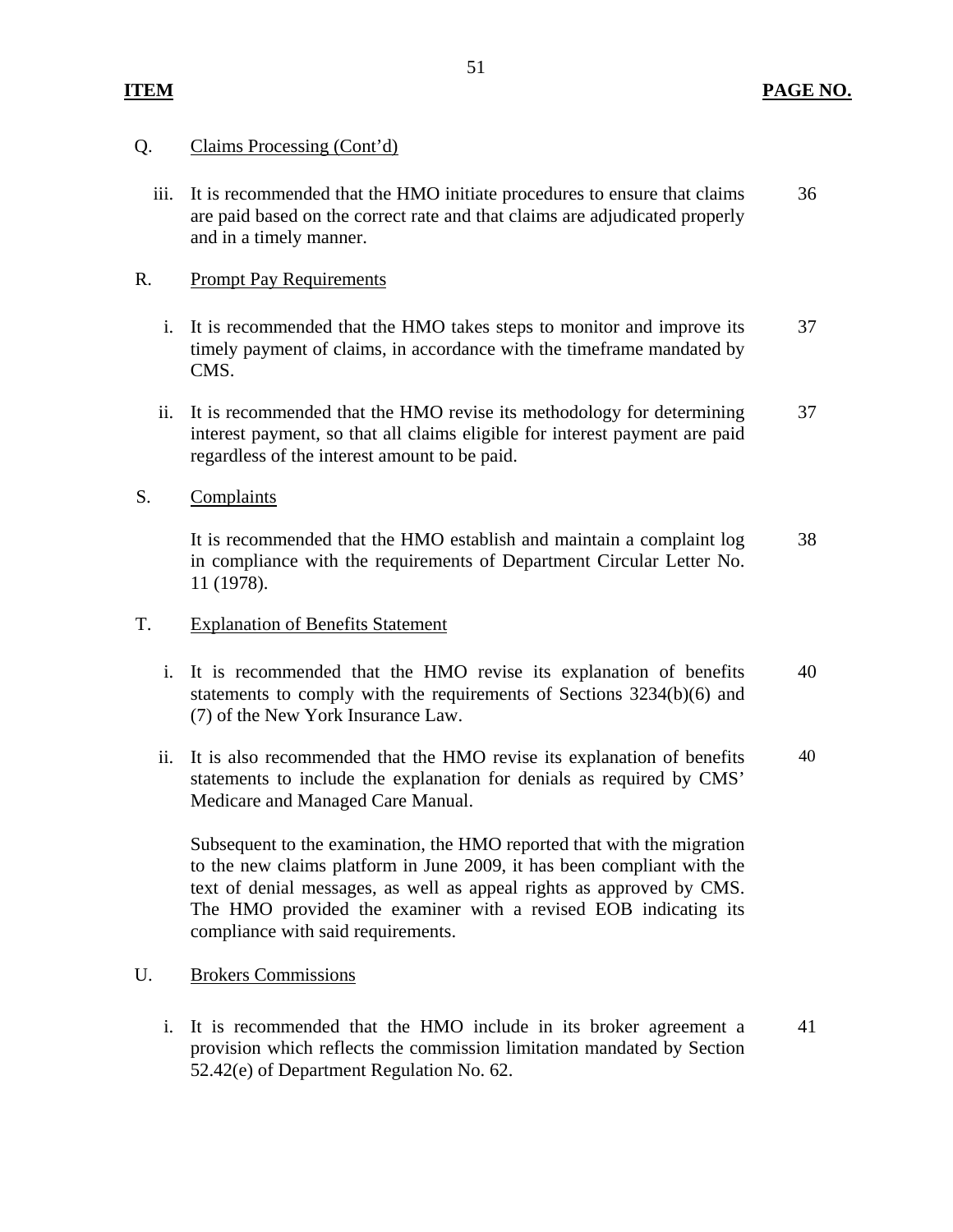## U. Brokers Commissions (Cont'd)

ii. It is also recommended that the HMO comply with Section 52.42(e) of Department Regulation No. 62 and limit its payment of commissions to brokers to no more than 4% of premiums. 41

#### **Quality Management Program**

- V. Quality Management Program<br>
i. It is recommended that, as a good business practice, the HMO acquire and maintain required detailed information pertaining to all policies issued by the HMO. 43
	- ii. It is also recommended that, as a good business practice, management of the HMO approve and sign all policies issued by the HMO. 44